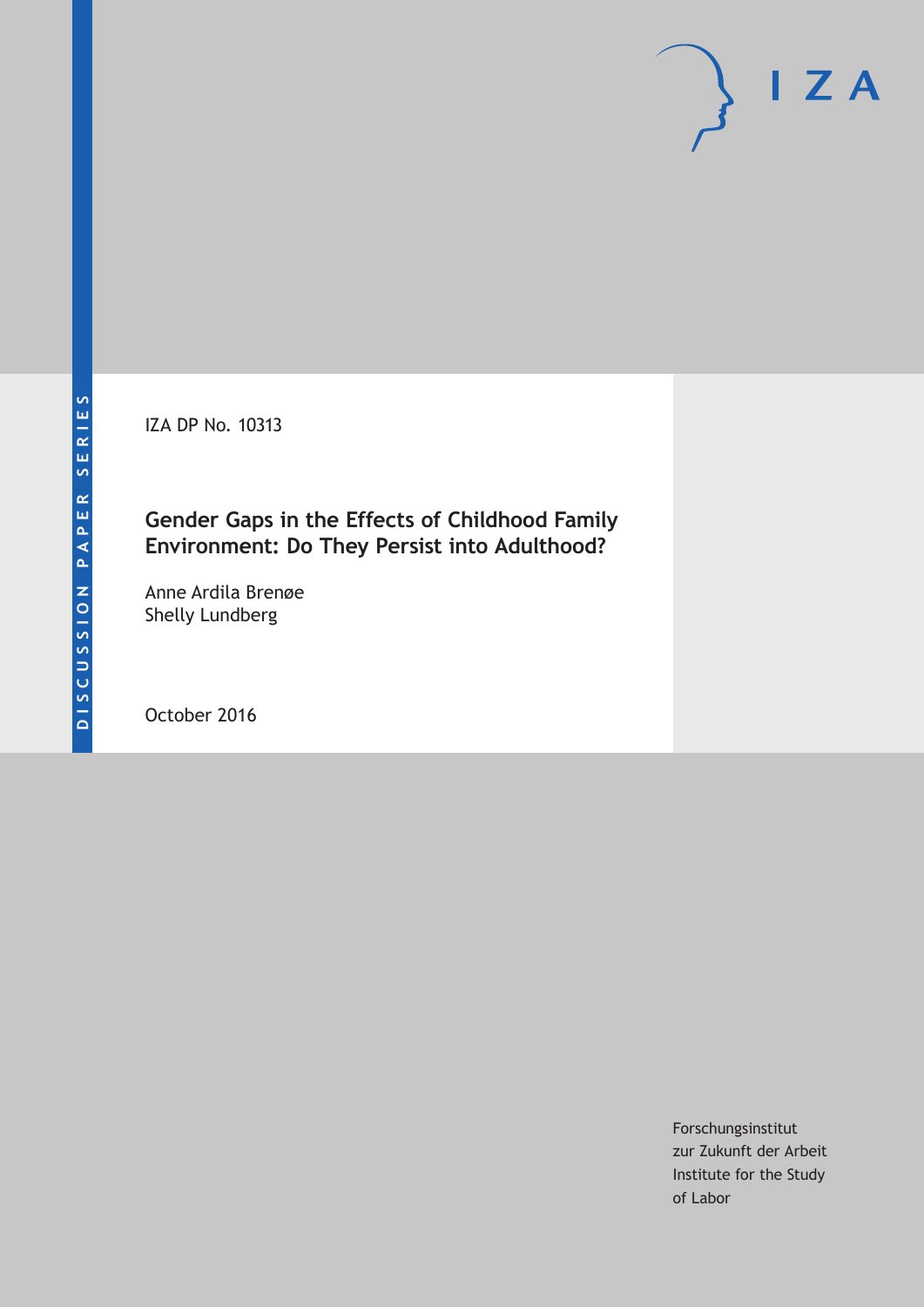# **Gender Gaps in the Effects of Childhood Family Environment: Do They Persist into Adulthood?**

## **Anne Ardila Brenøe**

*University of Copenhagen* 

### **Shelly Lundberg**

*University of California, Santa Barbara and IZA* 

### Discussion Paper No. 10313 October 2016

IZA

P.O. Box 7240 53072 Bonn Germany

Phone: +49-228-3894-0 Fax: +49-228-3894-180 E-mail: iza@iza.org

Any opinions expressed here are those of the author(s) and not those of IZA. Research published in this series may include views on policy, but the institute itself takes no institutional policy positions. The IZA research network is committed to the IZA Guiding Principles of Research Integrity.

The Institute for the Study of Labor (IZA) in Bonn is a local and virtual international research center and a place of communication between science, politics and business. IZA is an independent nonprofit organization supported by Deutsche Post Foundation. The center is associated with the University of Bonn and offers a stimulating research environment through its international network, workshops and conferences, data service, project support, research visits and doctoral program. IZA engages in (i) original and internationally competitive research in all fields of labor economics, (ii) development of policy concepts, and (iii) dissemination of research results and concepts to the interested public.

IZA Discussion Papers often represent preliminary work and are circulated to encourage discussion. Citation of such a paper should account for its provisional character. A revised version may be available directly from the author.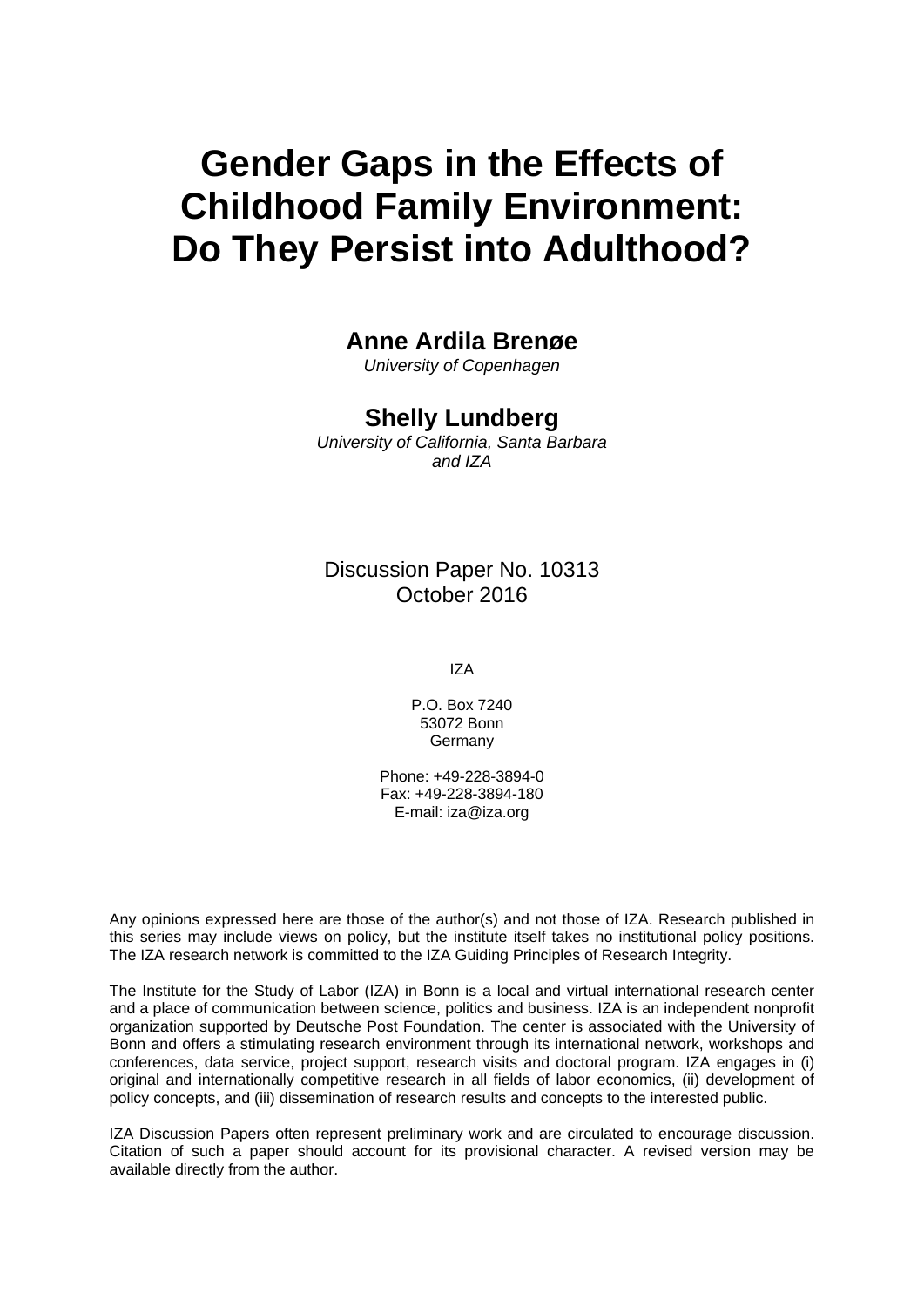IZA Discussion Paper No. 10313 October 2016

## **ABSTRACT**

## **Gender Gaps in the Effects of Childhood Family Environment: Do They Persist into Adulthood?**

We examine the differential effects of family disadvantage on the education and adult labor market outcomes of men and women using high-quality administrative data on the entire population of Denmark born between 1966 and 1995. We link parental education and family structure during childhood to male-female and brother-sister differences in teenage outcomes, educational attainment, and adult earnings and employment. Our results are consistent with U.S. findings that boys benefit more from an advantageous family environment than do girls in terms of the behavior and grade-school outcomes. Father's education, which has not been examined in previous studies, is particularly important for sons. However, we find a very different pattern of parental influence on adult outcomes. The gender gaps in educational attainment, employment, and earnings are increasing in maternal education, benefiting daughters. Paternal education decreases the gender gaps in educational attainment (favoring sons) and labor market outcomes (favoring daughters). We conclude that differences in the behavior of school-aged boys and girls are a poor proxy for differences in skills that drive longer-term outcomes.

JEL Classification: I20, J1, J2, J3

Keywords: gender gap, parental education, family structure, education, labor market outcomes

Corresponding author:

Anne Ardila Brenøe Department of Economics University of Copenhagen Øster Farimagsgade 5, Building 26 1353 Copenhagen K Denmark E-mail: aab@econ.ku.dk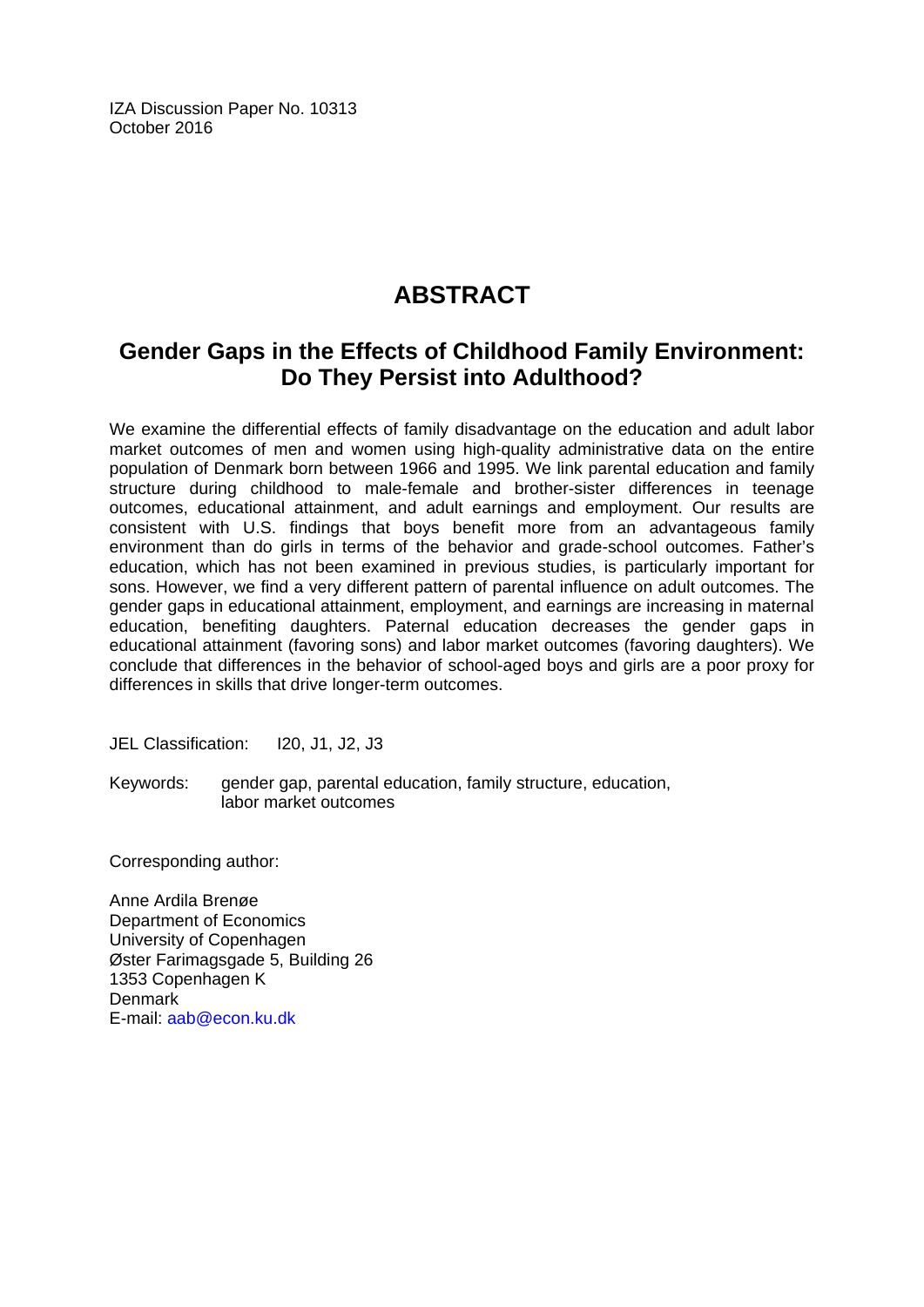## 1 Introduction

Over the past century, the barriers to women's educational and employment opportunities have been dramatically lowered in most of the developed world. Women continue to have lower rates of labor force participation and earn lower pay than men, but new gender gaps that favor women have opened up in education. Young men lag behind young women in academic achievement, and contributing factors include less engagement in school, a gap in homework hours and the substitution of time spent playing video games for time spent reading [\(OECD,](#page-37-0) [2015\)](#page-37-0). Women are now more likely than men to complete secondary education and to graduate from college in almost all OECD countries. In the United States, 39 percent of women aged 25 to 29 have a Bachelor's degree or more, compared to 32 percent of men [\(U.S. Census Bureau,](#page-38-0) [2015\)](#page-38-0).

Recent studies have focused on the behavioral differences between school-aged boys and girls, arguing that a gender gap in "non-cognitive skills" contributes to the scholastic underperformance of boys by increasing the costs of school persistence and performance [\(Goldin et al.,](#page-36-0) [2006;](#page-36-0) [Becker et al.,](#page-35-0) [2010\)](#page-35-0). Family disadvantage is strongly negatively associated with early social and behavioral skills for both boys and girls, and it has been suggested that trends in family structure, and in particular the increasing prevalence of single parent families, may have a particularly deleterious effect on the skill development of boys [\(Bertrand and Pan,](#page-36-1) [2013;](#page-36-1) [Autor and Wasserman,](#page-35-1) [2013\)](#page-35-1). If exposure to father absence, povery, or poor neighborhoods harm boys more than girls, then changes in the living arrangements of children over time may explain part of the growing gender gap in educational attainment. Put differently, these recent studies advance the hypothesis that boys benefit more from an advantageous family environment than do girls.

[Autor et al.](#page-35-2) [\(2016\)](#page-35-2) examine this hypothesis using sibling fixed-effects models and a sample of students in Florida, and find that early family structure and mother's education do have significantly larger effects on a variety of school outcomes for boys than for their sisters. However, there is also evidence that the greater impact of family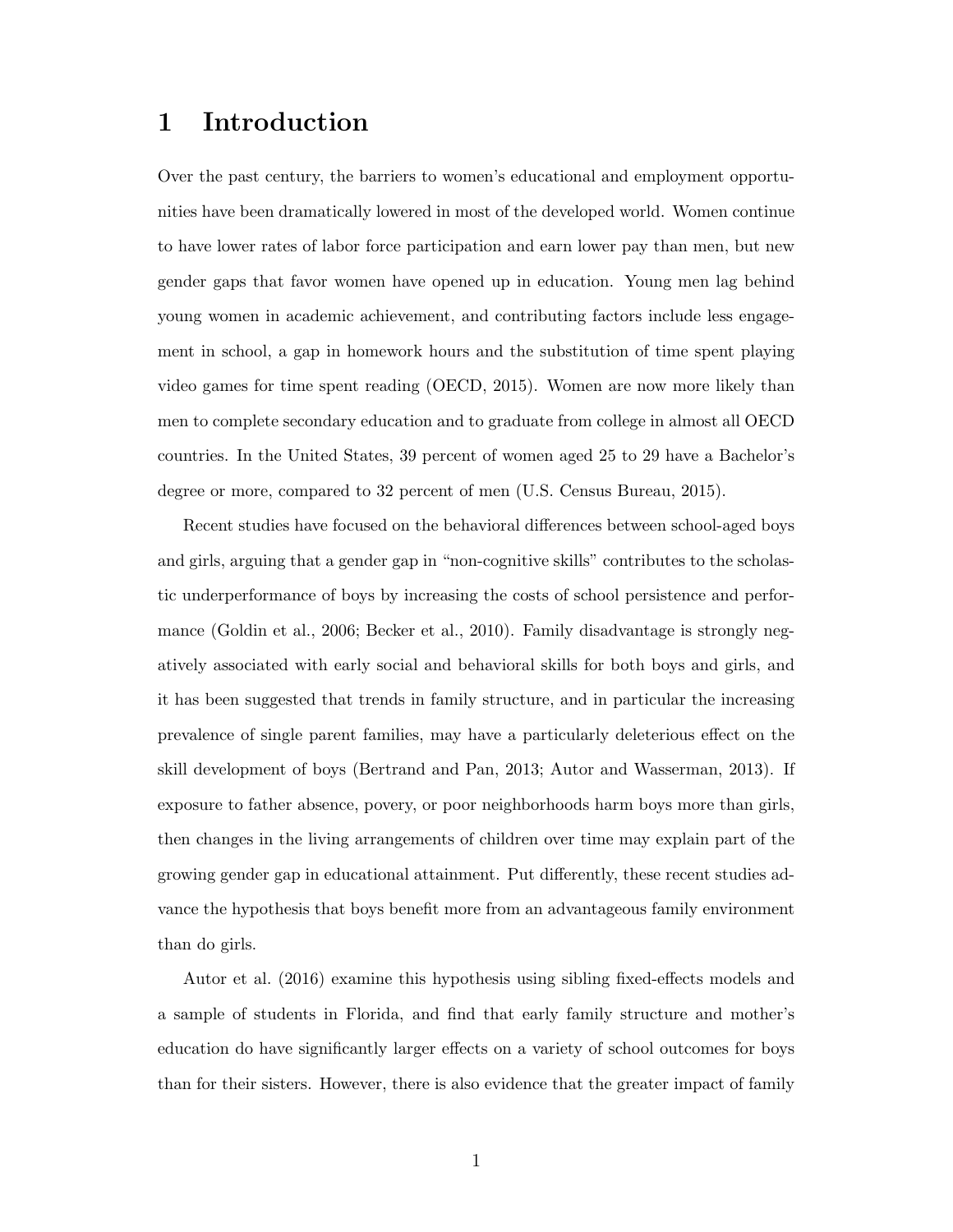background on boys is most relevant for school-age behavior in the United States, and does not extend to longer-term outcomes such as educational attainment [\(Lundberg,](#page-37-1) [2016\)](#page-37-1). With our analysis, we contribute to this literature in three important ways. First, we re-examine and confirm gender differences in the impacts of family environment on school-age outcomes for Denmark, another OECD country with different social institutions and lower poverty prevalence, especially among single-parent fami $l$ ies.<sup>[1](#page-4-0)</sup> Second, our main contribution is to examine a broad range of adult outcomes for the total population as well as for large samples of full siblings. Third, the richness of the data makes it possible to study potential differences in family environment effects across cohorts. Administrative data on the entire population of Denmark from 1980 to 2011 with cohorts born from 1966 to 1995 enables us to link parental education and family structure during childhood to male-female differences in adolescent outcomes, educational attainment, and adult earnings and employment. A significant advantage of the Danish administrative data is that we are able to add paternal education, which is not available for large subsets of the American samples, to our indicators of family background.

Denmark has experienced trends in relative male and female educational attainment and single-parent households that are similar to those in the U.S., though the educational and labor market environments are distinct.<sup>[2](#page-4-1)</sup> The more comprehensive social safety net may moderate the impacts of family disadvantage on child outcomes. Though female labor force participation rates in Denmark are high, women are more likely to work part-time than in the U.S. and also more likely to work in the public sector. On the other hand, we expect that any developmental process that renders boys more vulnerable to adverse family environments should be a very general one that is manifest in diverse institutional environments. For instance, [Landersø and](#page-37-2) [Heckman](#page-37-2) [\(2016\)](#page-37-2) find that despite great social policy differences, the influence of family background on educational attainment is similar in Denmark and the U.S.

<span id="page-4-1"></span><span id="page-4-0"></span><sup>1</sup>See e.g. [Rossin-Slater and W¨ust](#page-37-3) [\(2014\)](#page-37-3) on child support obligations in Denmark.

<sup>2</sup>Appendix Figure [A1](#page-39-0) illustrates the reversal in the gender gap in highest completed education by age 29 for Denmark.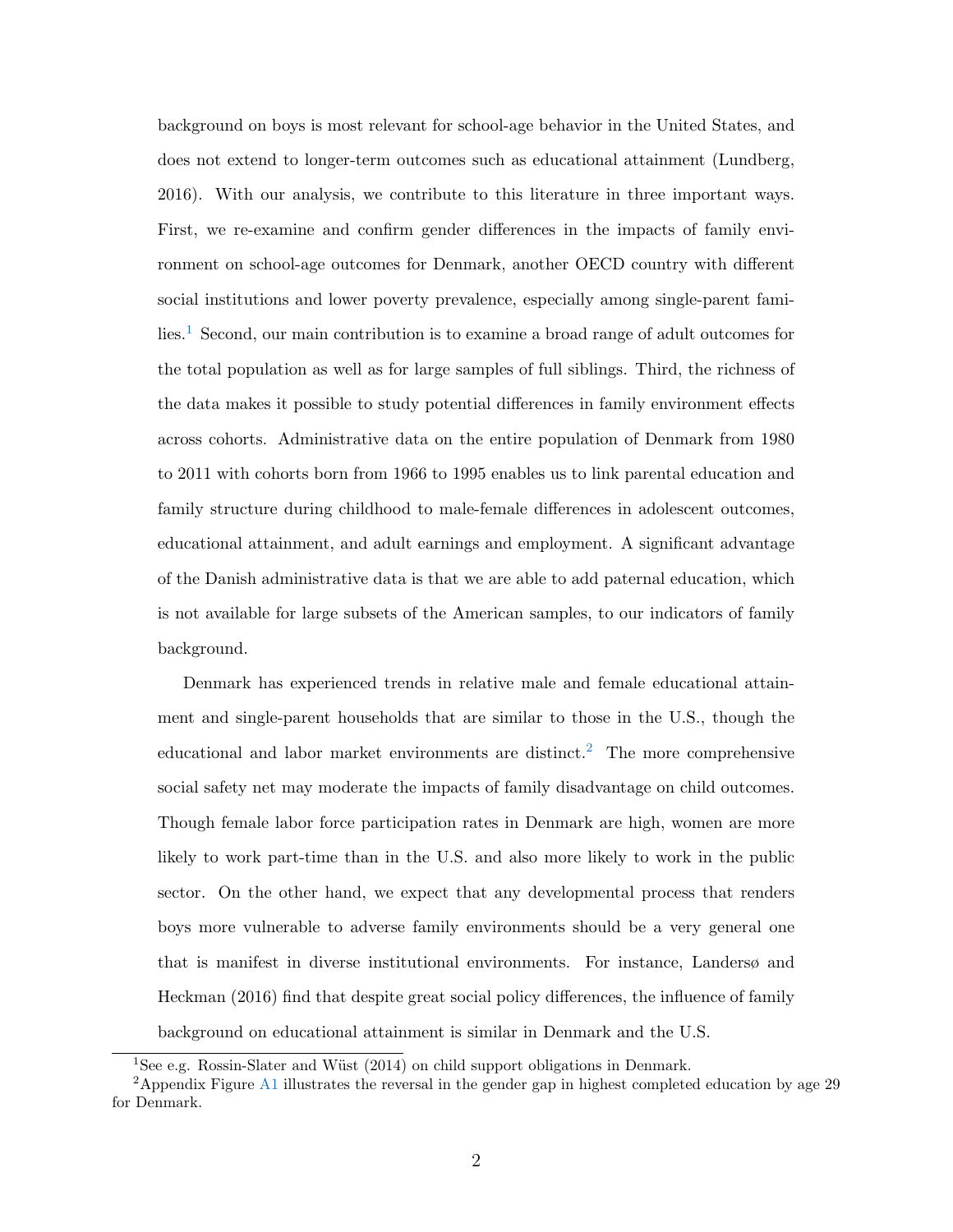We find, as do [Autor et al.](#page-35-2) [\(2016\)](#page-35-2) and [Lundberg](#page-37-1) [\(2016\)](#page-37-1), that adolescent boys appear to be more sensitive than girls to family environment. However, we find a very different pattern of parental influence on adult outcomes such as educational attainment, college graduation, employment, and earnings. Gender differences in the effects of family structure are weak and when we do find significant differential effects they show greater responsiveness for women. Maternal education consistently has a greater impact on the education and employment of daughters relative to sons and this effect is stable across cohorts. Paternal education has some significant, though smaller, effects on the gender education gap that favor sons (and that decline over time), but has larger positive effects on the employment and earnings of daughters. Estimates based on the total population are similar to those obtained from a sample of full siblings controlling for family fixed effects. This suggests that the selection of boys and girls across different family types is not biasing our estimates of the gender gap in the effects of family environment in the full sample.

We conclude that, although there are gender differences in responses to parental resources and family structure, they do not conform to the simple story that the skill development of boys is particularly vulnerable to family disadvantage. Nor is there any evidence, in the Danish context, that changes in family structure have played any role in the growing education gap in favor of girls. Our results are consistent with an alternative hypothesis in which maternal education and other family resources have a strong moderating effect on behavioral problems in school that are much more typical of boys than girls. These parental influences become less important as the children become adults, and there is no indication that these early behavior gaps imply less longterm skill acquisition by boys, relative to girls. Instead, the determinants of educational attainment include positive effects of same-sex parental education that may reflect rolemodelling. The greater responsiveness, in turn, of women's employment and earnings to parental education than the labor market outcomes of adult men, indicates that female labor market behavior in Denmark is more elastic than men's with respect to early influences.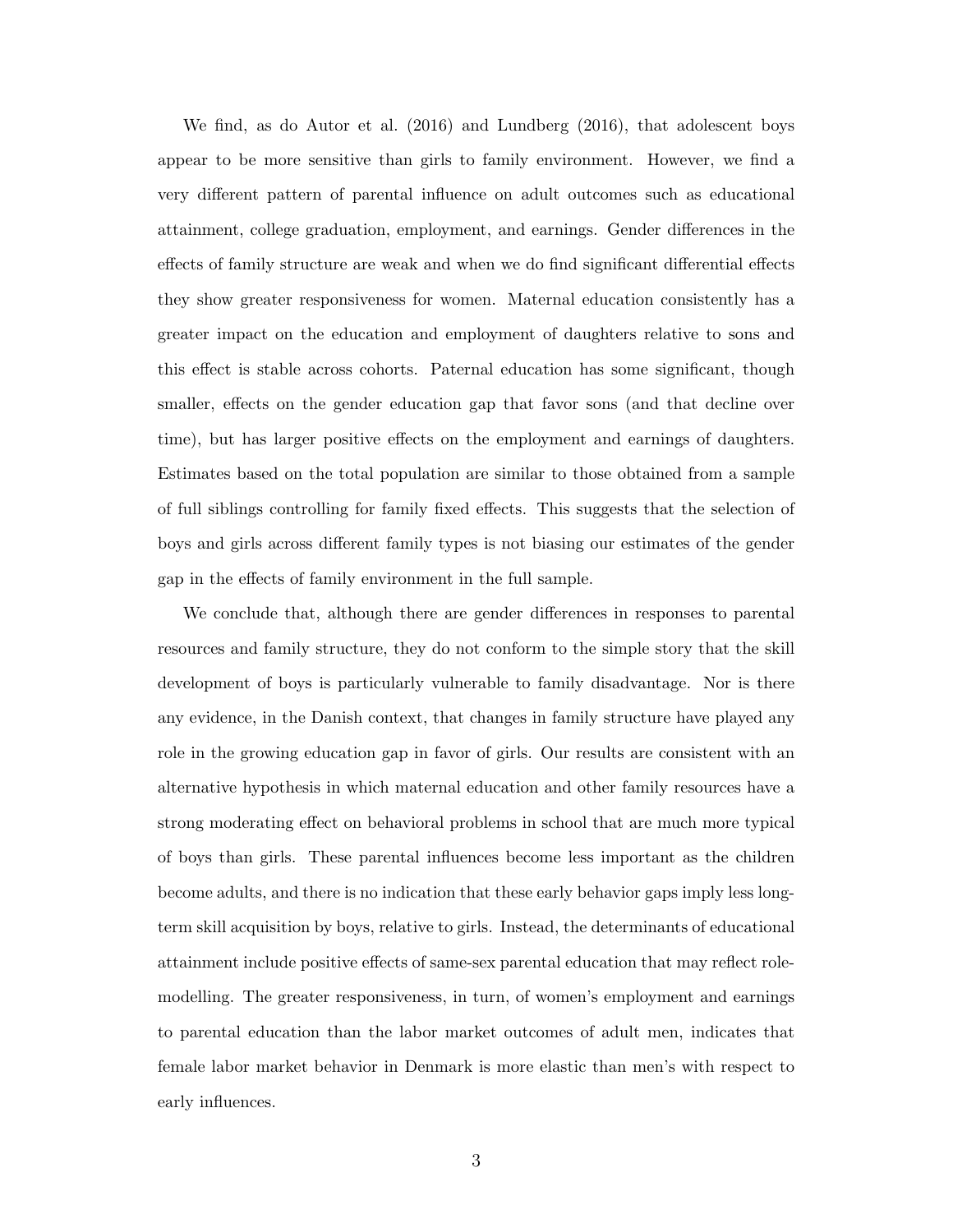# 2 Family Background and Child Outcomes: Is There a Gender Dimension?

Boys begin school with less-developed social and behavioral skills than girls, and these gaps persist through elementary school and explain much of the gender differential in early academic outcomes [\(DiPrete and Jennings,](#page-36-2) [2012\)](#page-36-2). Girls consistently receive higher grades, are less likely to repeat grades or to be placed in special education classes, and are less likely to get in trouble at school. There are clear behavioral patterns underlying these disparate outcomes—girls spend more time on homework, are more likely to read for pleasure, and exhibit a greater degree of self-discipline in school.<sup>[3](#page-6-0)</sup> Attempts to explain the emergence of a gender gap favoring women in college attendance and completion have appealed to these gender differences in academic achievement and school discipline as evidence of a "non-cognitive skill" deficit that increases the effective costs of attending and succeeding in school for boys [\(Goldin et al.,](#page-36-0) [2006;](#page-36-0) [Becker et al.,](#page-35-0) [2010\)](#page-35-0).

In addition to this gender skill gap, there are also strong socioeconomic gradients in early social skills, attention, and school engagement. These skill differences can explain a portion of the socioeconomic differences in young adult outcomes such as arrests and high school completion [\(Duncan and Magnuson,](#page-36-3) [2011\)](#page-36-3). [Autor and Wasserman](#page-35-1) [\(2013\)](#page-35-1) suggest a new explanation for the trend in the relative educational attainment of men and women based on these socioeconomic skill differentials and trends in family structure. They hypothesize that, as the prevalence of single parent families has increased in the U.S. (and elsewhere), economic stresses have increased for children in lower income households and their access to paternal time and attention has decreased. If the skill development of boys is affected more by father absence or family disadvantage than the skill development of girls, then changes in the living arrangements of children over time may play a role in the growing education gender gap. [Bertrand and Pan](#page-36-1) [\(2013\)](#page-36-1)

<span id="page-6-0"></span><sup>3</sup>[Duckworth and Seligman](#page-36-4) [\(2006\)](#page-36-4) use several measures of self-discipline to document this gender difference, including self-reports, teacher and parent reports, and a delay of gratification test.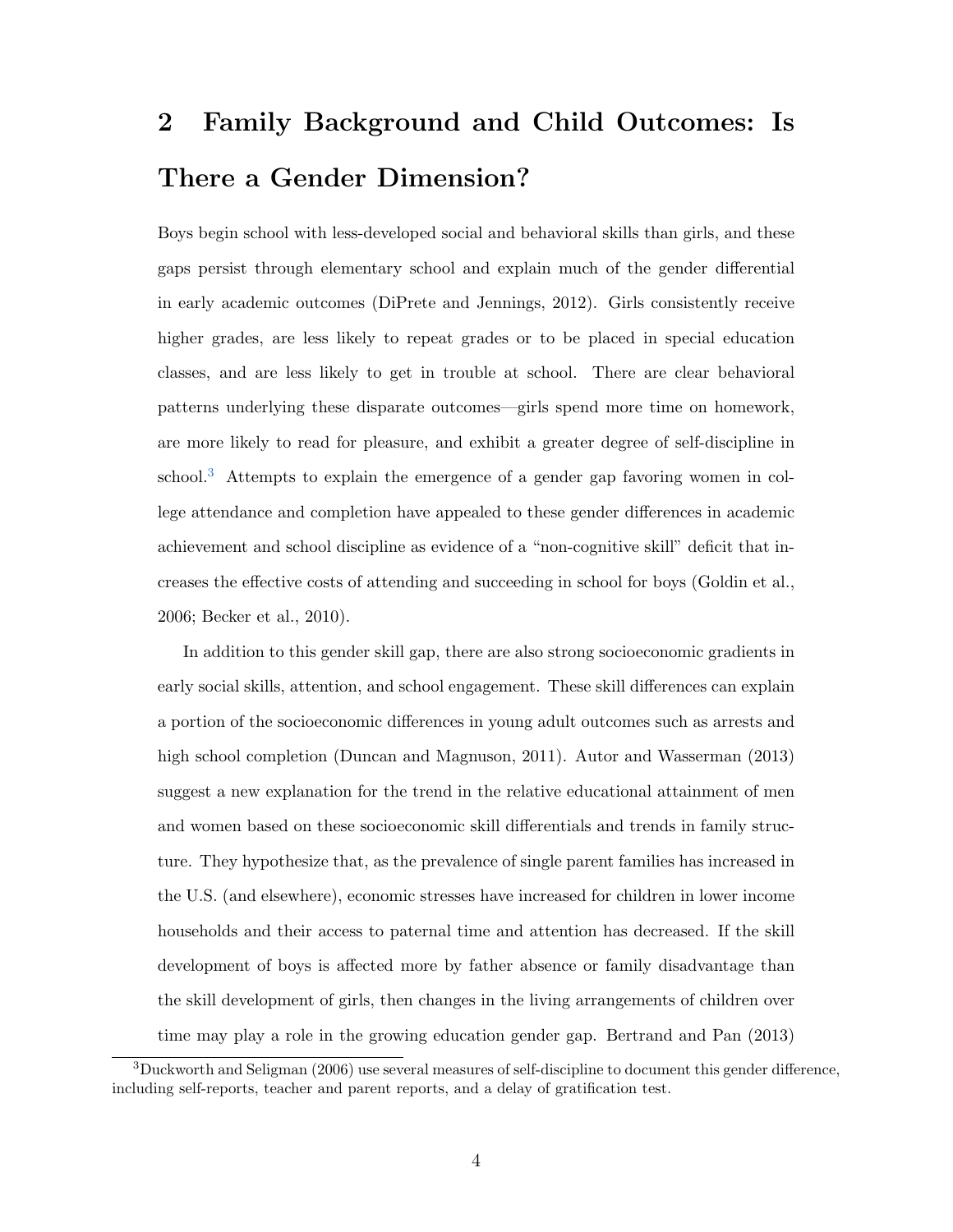provide supportive empirical evidence, showing that living with a single mother or a young mother has a much larger effect on externalizing behavior and school suspensions for boys than for girls. They interpret the negative behavioral impact of father absence and young mothers as evidence that the non-cognitive skills development of boys is particularly sensitive to family disadvantage.

It is not clear what the mechanisms might be that make boys more vulnerable to adverse environments in childhood. One possibility is that gender differences in developmental trajectories may make girls, who enter school more mature in language skills and emotional regulation, inherently more resilient to disadvantage. Alternatively, there may be socioeconomic differences in the way that parents invest in young boys and girls. [Baker and Milligan](#page-35-3) [\(2013\)](#page-35-3) find that parents in three countries, including the U.S., spend more time in teaching activities with girls than with boys at very young ages. [Bertrand and Pan](#page-36-1) [\(2013\)](#page-36-1) find that single mothers spend more time with daughters than with sons and report less emotional closeness with sons. Finally, there may be cultural factors that lead boys, in particular, to develop negative attitudes to school in low income or single parent families or that inhibit the educational aspirations of boys relative to girls [\(DiPrete and Buchmann,](#page-36-5) [2013\)](#page-36-5). [Fortin et al.](#page-36-6) [\(2015\)](#page-36-6) find that much of the gender divergence in high school GPA distributions can be attributed to the increasingly ambitious post-school plans of girls relative to boys.

[Autor et al.](#page-35-2) [\(2016\)](#page-35-2) re-examine this "vulnerable boys" hypothesis using data for a large sample of children in Florida that links birth certificates with academic and health records. Using a variety of measures of family environment (including mother's education, marital status at birth, father presence, and an SES index), neighborhood income and school quality, they find that early family structure and mother's education do have significantly larger effects on a variety of school outcomes for boys than for their sisters, including school suspensions and absences, in both OLS and family fixed effects. There is a larger payoff for boys to having a college graduate mother for a broad set of academic outcomes, including kindergarten readiness and grades. They find similar patterns of differential gender impacts of low-income neighborhoods and poor-quality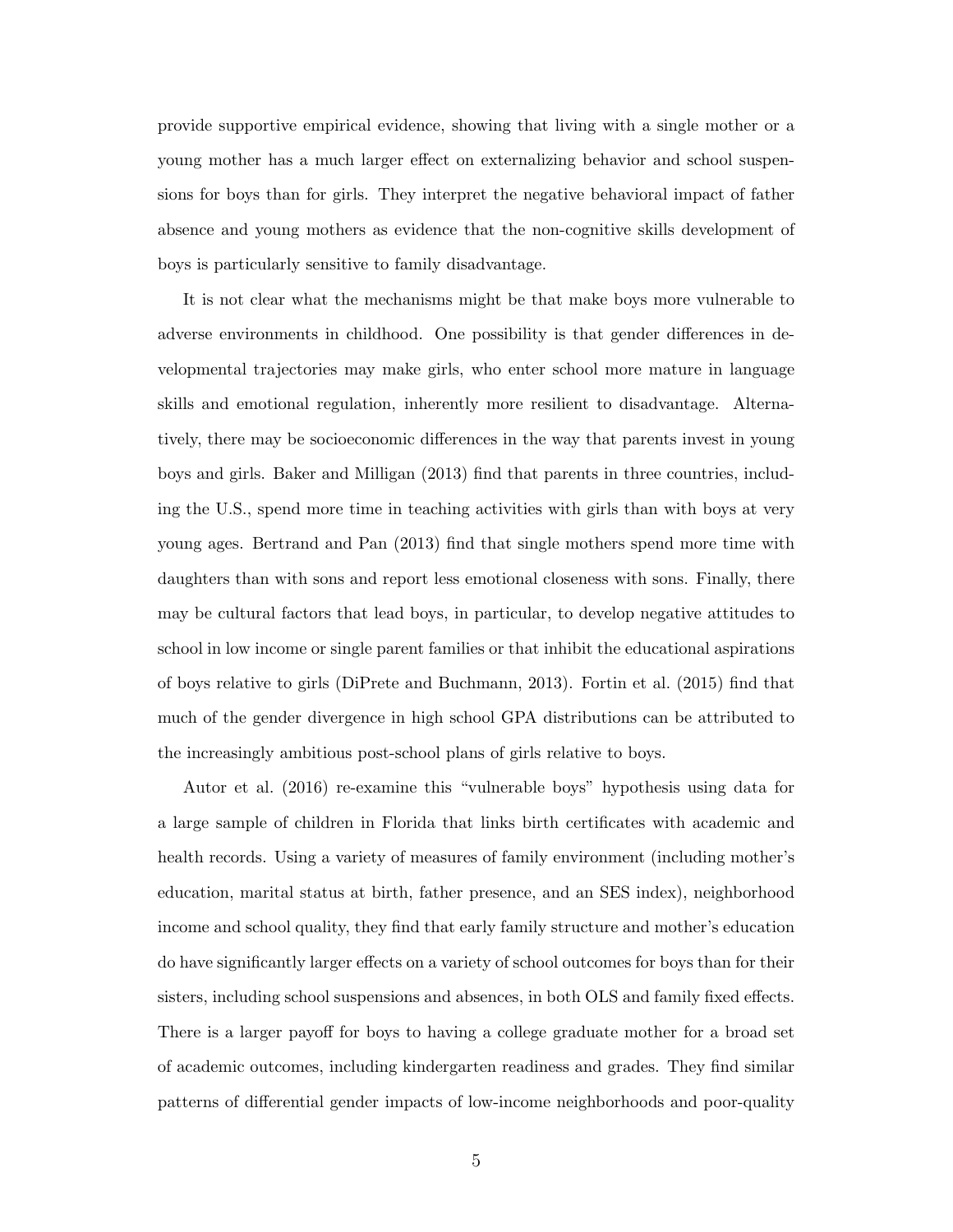schools, and conclude that family disadvantage has larger impacts on the outcomes of boys relative to girls throughout school. Though they are unable to examine later outcomes, including college attainment, earnings, and labor force participation, [Autor](#page-35-2) [et al.](#page-35-2) [\(2016\)](#page-35-2) suggest that early gender differences in behavioral and school outcomes are likely to have implications for adult outcomes.

Other studies cast some doubt on this final speculation, however. [Riphahn and](#page-37-4) [Schwientek](#page-37-4) [\(2015\)](#page-37-4) examine the growth of the gender education gap in Germany, and find that the reversal of this gap has been most pronounced in disadvantaged groups. However, they find no link between family background and gender differences in educational attainment in the individual data. [Lundberg](#page-37-1) [\(2016\)](#page-37-1), using the National Longitudinal Study of Adolescent to Adult Health (Add Health), finds that father absence is associated with more negative outcomes for school-age boys when the measures are similar to those used in previous studies—problems in school and school suspensions. Girls, on the other hand, are more likely to score higher on indicators of depression when their father is absent, and particularly when they are in a stepfather household. Differential vulnerability to father absence appears to depend on whether the outcomes are related to externalizing behavior, which is more typical for boys, or internalizing behavior, which is a more common response to stress for girls. [Lundberg](#page-37-1) [\(2016\)](#page-37-1) finds that neither of these patterns of adolescent response have any significant implications for educational outcomes, however: father absence has no differential impact on college graduation in cross-sectional or sibling fixed-effects models. The effects of school quality follow a similar pattern: the gender gap in suspensions and educational aspirations is higher in low quality schools than in high quality schools, but there is no differential gender impact of school quality on educational attainment.[4](#page-8-0)

Consequently, it is not clear whether gender differences in the effects of childhood environment persist into adulthood. Using Danish administrative data, we will test

<span id="page-8-0"></span><sup>4</sup>[Fan et al.](#page-36-7) [\(2015\)](#page-36-7) take a different approach to the emerging gender gap, postulating that boys may be more adversely affected by mother's employment in childhood. They find evidence for a more positive association between mother's work and girl's education in Norwegian administrative data using family fixedeffect models. They do not, however, control for mother's education, which we find is a stronger predictor of daughters' outcomes than of sons'.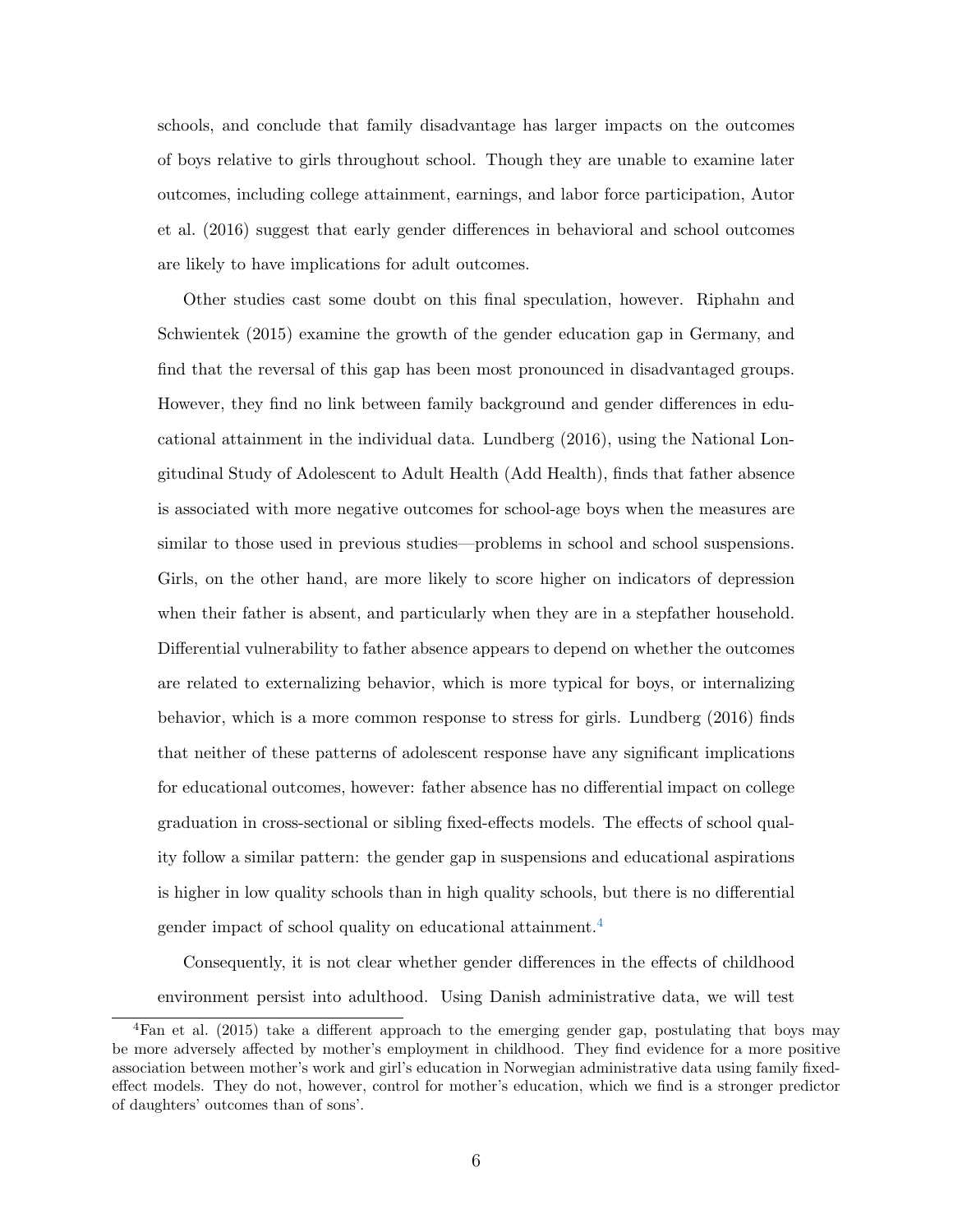the hypothesis that males benefit more from mother's and father's education and from having married parents at birth than do females in terms of adult outcomes. For outcomes with a gender gap favoring women, the relevant hypothesis is that the gender gap is smaller for individuals from advantageous family backgrounds. We also test whether any differential effects of family disadvantage by gender have varied across cohorts in ways that could explain trends in the gender gap in education.

## <span id="page-9-0"></span>3 Data

We use Danish administrative data covering the entire population born in Denmark between 1966 and 1995 to examine both outcomes during adolescence and the longer-term consequences of parental resources and family structure in early life. One important feature of this dataset is that we are able to link each child to his or her biological parents (both mother and father) and siblings. Moreover, we observe educational and labor market outcomes for each year, and can track with whom each individual lives.

#### 3.1 Family Childhood Environment

We measure three dimensions of childhood family environment: parental education, marital status at birth, and immigrant status. In the administrative data, we observe the father's as well as the mother's education for almost all children, and are able to track family structure from birth through childhood.

We group each parent's education into three categories: less than 12 years of education  $\left\langle \langle HS\right\rangle$  corresponding to high school dropouts in the U.S.; high school graduate (HS) which may include some vocational training or 2 year college; and bachelor's degree graduate or more  $(BA)$  corresponding to a degree from a four year college in the U.S. The latter category covers professional bachelor degrees (e.g. school teacher, nursing, physiotherapist, social worker) as well as university and business school degrees.

Our primary measure of family structure is parental marital status at birth. For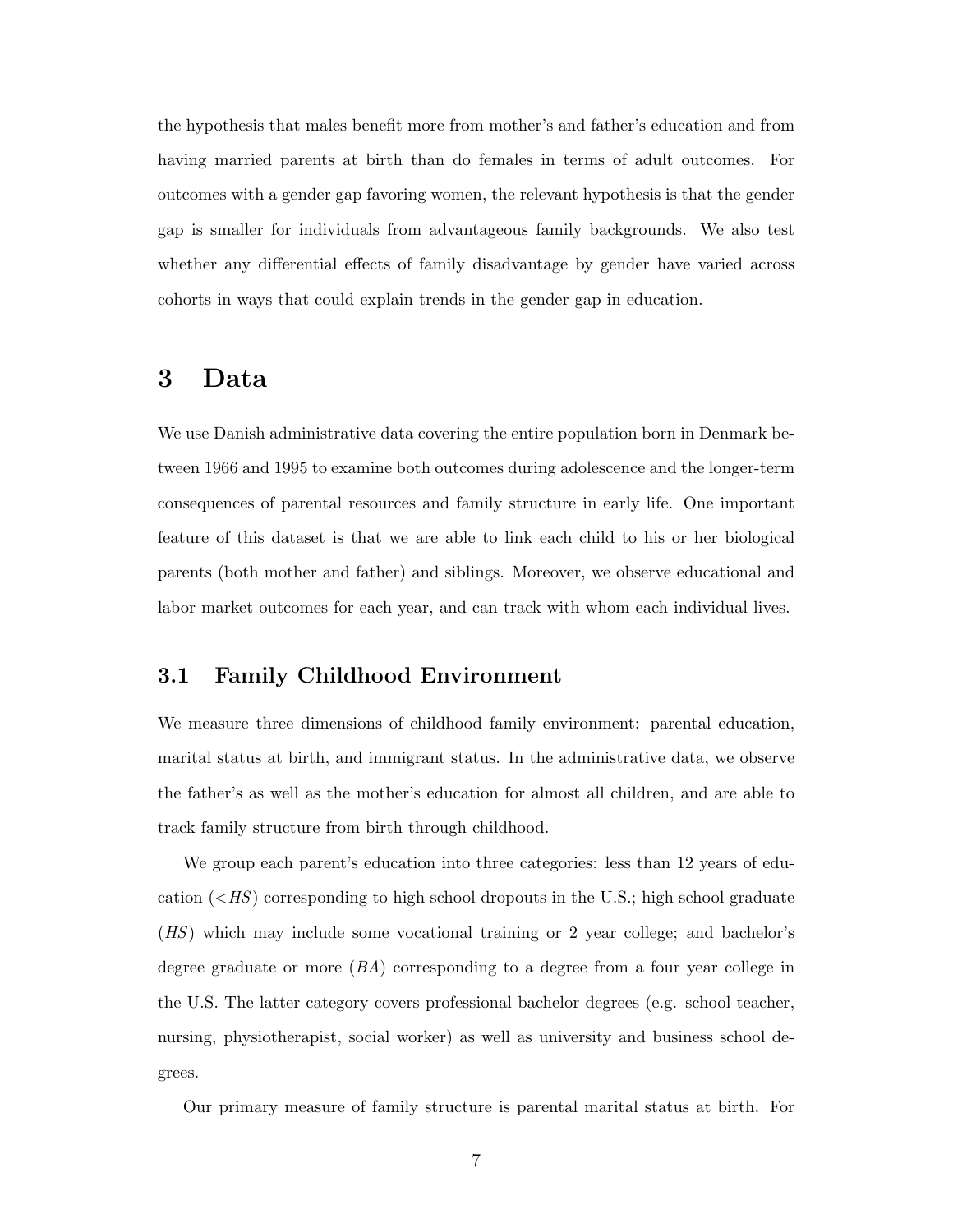models using our sample of full siblings, we use parents' marital status at the birth of the youngest of their joint children. We choose this alternative definition of marital status because it is very common in Denmark to marry after the birth of the first child and eventual marital status seems to provide a better indicator of the parental relationship as shared by siblings. As almost all parents with more than one child are either married or cohabiting at the time of the youngest of their joint children, we only distinguish between having married and non-married parents.<sup>[5](#page-10-0)</sup>.

For the models of adult outcomes we consider family structure measured at age 12 as well as parental marital status at birth.<sup>[6](#page-10-1)</sup> For childhood family structure, we distinguish between three types: traditional families where children live with both biological parents (Trad), with no distinction between married and cohabiting parents; step-families in which children live with one biological parent and a step-parent  $(Step)$ ; and single parent families (Single). Using childhood family structure, though it may be endogenous with respect to child outcomes, allows us to include birth cohorts going back to 1966, while marital status at birth is observed only in the medical birth registry which begins in 19[7](#page-10-2)3. Family structure at birth and at age 12 are strongly correlated,<sup>7</sup> and results using both measures are quantitatively similar.

Finally, we consider the immigrant background of both parents separately. The composition of immigrants to Denmark has changed considerably over time. For our earliest cohorts, immigration flows are small and mainly from Western countries (pre-dominantly other Scandinavian countries, Germany, Great Britain, and the U.S.).<sup>[8](#page-10-3)</sup> Later, immigration expanded to include guest workers and refugees from non-Western countries (with the majority from Turkey, Pakistan, Lebanon, Iraq, and former Yu-

<span id="page-10-0"></span><sup>5</sup>Less than two percent of the sibling sample have parents who never cohabit and who are never married at any of the childbirths

<span id="page-10-1"></span><sup>&</sup>lt;sup>6</sup>More precisely, family structure at age 12 is measured on January  $1^{st}$  of the year the child turns 13. We also considered family structure at age 16 with very similar results.

<span id="page-10-2"></span><sup>7</sup>Of those last born children who were born to married (non-married) parents, 80.88 (60.69) percent live in a traditional family at age 12, while 7.48 (14.46) percent live in a step family and 11.64 (24.85) percent live with a single parent.

<span id="page-10-3"></span><sup>8</sup>Statistics Denmark defines "Western" countries as European Union countries by 1995, Andorra, Australia, Canada, Iceland, Liechtenstein, Monaco, New Zealand, Norway, San Marino, Switzerland, USA, and Vatican City.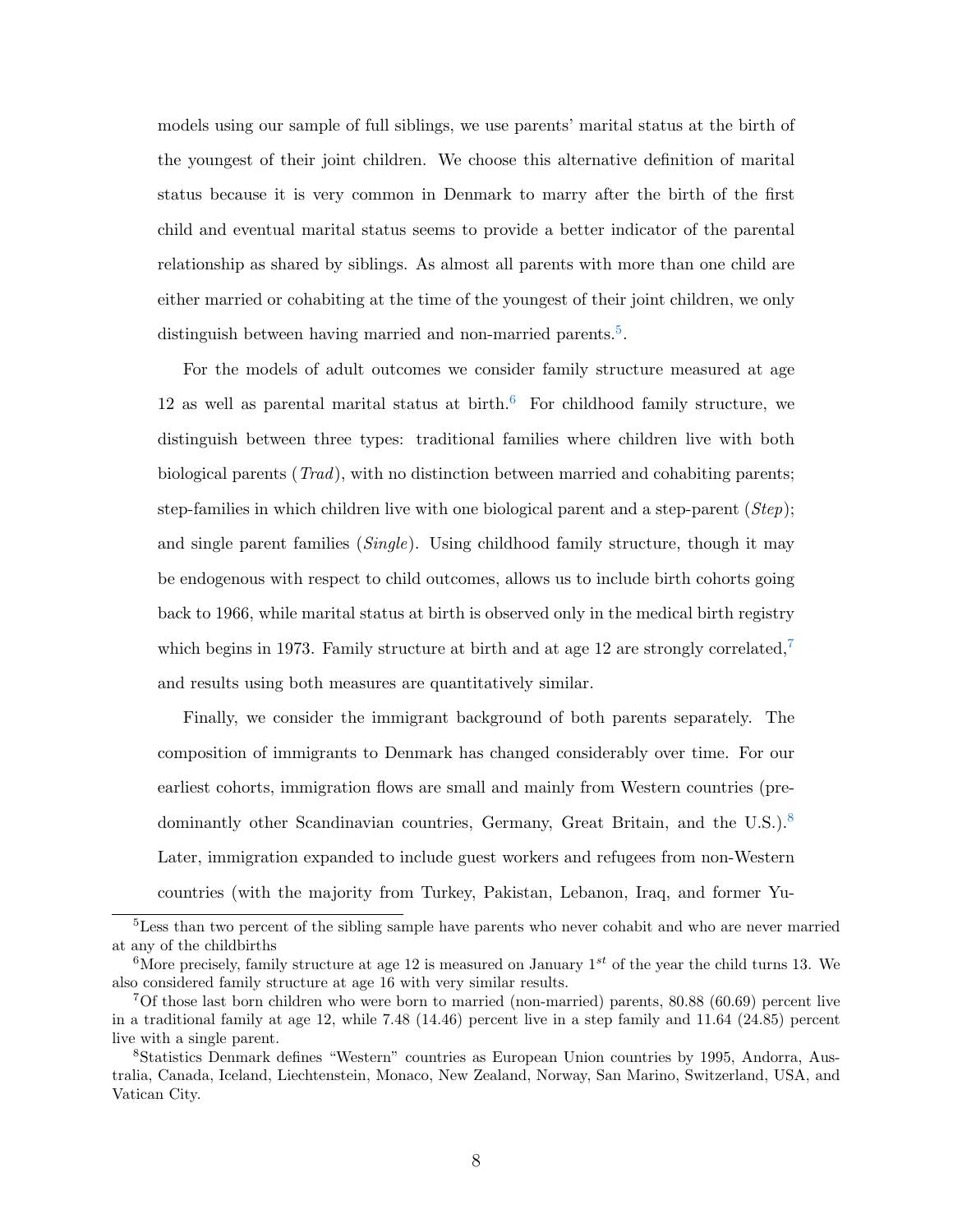goslavia). Of the cohort born in 1966, 3.2 (2.6) percent have an immigrant mother (father) of whom 64.4 (54.4) percent originate from a Western country. For the last birth cohort in our sample (born in 1995), 13.8 (13.6) percent have an immigrant mother (father) of whom only 20.1 (22.8) percent come from a Western country.

# 3.2 Outcome Variables: From Adolescence through Adulthood

The outcomes of interest fall into two groups: 1) School and behavioral outcomes measured in adolescence and 2) Educational attainment and labor market outcomes, primarily measured at age 27. Since these outcomes span from age 16 through age 27 (and in some specifications through age 40) and come from several administrative registers, different birth cohorts will be used in analyses of outcomes in adolescence and adulthood; Appendix Table [A1](#page-39-1) summarizes the cohorts used for each part of the analysis. $9$  We have one outcome that is available for all cohorts, completion of grade 9 on time, and we use this outcome to examine whether the gender gap in the effects of family environment has changed over time.

In Denmark, the first nine years of schooling constitute primary school and are mandatory. Children are required to start first grade the year they turn 7, though parents are able to apply for an exemption such that their child starts school a year earlier or later. Boys are about twice as likely to delay school start compared to girls [\(Dee and Sievertsen,](#page-36-8) [2015\)](#page-36-8). Grade repetition is very rare; [Simonsen et al.](#page-38-1) [\(2015\)](#page-38-1) show that on average less than 0.5 percent are retained or delayed for each grade level from grade 1 to 9. Whether the child completes grade 9 on time is a marker of academic achievement that reflects a combination of early school readiness and success in school progression, and is strongly correlated with final educational attainment.

At the end of primary school, students take the final grade 9 exam, which is the

<span id="page-11-0"></span><sup>&</sup>lt;sup>9</sup>When we refer to outcomes at a certain age, we always refer to the age the individual turns during the particular year. Thus, grade 9 outcomes are measured at age 15 for about half of the sample, since the school year ends in June.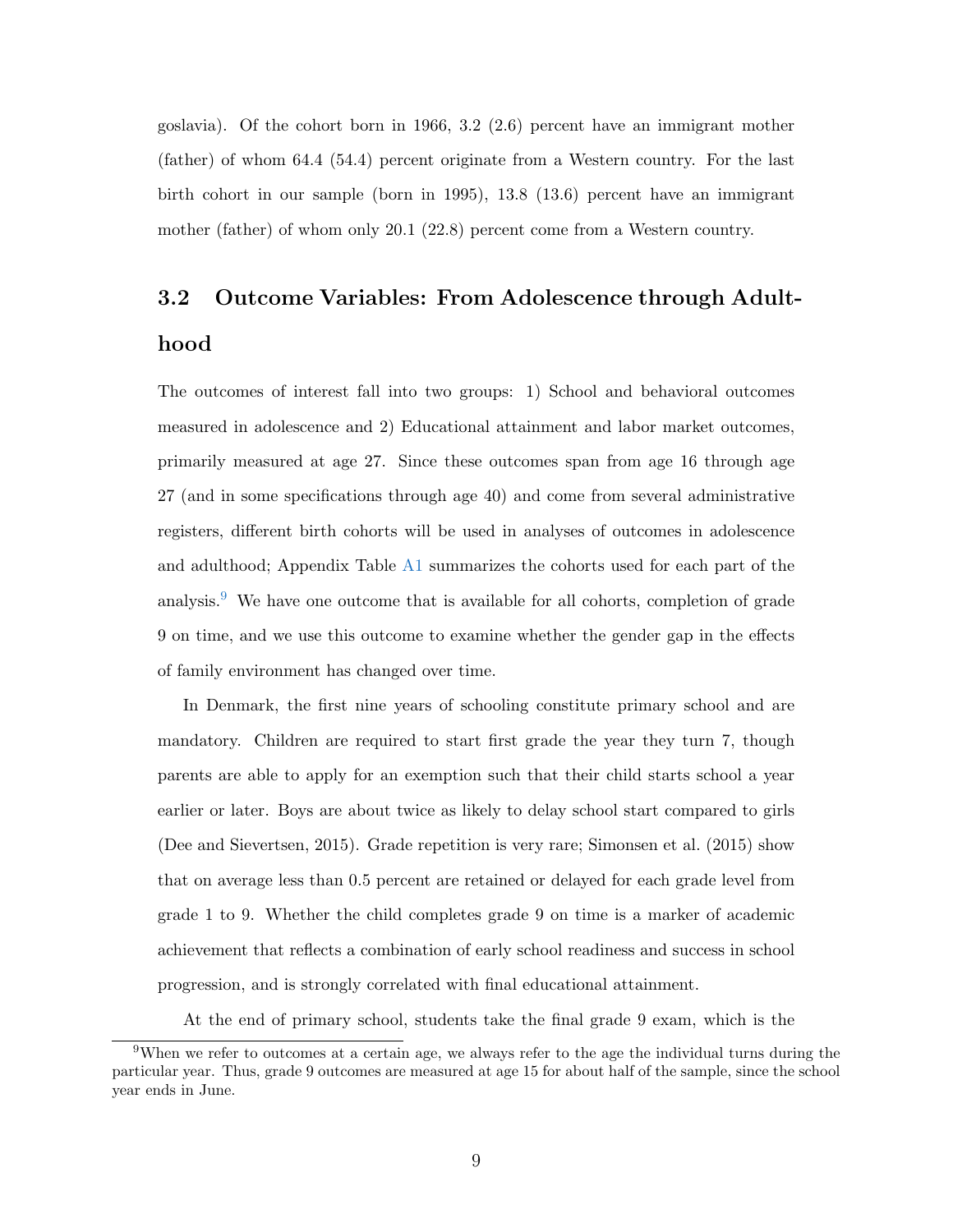same across the country and is required for all students who continue to academic high school.<sup>[10](#page-12-0)</sup> Our second school outcome is the overall GPA obtained at the end of grade 9 (based on all grades received both from teacher assessment and final exams).<sup>[11](#page-12-1)</sup> Other early outcomes include indicators of having received a diagnosis for behavioral and emotional disorders at a hospital $12$  and attending special education during grade 9.[13](#page-12-3) Since the administrative data on grade 9 GPA begins in 2002, we consider birth cohorts born from 1986 to 1995 for this part of the analysis.

After primary school, students can choose to continue to academic high school, which takes three years, or vocational training programs of differing lengths (predominantly 13 or 13.5 years). A diploma from the academic high school is necessary to apply for university. A bachelor's degree from university takes three years (i.e. 15 years of completed education) and a master's degree takes two additional years. Instead of university, it is possible for academic high school graduates to take a two year college degree or to enter vocational training.

Figure [1](#page-13-0) shows the share of people who have completed certain levels of education at each age from 15 to 30 years. This indicates that by age 27 almost everyone has completed their education, and we study educational attainment and labor market outcomes at this age. Educational attainment is measured as highest completed education measured in months or, alternatively, having a BA degree or more. In terms of labor market outcomes, we consider whether the person is employed and, for wage earners, the annual labor earnings percentile by year of birth and gender.<sup>[14](#page-12-4)</sup> For the primary

<span id="page-12-4"></span><span id="page-12-3"></span><sup>13</sup>Special education is only observed for 2007-2011.

<sup>14</sup>Individuals are defined as being employed if they have any positive labor earnings or have employment as the main source of income, including self-employment. The results are very similar if we alternatively

<span id="page-12-1"></span><span id="page-12-0"></span><sup>10</sup>Since 2007, the exam has been mandatory for all students.

<sup>11</sup>Similar results are found if we instead only use the GPA from written national exams in Math and Danish. If we consider the test scores from these exams separately, the differential effects are mainly found for Danish.

<span id="page-12-2"></span><sup>&</sup>lt;sup>12</sup>This outcome is defined from hospital records in the Danish national patient registry and is based on both inpatient and outpatient hospital records. For the definition of behavioral and emotional disorders with onset usually occurring in childhood and adolescence, we use the International Classification of Diseases (ICD) version 10 from 1994-2012 (diagnosis codes F90-98). We require that the person has received at least one of these diagnoses by age 21; 92 percent of those with a diagnosis by age 21 have received it by age 16. This measure will be incomplete, since psychiatrists working outside the hospital system do not report to the registry; see the discussion in [Obel et al.](#page-37-5) [\(2015\)](#page-37-5).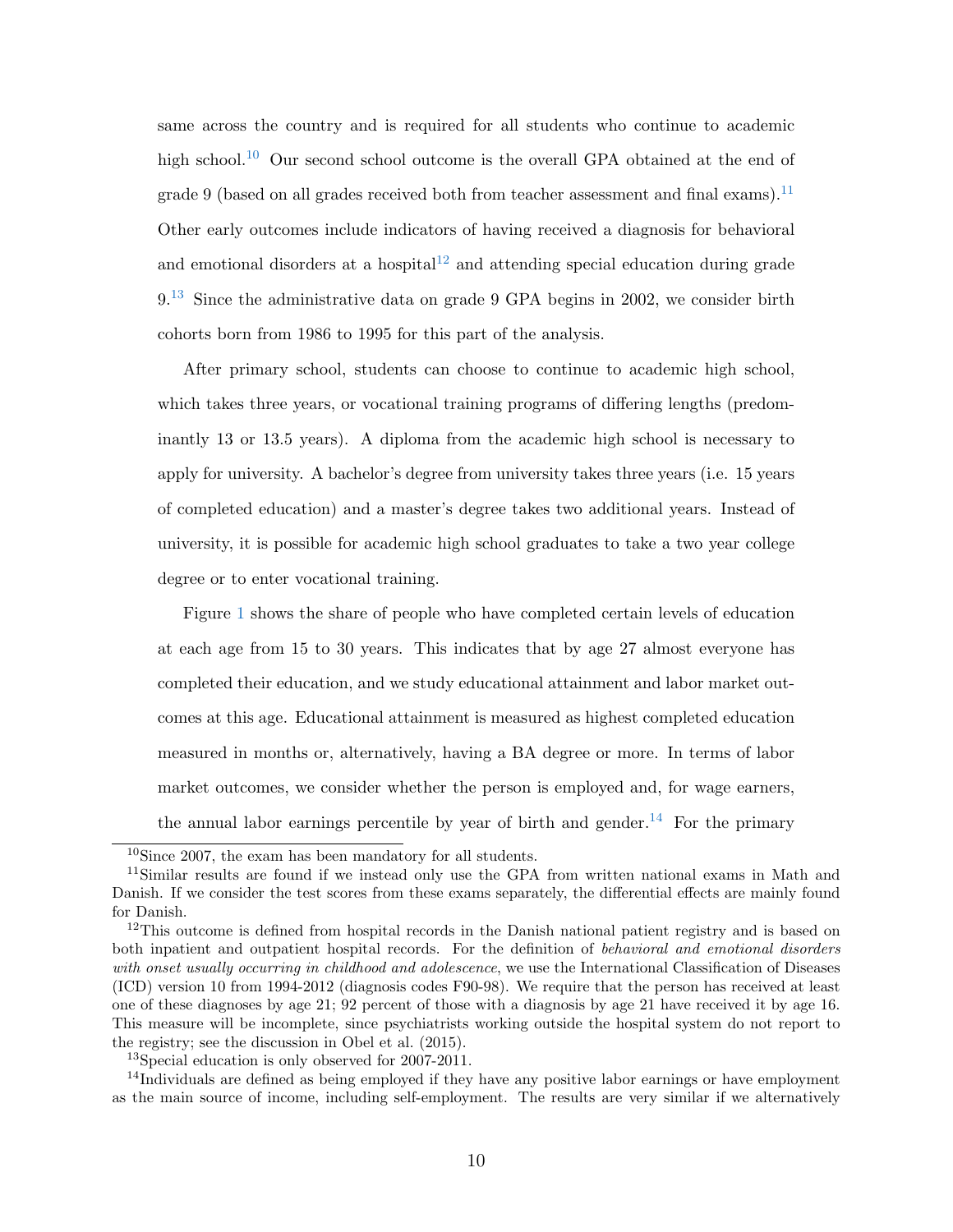Figure 1 Educational Attainment in Denmark by Age

<span id="page-13-0"></span>

Note: Share of individuals (birth cohorts 1973-1984) with the specified educational level or more to each age from 15-30 years. The category HS covers academic high school and vocational training with a length of at least 12 years.

analysis of adult outcomes, the sample consists of individuals born between 1973 and 1984, for whom we can observe both parents' marital status at birth and outcomes at age  $27^{15}$  $27^{15}$  $27^{15}$ 

## 4 Sample Selection and Empirical Framework

#### 4.1 Summary Statistics

So that we observe the family environment during childhood as well as adult outcomes, we consider individuals born between 1973 and 1995 for the main analysis; for the analysis of educational attainment across cohorts, we include cohorts going back to 1966. We restrict the sample to those for whom we observe all parental variables<sup>[16](#page-13-2)</sup>

define individuals as being employed if their main source of income comes from employment (including self-employment) or if they have wage earnings exceeding 55.000 DKK in 2011 prices (corresponding to approximately 9600 USD with the exchange rate measured per December 31, 2011). The measure of earnings is the total sum of income earned from wage employment during a particular year.

<span id="page-13-1"></span><sup>&</sup>lt;sup>15</sup>When we examine whether the gender gaps in family effects have changed over time, we expand the sample to cohorts born between 1966 and 1984.

<span id="page-13-2"></span> $16$ Since parental education is a key variable for the analysis, we restrict the sample to those families where we observe both parents' education. Mother's (father's) education is missing for 1.8 (2.9) percent of children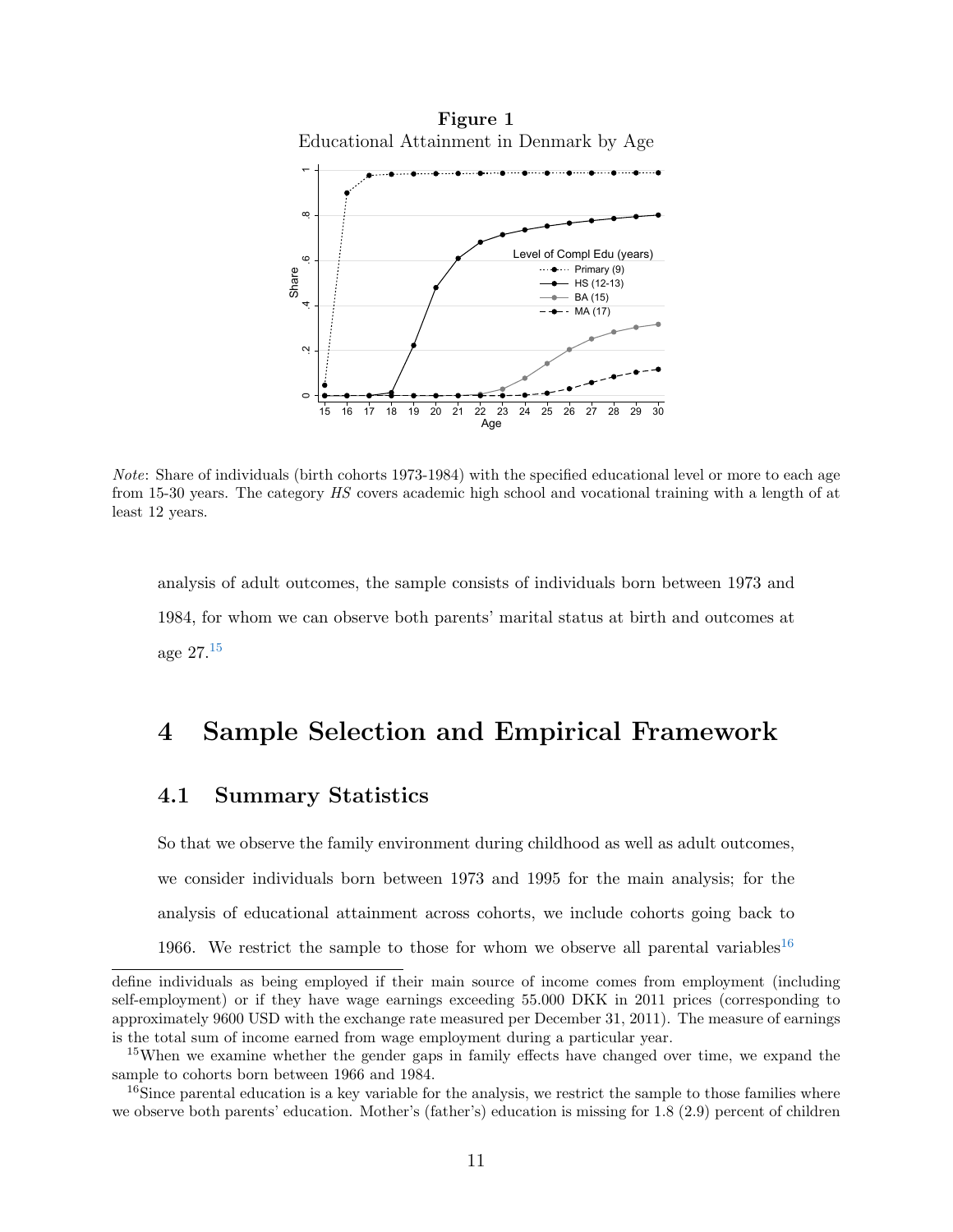<span id="page-14-0"></span>

| Dample Delection. Averages of Pannity Environment (Fercent)        |             |                    |              |
|--------------------------------------------------------------------|-------------|--------------------|--------------|
|                                                                    | $a)$ Entire | $b)$ Total Pop for | $c)$ Sibling |
| Samples                                                            | Population  | Estimation         | Sample       |
| Selection Criteria and Background Information                      |             |                    |              |
| Child is male                                                      | 51.23       | 51.27              | 51.37        |
| Child's year of birth                                              | 1984        | 1984               | 1984         |
| Child is twin                                                      | 2.28        | 0.00               | 0.00         |
| Child is adopted                                                   | 0.90        | 0.00               | 0.00         |
| $#$ of Children in Family                                          | 2.60        | 2.55               | 2.73         |
| Child's birth order                                                | 1.80        | 1.78               | 1.84         |
| Mother's age at birth (years)                                      | 27.04       | 27.12              | 26.97        |
| Mother's age missing                                               | 1.26        | 0.00               | 0.00         |
| Marital status missing                                             | 6.39        | 0.00               | 0.00         |
| Father is unknown                                                  | $3.22\,$    | 0.00               | 0.00         |
| Mother edu missing                                                 | 4.01        | 0.00               | 0.00         |
| Father edu missing                                                 | 7.34        | 0.00               | 0.00         |
| Parental Education                                                 |             |                    |              |
| Mother <hs< td=""><td>34.84</td><td>34.33</td><td>32.80</td></hs<> | 34.84       | 34.33              | 32.80        |
| Mother HS                                                          | 38.48       | 38.63              | 38.46        |
| Mother BA                                                          | 26.68       | 27.04              | 28.74        |
| Father <hs< td=""><td>26.90</td><td>26.65</td><td>25.11</td></hs<> | 26.90       | 26.65              | 25.11        |
| Father HS                                                          | 52.84       | 53.18              | 53.62        |
| Father BA                                                          | 20.26       | 20.17              | 21.26        |
| Marital Status and Immigrant Background                            |             |                    |              |
| Married at own birth                                               | 63.11       | 63.45              | 67.96        |
| Married at youngest sib birth                                      | 70.68       | 71.47              | 79.43        |
| Mother immigrant                                                   | 10.61       | 5.46               | 6.16         |
| Mother Western immigrant                                           | 2.66        | 1.52               | 1.51         |
| Father immigrant                                                   | 10.00       | 5.91               | 6.52         |
| Father Western immigrant                                           | 2.53        | 1.66               | 1.61         |
| Family Structure at Youngest Sib Age 12 (Cohorts 1973-84)          |             |                    |              |
| Traditional family                                                 | 69.40       | 75.35              | 80.76        |
| Step-parent family                                                 | 9.31        | 9.76               | 6.96         |
| Single-parent family                                               | 21.29       | 14.89              | 12.28        |
| N                                                                  | 1,534,596   | 1,300,453          | 898,933      |

Table 1 Sample Selection: Averages of Family Environment (Percent)

The columns represent three different samples of individuals born between 1973 and 1995: a) the entire population; b) the total population for estimation of Grade 9 completion on time (i.e. individuals who are not twins or adoptees and have an observation on all parental variables); and c) the sibling sample with an observation on Grade 9 completion on time (i.e. those who are observed in (b) and have at least one biological sibling in the sample). Note that the following variables are not reported as percent: year of birth,  $\#$  of children in family, and birth order.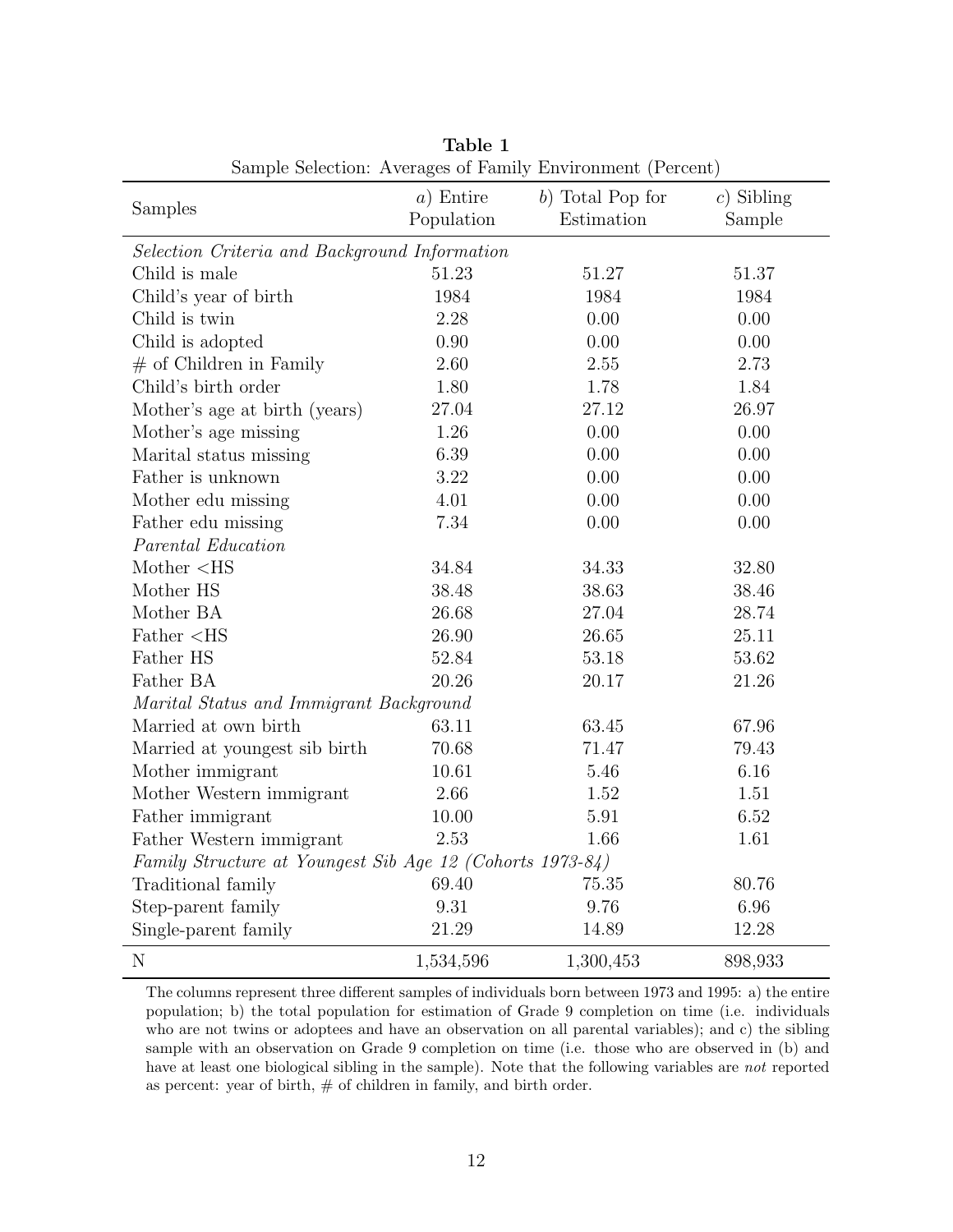and include only families without adopted children and only singleton births.<sup>[17](#page-15-0)</sup> For the main analysis, we consider this sample (referred to as the total population) as well as the subsample of families with at least two full siblings (i.e. children with the same mother and same father; referred to as the *sibling sample*).





Note: Male-female gap in highest completed education at age 27 by maternal education and family structure at age 12, respectively. The gap is calculated as the difference between the raw mean for each gender by birth cohort for the total population.

<span id="page-15-2"></span>Table [1](#page-14-0) provides descriptive statistics for three different samples of individuals born between 1973 and 1995: a) the entire population; b) the total population sample for the estimation of Grade 9 completion on time; and c) the sibling sample with an observation on Grade 9 completion on time. The largest differences between the sibling sample and the other two samples are that, on average, children in the former sample have slightly better educated parents, parents more likely to be married at birth, and fewer parents with an immigrant background.<sup>[18](#page-15-1)</sup>

who would otherwise have been in the sibling sample. Results from models including only mother's education are not sensitive to excluding or including the children without information on father's education.

<span id="page-15-0"></span><sup>&</sup>lt;sup>17</sup>However, as a robustness check, we have also estimated the core models in a sample of gender-discordant twins and get consistent results.

<span id="page-15-1"></span><sup>&</sup>lt;sup>18</sup>Some children of immigrant parents are immigrants themselves and therefore not observed at birth. The primary reason for a missing observation on marital status at birth is because the child is not observed in the birth registry (i.e. is born outside Denmark).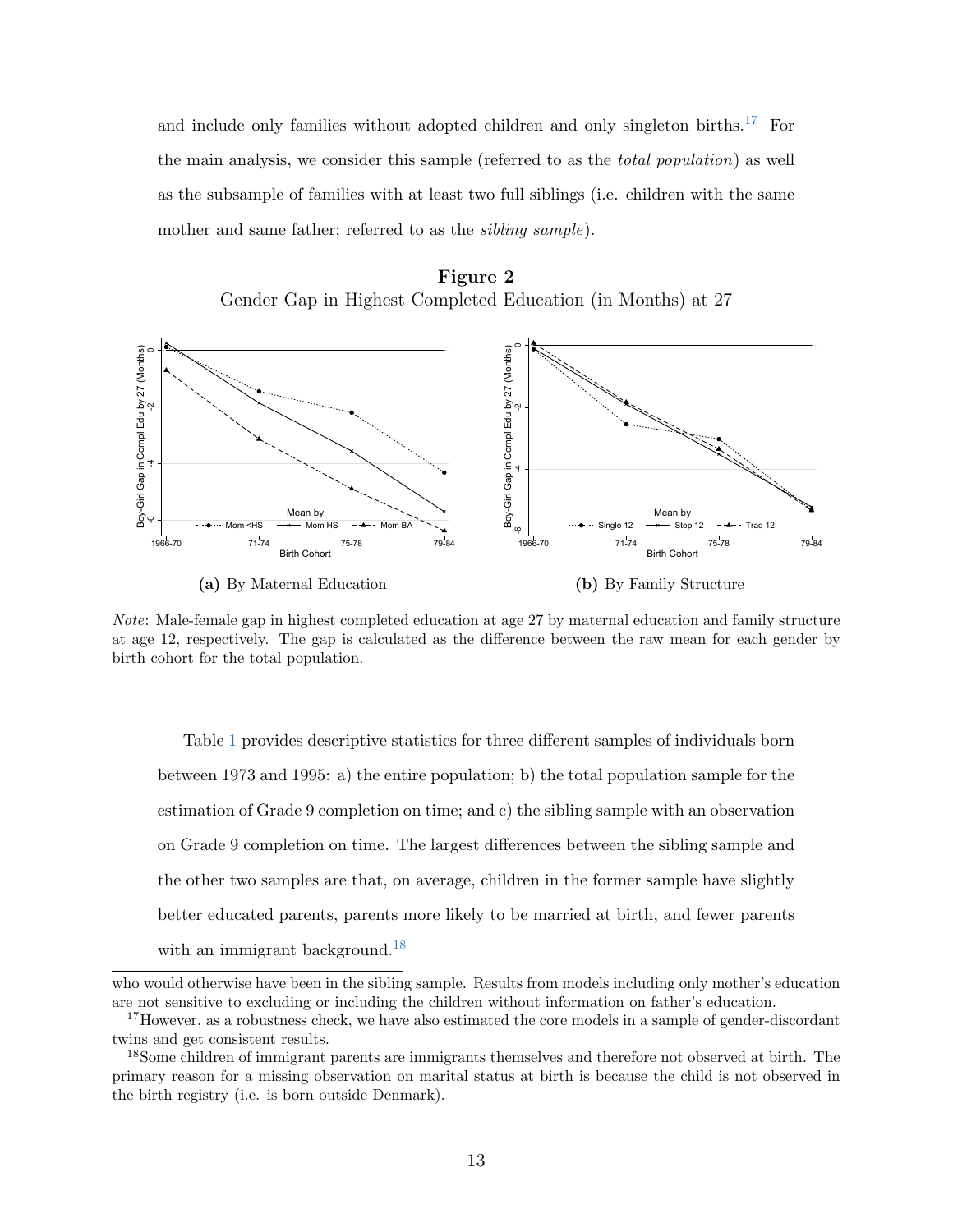Figure [2](#page-15-2) shows the raw gender gap in educational attainment at age 27 by childhood family environment.[19](#page-16-0) Educational attainment was equal for men and women born in the first period (1966–1970). For subsequent cohorts, the gender gap has increased such that women born between 1979 and 1984 have attained about five months more education by age 27 than their male counterparts on average. The educational gender gap is smallest for the children of less-educated mothers. In contrast, there is little variation in the gender gap by family structure.

#### 4.2 Empirical Framework

Our goal is to identify whether childhood family environment has a differential impact on men's relative to women's adult outcomes to test the "vulnerable boys" hypothesis. The empirical strategy is twofold: First, we compare the male-female differences in adolescence and adult outcomes by family environment (i.e. a difference-in-difference strategy). Second, we focus on differences between brothers and sisters with the same mother and father by family characteristics (i.e. controlling for family fixed effects).

We begin by estimating an OLS model of the effect of family environment on outcomes for boys and girls using the total population sample. The outcome Y of individual i in family j exposed to the family environment, Fam Env, is given by:

<span id="page-16-2"></span>
$$
Y_{ij} = \beta_0 + \beta_1 Male_i + \beta_2 Fam\ Env_i + \beta_3 Male_i \times Fam\ Env_i + X_i'\theta + \nu_{ij}, \qquad (1)
$$

where  $X_i$  is a vector of individual controls (year and month of birth, birth order, mother's age at birth, family size)<sup>[20](#page-16-1)</sup> and standard errors,  $\nu_{ij}$ , are clustered at the family level. For the estimation, we exploit the randomness in child gender; as long as child gender is independent of family environment,  $\beta_3$  represents the causal effect of family environment on gender differences in adult outcomes.

<span id="page-16-0"></span><sup>&</sup>lt;sup>19</sup>The raw gender gap by paternal education is very similar to the one observed in Figure [2;](#page-15-2) the gender gap for the sibling sample is similar as well.

<span id="page-16-1"></span> $20$ For the adult outcomes, we also include a control for whether the outcome is measured one year later or earlier, e.g. at age 28 or 26 instead of age 27.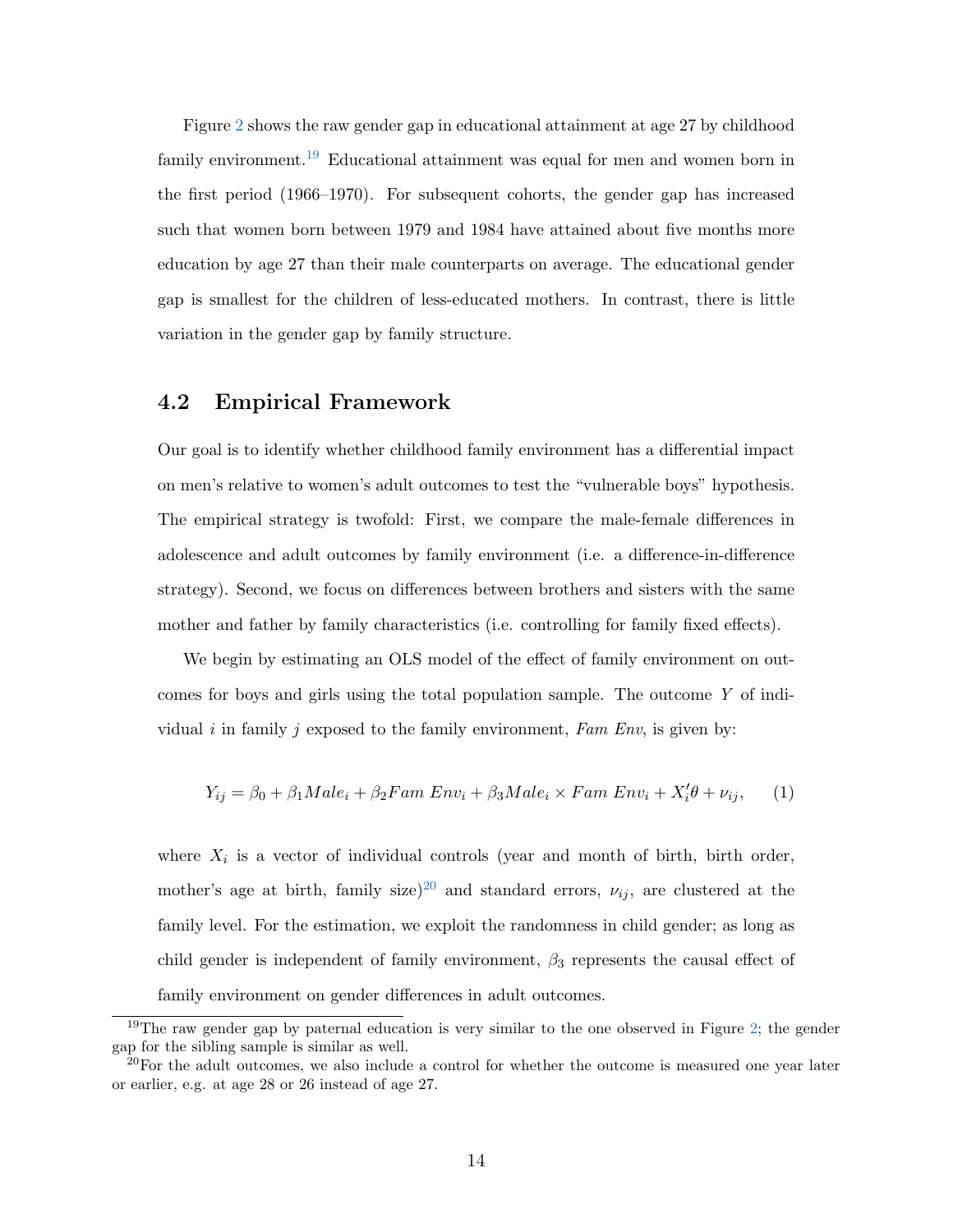However, these estimates may be biased if family structure and child gender are not independent. Sex-selective abortion, which might generate a correlation between marital status and child gender, is not expected to be an important consideration in the Danish context, but there is considerable evidence from a number of countries that fathers are more likely to co-reside with, seek custody of, and marry the mothers of their sons rather than daughters [\(Lundberg and Rose,](#page-37-6) [2003;](#page-37-6) [Dahl and Moretti,](#page-36-9) [2008;](#page-36-9) [Lundberg,](#page-37-7) [2005\)](#page-37-7). There is also increasing evidence that the Trivers-Willard hypothesis, which suggests that females in advantaged circumstances are more likely to bear male offspring, may apply to human populations through the impact of stress on the mortality of male and female fetuses [\(Almond and Edlund,](#page-35-4) [2007;](#page-35-4) [Hamoudi and](#page-36-10) [Nobles,](#page-36-10) [2014;](#page-36-10) [Norberg,](#page-37-8) [2004;](#page-37-8) [Trivers and Willard,](#page-38-2) [1973\)](#page-38-2); though the effects of even extreme events are small. If these factors generate systematic selection of boys and girls across family types, cross-sectional models of the effects of family environment will be misleading.

To consider whether selection into specific family types by gender might be a problem, Table [2](#page-18-0) reports the means of the family environment variables for girls and boys separately and tests whether we can reject that these means are equal [Columns (1) to (3)]. There are few significant differences, even with these large samples: at a five percent level, we can reject that fathers of boys and girls are equally likely to have at least a BA degree and that boys and girls are equally likely to live in a traditional family at age 12 . Columns (4–6) show the same analysis for children from families with only girls and only boys. There are more significant differences, with boys from only-boy families more likely to have parents who are immigrants, married at birth, and live together at age 12 than are girls from only-girl families. These differences suggest that boys and girls are not randomly distributed across different family types, but the differences in means are extremely small.

As an alternative empirical approach, we focus on differences between brothers and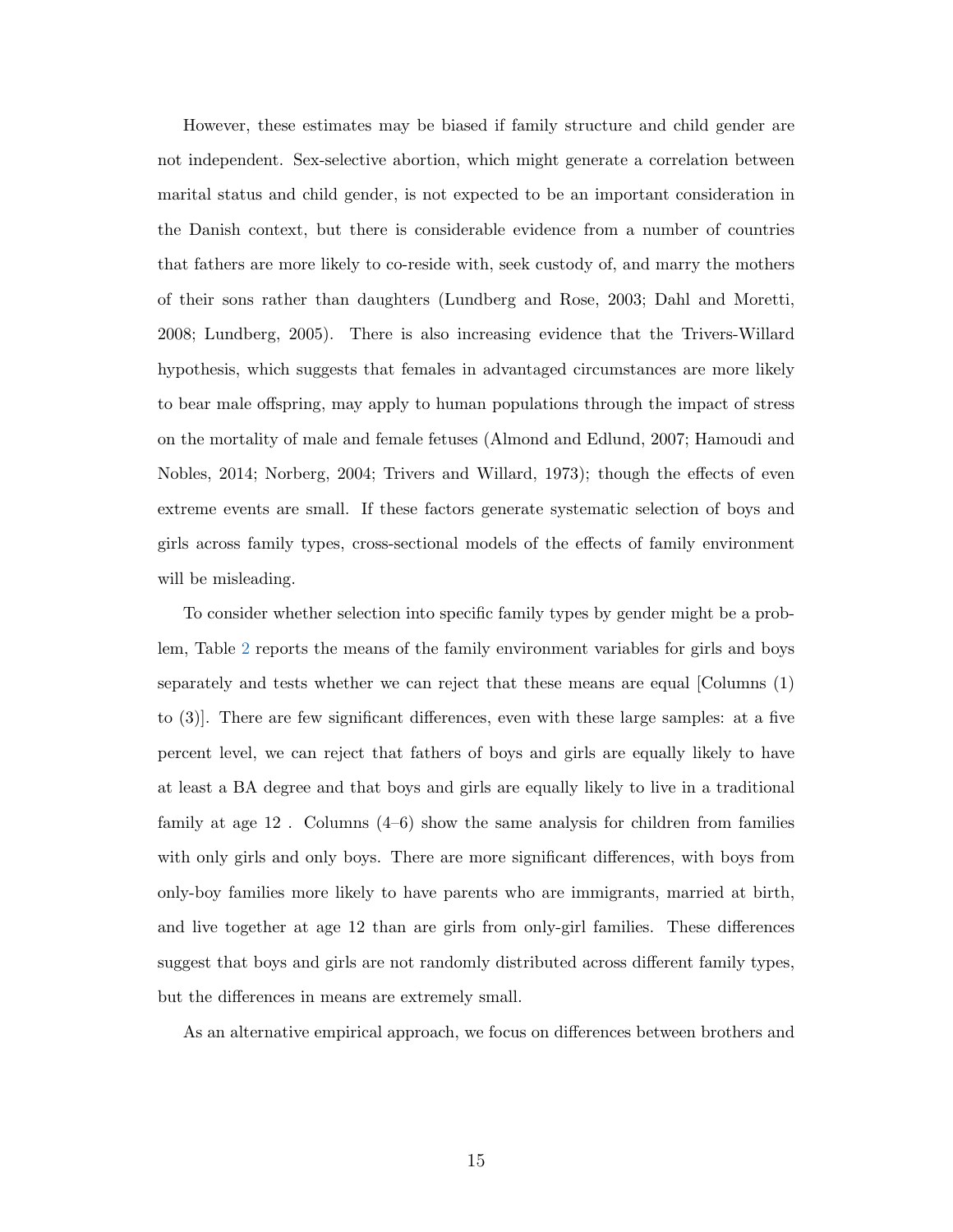<span id="page-18-0"></span>

| Comparison                                                |         | All Girls vs All Boys |           |         | Families with only Girls vs Boys |          |
|-----------------------------------------------------------|---------|-----------------------|-----------|---------|----------------------------------|----------|
|                                                           | Girls   | Boys                  | $t$ -test | Girls   | Boys                             | t-test   |
| Statistic                                                 | Mean    | Mean                  | P-value   | Mean    | Mean                             | P-value  |
|                                                           | (1)     | (2)                   | (3)       | (4)     | (5)                              | (6)      |
| $#$ of Children in Family                                 | 2.55    | 2.56                  | 0.00      | 2.05    | 2.10                             | 0.00     |
| Parental Education                                        |         |                       |           |         |                                  |          |
| Mother $<$ HS                                             | 34.33   | 34.33                 | 0.94      | 31.67   | 32.05                            | 0.00     |
| Mother HS                                                 | 38.70   | 38.57                 | 0.13      | 41.16   | 40.69                            | 0.00     |
| Mother BA                                                 | 26.97   | 27.10                 | 0.08      | 27.16   | 27.26                            | 0.42     |
| $Father <$ HS                                             | 26.69   | 26.61                 | 0.29      | 25.04   | 25.28                            | 0.04     |
| Father HS                                                 | 53.22   | 53.15                 | 0.45      | 54.59   | 54.23                            | 0.01     |
| Father BA                                                 | 20.09   | 20.24                 | 0.03      | 20.37   | 20.49                            | 0.28     |
| Marital Status and Immigrant Background                   |         |                       |           |         |                                  |          |
| Married at own birth                                      | 63.51   | 63.40                 | 0.20      | 60.43   | 60.74                            | $0.02\,$ |
| Married at y. sib birth                                   | 71.47   | 71.48                 | 0.88      | 67.28   | 67.72                            | 0.00     |
| Mother immigrant                                          | 5.48    | 5.43                  | 0.24      | 3.81    | 4.21                             | 0.00     |
| Father immigrant                                          | 5.94    | 5.89                  | 0.24      | 4.24    | 4.60                             | 0.00     |
| Family Structure at Youngest Sib Age 12 (Cohorts 1973-84) |         |                       |           |         |                                  |          |
| Traditional family                                        | 75.22   | 75.47                 | 0.01      | 73.67   | 74.12                            | 0.00     |
| Step-parent family                                        | 9.77    | 9.75                  | 0.75      | 9.60    | 9.67                             | 0.55     |
| Single-parent family                                      | 15.01   | 14.78                 | 0.00      | 16.73   | 16.21                            | 0.00     |
| N                                                         | 633,753 | 666,700               | 1,300,453 | 252,864 | 280,376                          | 533,240  |

Table 2 Comparing Characteristics by Gender and Families with Only Girls or Boys

Columns (1) to (2) compare the means of all girls and all boys for the total population; Column (3) reports the p-value from a t-test of the null-hypothesis that the mean of girls equals the one of boys. Columns (4) to (5) compare the means of children from families with only-girls and families with only-boys for the total population (consequently there is some overlap between the sample in Columns (1) and (4) and Columns (2) and (5)); Column (6) reports the p-value from a t-test of the null-hypothesis that the mean of only-girl families equals the one of only-boy families. The means are reported as percentages except for  $\#$  of Children in Family.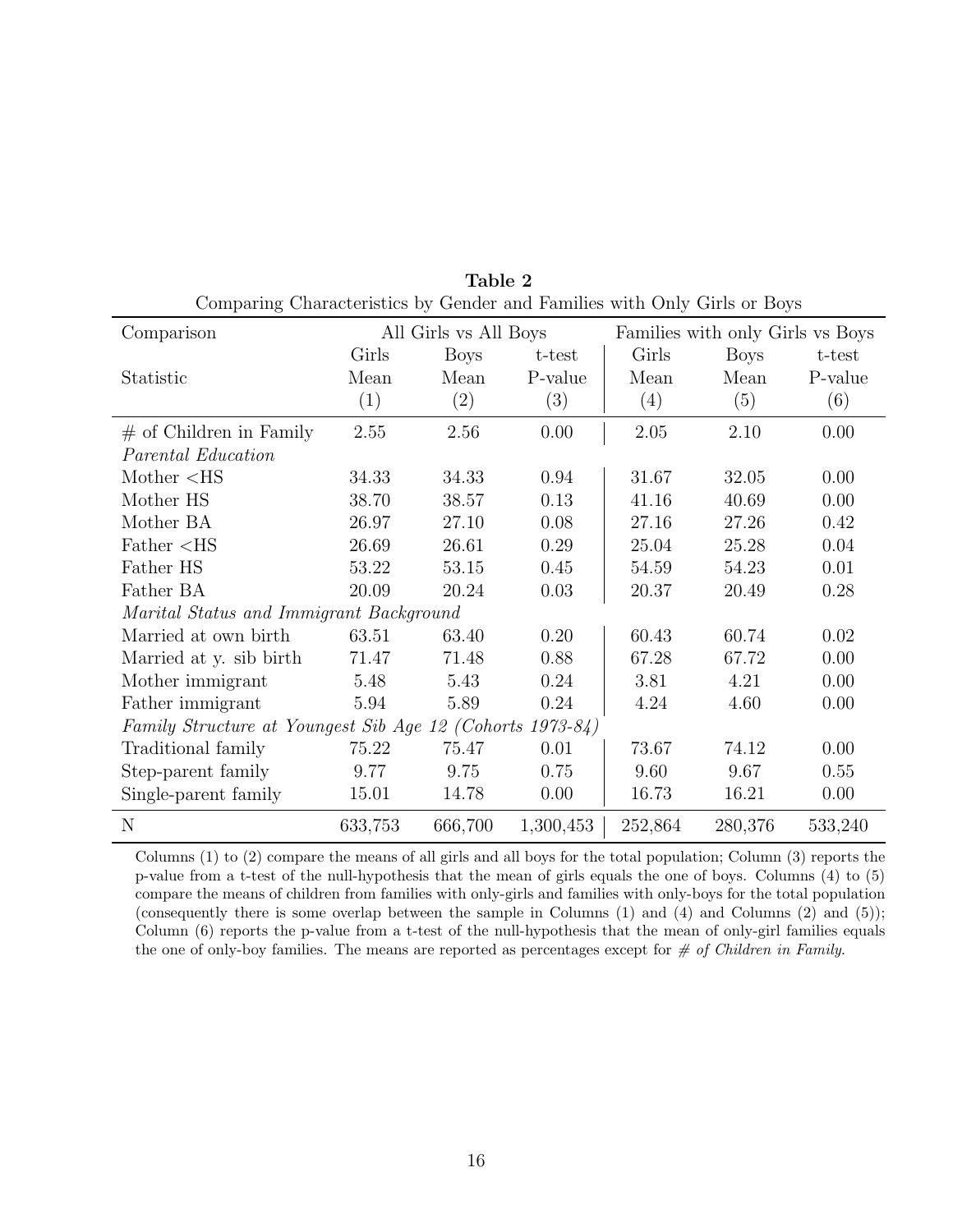sisters with the same mother and father who were raised in the same household:

<span id="page-19-4"></span><span id="page-19-2"></span>
$$
Y_{ij} = \alpha_0 + \alpha_1 Male_i + \alpha_2 Male_i \times Fam\ Env_j + X_i'\gamma + \mu_j + \epsilon_{ij},\tag{2}
$$

where  $\mu_i$  is a family fixed effect. In this model,  $\alpha_2$  represents the causal effect of family environment on gender differences in adult outcomes as long as we do not omit any important time-varying variable.<sup>[21](#page-19-0)</sup> This empirical strategy has drawbacks, however. In addition to cutting the sample size in half, it restricts the sample to families with at least two gender-discordant siblings. If there are behavioral spillovers between siblings, or if patterns of parental investments are different in only-child families or families with same-sex children, then the estimate of  $\alpha_2$  from the sibling sample may not be representative of the effects of family environment in all families. $^{22}$  $^{22}$  $^{22}$ 

To examine whether the gender gaps in the effects of family environment have changed across birth cohorts, we also interact the independent variables of interest with a vector of birth cohort dummies (grouped into intervals),  $C$ :

<span id="page-19-3"></span>
$$
Y_{ij} = \delta_0 + (Male_i \times C_i)' \delta_1 + (Male_i \times Fam \ Env_j \times C_i)' \delta_2 + (Fam \ Env_j \times C_i)' \delta_3 + X_i' \eta + \mu_j + \zeta_{ij}.
$$
\n(3)

<span id="page-19-0"></span><sup>&</sup>lt;sup>21</sup>As a robustness check (Appendix Table  $A_6$ ), we restrict the sample to only those full siblings who experience the same observable childhood family structure such that the oldest sibling experiences the same family structure as the youngest.

<span id="page-19-1"></span><sup>&</sup>lt;sup>22</sup>Interpreting the coefficients  $\beta_3$  and  $\alpha_2$  in equations [\(1\)](#page-16-2) and [\(2\)](#page-19-2) as indicators of the causal effect of post-natal family environment on child development requires that we assume that parental resources do not affect the endowments of boys and girls at birth differently. [Autor et al.](#page-35-2) [\(2016\)](#page-35-2) show that this assumption is reasonable for their Florida data; they do not find a sibling gender gap in the effects of family conditions on birth outcomes when controlling for mother fixed effects. In Appendix Table [A2,](#page-40-0) we show that the prenatal inputs and birth outcomes of sisters and brothers are not differently affected by the family environment in the Danish data.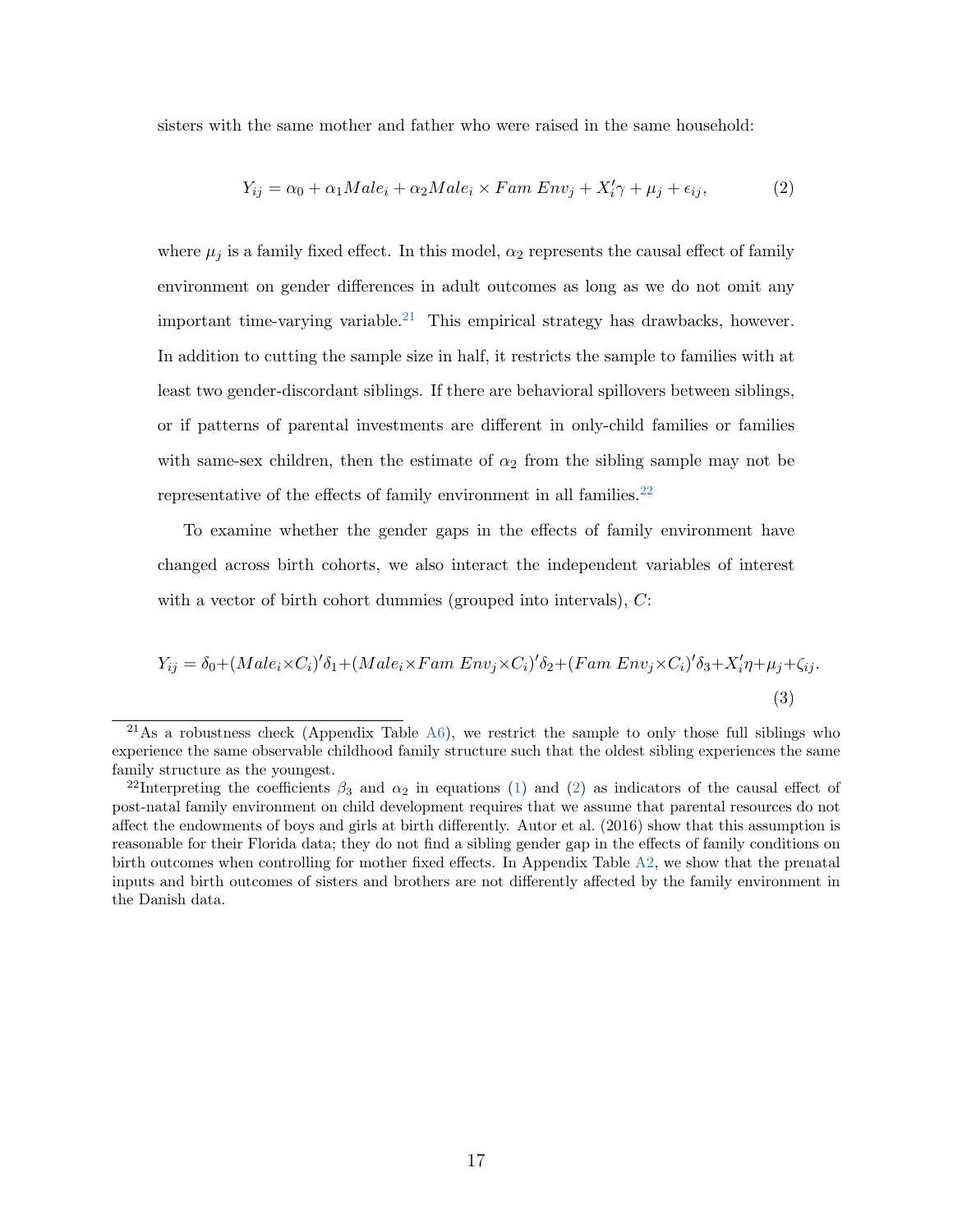## 5 Results

#### 5.1 Outcomes in Adolescence

Table [3](#page-22-0) reports key coefficients from the models of Grade 9 outcomes, using both the total population and sibling samples. Column (1) shows that, for the total population, boys are 9.2 percentage points less likely to complete grade 9 on time than girls, conditional on year and month of birth, birth order, maternal age at birth, and family size.<sup>[23](#page-20-0)</sup> Column  $(2)$  adds mother's education, immigrant background, and marital status at birth as well as interaction terms between these variables and a male dummy. Boys benefit more from having a high educated mother (HS and BA degree) compared to girls; the male disadvantage is reduced by 1.0 and 2.0 percentage points for boys of HS and BA educated mothers, respectively. Males also benefit from having an immigrant mother and from being born to married parents. Column (3) adds father's education and highlights one advantage of our data (i.e. that we observe fathers' characteristics for almost all children): the benefit of mother's education for boys diminishes substantially when father's education is included and father's education further reduces the gender gap within families with better educated fathers. For highly educated fathers, the gender gap is reduced by 2.6 percentage points (23 percent compared to children with less than HS educated fathers). Column (4) estimates the same model as in Column (3) but on the sibling sample rather than the total population with very similar point estimates and significance levels. Finally, Column (5) includes family fixed effects for the sibling sample, which again give very similar results compared to using the total population without fixed effects.

The gender gap in grade 9 GPA is large – almost 0.30 of a standard deviation [Column (6)]. The results for this outcome are somewhat different from other adolescent outcomes in that some indicators of parental resources increase, rather than decrease, the gender gap and there are some discrepancies between the results from the total and

<span id="page-20-0"></span> $^{23}$ This number is 8.7 percentage points for the sibling sample without controlling for family fixed effects and 8.9 percentage points with fixed effects, see Columns (3) and (6) in Panel A in Appendix Table [A7.](#page-45-0)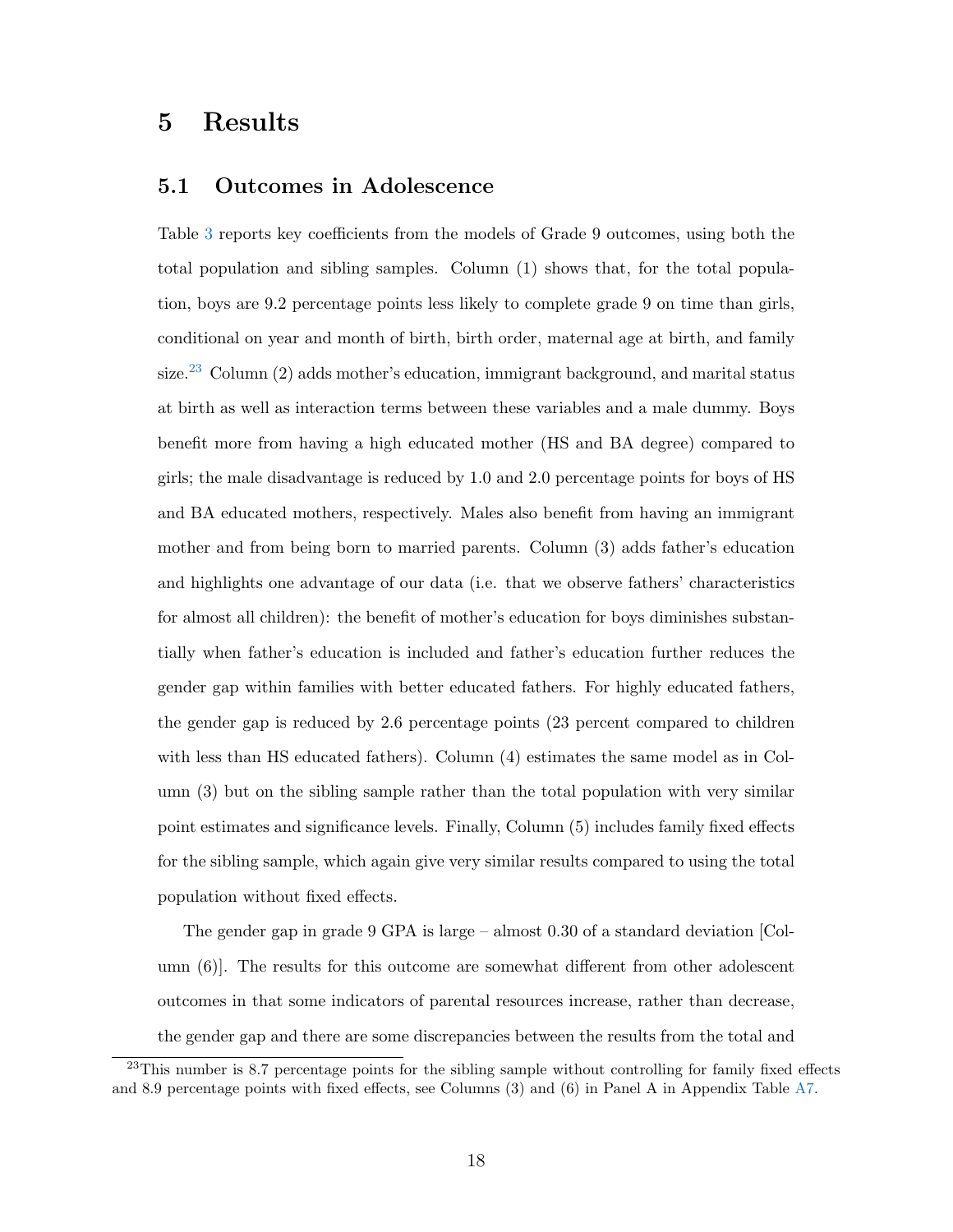the sibling samples. Paternal college education reduces the gender gap in grade 9 GPA [Columns (8) to (10)]; this is true for all model versions and the effect nearly doubles in the fixed-effect model. However, having married parents at birth increases the gap. Maternal education and father's HS education also increase the gender gap in the OLS estimates, for the total population, but are insignificant in all other models. Overall, differential gender impacts of family advantage do not explain much of the gender gap in grade 9 achievement.

Table [4](#page-23-0) examines sibling differences in diagnosis for behavioral and emotional disorder and attending special education during  $9^{th}$  grade. From Columns (1) and (6), it is clear that these outcomes are more prevalent among boys: 63 percent of those with behavioral and emotional problems and 67 percent of those attending special education are male. [24](#page-21-0) The OLS models of behavioral and emotional disorder indicate that higher parental education reduces the gender gap [Columns (2) to (4)] in the total sample. Only father's BA is still significant in the sibling model with fixed effects. However, both maternal and paternal education decrease the probability of attending special education much more for boys than girls [Columns  $(5)$  to  $(6)$ ].

We observe on-time completion of grade 9 consistently across cohorts, and therefore use this outcome to look at whether the gender gap in the effects of family environment has changed over time. Since we examine adult outcomes as well, we want to know whether potential varying effects between childhood and adult outcomes are due to different ages at observation or due to different birth cohorts. For this analysis, we estimate equation [\(3\)](#page-19-3).

<span id="page-21-0"></span> $24$ [Kristoffersen et al.](#page-37-9) [\(2015\)](#page-37-9) find a strong association between behavioral problems and school outcomes for Danish children, but the behavioral gender gap explains only a fraction of the gender difference in test scores.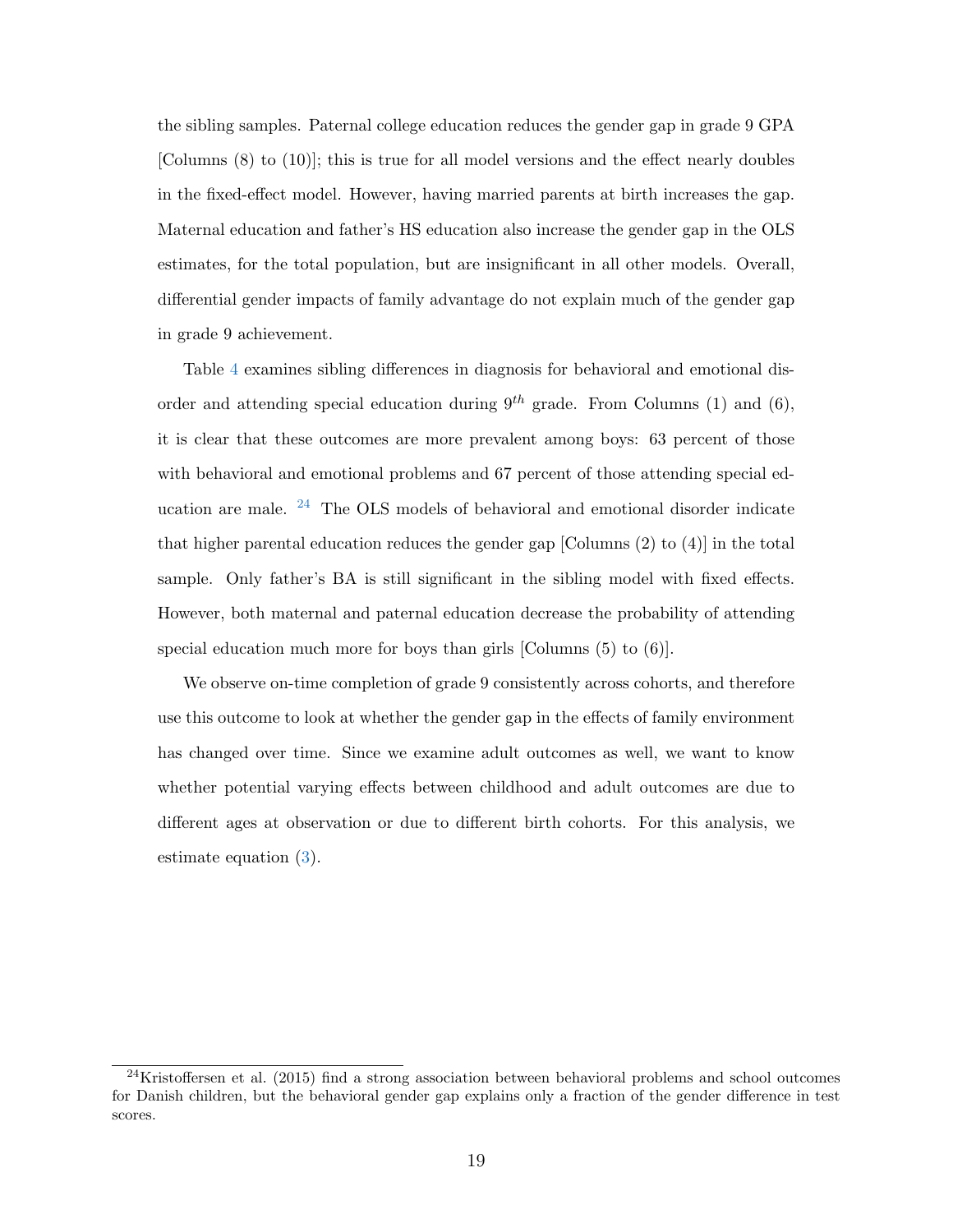|                                          |             |             |                 | Grage a Oil Thing and GLA |             |             |             |                    |             |             |
|------------------------------------------|-------------|-------------|-----------------|---------------------------|-------------|-------------|-------------|--------------------|-------------|-------------|
|                                          |             |             | Grade 9 On Time |                           |             |             |             | Grade $9$ GPA $\,$ |             |             |
|                                          | (1)         | (2)         | (3)             | (4)                       | (5)         | (6)         | (7)         | (8)                | (9)         | (10)        |
| Male                                     | $-0.092***$ | $-0.109***$ | $-0.114***$     | $-0.114***$               | $-0.111***$ | $-0.295***$ | $-0.281***$ | $-0.273***$        | $-0.299***$ | $-0.317***$ |
|                                          | (0.001)     | (0.002)     | (0.003)         | (0.004)                   | (0.005)     | (0.003)     | (0.006)     | (0.007)            | (0.010)     | (0.011)     |
| $\mathrm{Male}\!\times\!\mathrm{Mom}$ HS |             | $0.010***$  | $0.007***$      | $0.010***$                | $0.009**$   |             | $-0.027***$ | $-0.027***$        | $-0.014$    | $-0.006$    |
|                                          |             | (0.002)     | (0.002)         | (0.003)                   | (0.004)     |             | (0.006)     | (0.006)            | (0.009)     | (0.010)     |
| $Male \times Mom$ BA                     |             | $0.020***$  | $0.010***$      | $0.010***$                | $0.013***$  |             | $-0.010$    | $-0.022***$        | $-0.003$    | 0.018       |
|                                          |             | (0.003)     | (0.003)         | (0.004)                   | (0.005)     |             | (0.007)     | (0.007)            | (0.010)     | (0.011)     |
| $Male \times Dad$ HS                     |             |             | $0.009***$      | $0.009***$                | $0.008**$   |             |             | $-0.017***$        | $-0.014$    | 0.006       |
|                                          |             |             | (0.002)         | (0.003)                   | (0.004)     |             |             | (0.006)            | (0.009)     | (0.010)     |
| $\mathrm{Male} {\times} \mathrm{Dad}$ BA |             |             | $0.026^{***}\,$ | $0.028***$                | $0.018***$  |             |             | $0.027***$         | $0.029***$  | $0.052***$  |
|                                          |             |             | (0.003)         | (0.004)                   | (0.005)     |             |             | (0.008)            | (0.011)     | (0.012)     |
| $Male \times Mom$ Immig                  |             | $0.018***$  | $0.019***$      | $0.020***$                | $0.027***$  |             | $0.025**$   | 0.014              | 0.010       | 0.004       |
|                                          |             | (0.004)     | (0.005)         | (0.007)                   | (0.008)     |             | (0.012)     | (0.014)            | (0.020)     | (0.020)     |
| $Male \times Dad$ Immig                  |             |             | $-0.002$        | $-0.005$                  | $-0.012$    |             |             | 0.014              | 0.014       | 0.010       |
|                                          |             |             | (0.005)         | (0.007)                   | (0.008)     |             |             | (0.013)            | (0.019)     | (0.019)     |
| $Male \times \text{Married}$             |             | $0.011***$  | $0.010***$      | $0.010***$                | $0.006*$    |             | $-0.018***$ | $-0.019***$        | $-0.015*$   | $-0.015*$   |
|                                          |             | (0.002)     | (0.002)         | (0.003)                   | (0.003)     |             | (0.005)     | (0.005)            | (0.008)     | (0.008)     |
| ${\rm N}$                                | 585,381     | 585,381     | 585,381         | 340,562                   | 340,562     | 513,762     | 513,762     | 513,762            | 281,102     | 281,102     |
| Mean of Y                                | 0.815       | 0.815       | 0.815           | 0.823                     | 0.823       | $-0.005$    | $-0.005$    | $-0.005$           | 0.040       | 0.040       |
| Total Population OLS                     | $\mathbf X$ | $\mathbf X$ | $\mathbf X$     |                           |             | $\mathbf X$ | $\mathbf X$ | $\mathbf X$        |             |             |
| Sibling Sample OLS                       |             |             |                 | $\mathbf X$               |             |             |             |                    | $\mathbf X$ |             |
| Sibling Sample FE                        |             |             |                 |                           | $\mathbf X$ |             |             |                    |             | X           |

<span id="page-22-0"></span>Table 3Grade 9 On Time and GPA

Standard errors in parentheses, clustered at the family level. \*  $p < 0.1$ , \*\*  $p < 0.05$ , \*\*\*  $p < 0.01$ . The samples consist of individuals born from  $p_1$  and  $p_2$  is the samples consistent of  $p_1$  and  $p_2$  and  $p_3$  a 1986–1995. Grade 9 on time indicates whether the person completed grade 9 by age 16.  $GPA$  is an average of all grades given during grade 9 by  $\frac{1}{2}$ both from teacher assessment and final exams for all subjects and is standardized with mean zero and standard deviation of 1 by year of grade 9 completion for the total population. All models control for year of birth dummies, month of birth dummies, birth order dummies, maternal age at birth (linear, squared, and cubed), and <sup>a</sup> constant. All OLS models additionally control for family size dummies and those variables of familyenvironment that are interacted with the male dummy, and the FE models control for family fixed effects.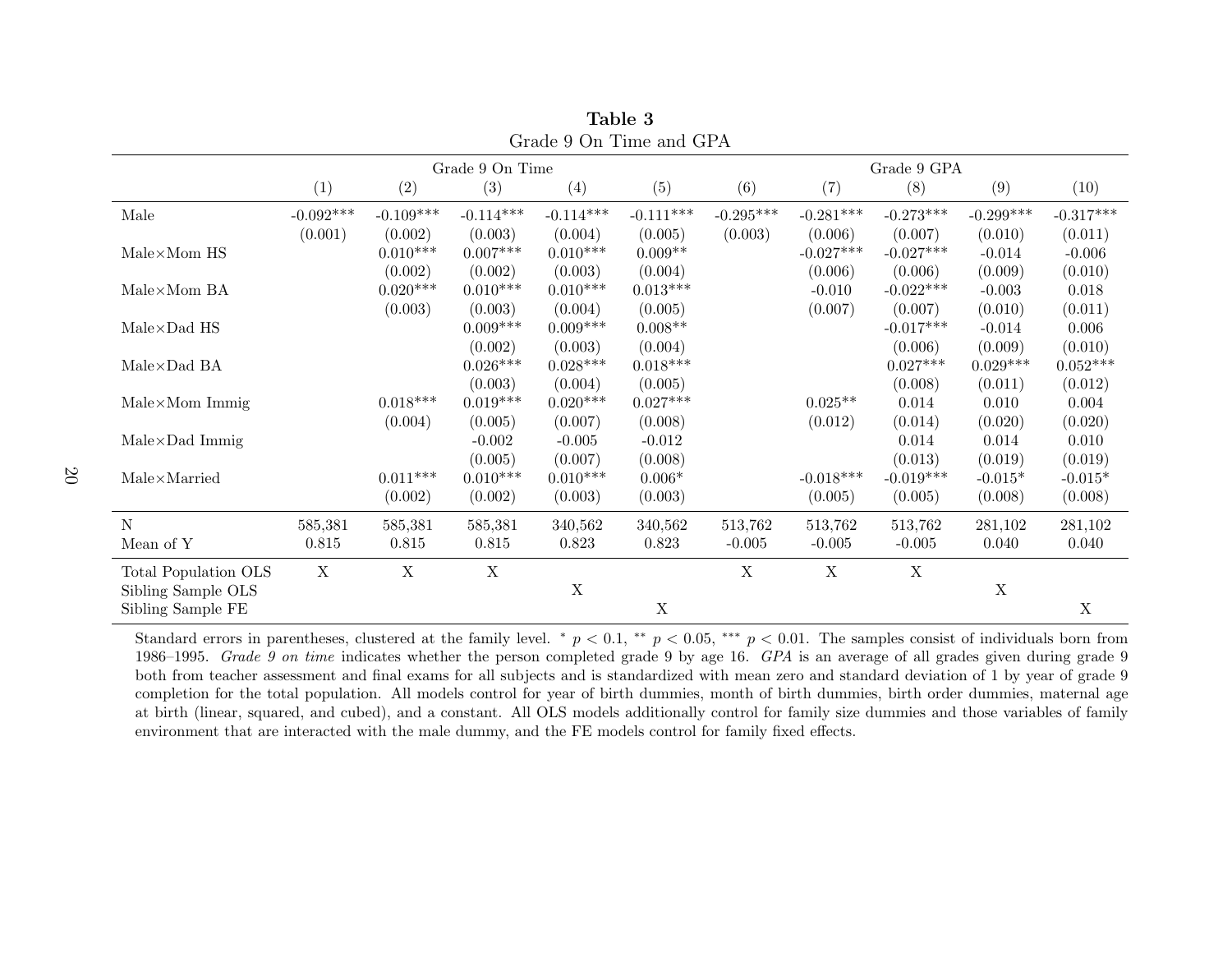|                                     |             |             | Behavioral $\&$ Emotional Disorder |             |            |             |             | Special Education |             |             |
|-------------------------------------|-------------|-------------|------------------------------------|-------------|------------|-------------|-------------|-------------------|-------------|-------------|
|                                     | (1)         | (2)         | (3)                                | (4)         | (5)        | (6)         | (7)         | (8)               | (9)         | (10)        |
| Male                                | $0.010***$  | $0.012***$  | $0.014***$                         | $0.012***$  | $0.012***$ | $0.012***$  | $0.022***$  | $0.028***$        | $0.027***$  | $0.027***$  |
|                                     | (0.000)     | (0.001)     | (0.001)                            | (0.001)     | (0.002)    | (0.001)     | (0.002)     | (0.002)           | (0.003)     | (0.005)     |
| $Male \times Mom$ HS                |             | $-0.001$    | 0.000                              | 0.001       | $-0.001$   |             | $-0.009***$ | $-0.007***$       | $-0.009***$ | $-0.010***$ |
|                                     |             | (0.001)     | (0.001)                            | (0.001)     | (0.001)    |             | (0.002)     | (0.002)           | (0.003)     | (0.004)     |
| $Male \times Mom BA$                |             | $-0.003***$ | $-0.002*$                          | $-0.001$    | $-0.002$   |             | $-0.014***$ | $-0.010***$       | $-0.009***$ | $-0.011***$ |
|                                     |             | (0.001)     | (0.001)                            | (0.001)     | (0.002)    |             | (0.002)     | (0.002)           | (0.003)     | (0.004)     |
| $Male \times Dad$ HS                |             |             | $-0.003***$                        | $-0.003***$ | $-0.002$   |             |             | $-0.010***$       | $-0.012***$ | $-0.010***$ |
|                                     |             |             | (0.001)                            | (0.001)     | (0.002)    |             |             | (0.002)           | (0.003)     | (0.003)     |
| $Male \times Dad$ BA                |             |             | $-0.005***$                        | $-0.005***$ | $-0.004**$ |             |             | $-0.013***$       | $-0.016***$ | $-0.014***$ |
|                                     |             |             | (0.001)                            | (0.001)     | (0.002)    |             |             | (0.002)           | (0.003)     | (0.004)     |
| $Male \times Mom$ Immig             |             | $-0.003**$  | $-0.005***$                        | $-0.004**$  | $-0.004$   |             | $0.004**$   | 0.001             | $0.009**$   | $0.010*$    |
|                                     |             | (0.001)     | (0.002)                            | (0.002)     | (0.003)    |             | (0.002)     | (0.003)           | (0.004)     | (0.006)     |
| $Male \times Dad$ Immig             |             |             | $0.003*$                           | $0.004*$    | 0.002      |             |             | 0.004             | $-0.004$    | 0.000       |
|                                     |             |             | (0.002)                            | (0.002)     | (0.003)    |             |             | (0.003)           | (0.004)     | (0.006)     |
| $\text{Male} \times \text{Married}$ |             | $-0.002***$ | $-0.002***$                        | $-0.000$    | $-0.000$   |             | $-0.003***$ | $-0.003**$        | $-0.000$    | $-0.000$    |
|                                     |             | (0.001)     | (0.001)                            | (0.001)     | (0.001)    |             | (0.001)     | (0.001)           | (0.002)     | (0.003)     |
| N                                   | 585,381     | 585,381     | 585,381                            | 340,562     | 340,562    | 274,267     | 274,267     | 274,267           | 88,653      | 88,653      |
| Mean of Y                           | 0.016       | 0.016       | 0.016                              | 0.014       | 0.014      | 0.018       | 0.018       | 0.018             | 0.015       | 0.015       |
| Total Population OLS                | $\mathbf X$ | $\mathbf X$ | X                                  |             |            | $\mathbf X$ | $\mathbf X$ | $\mathbf X$       |             |             |
| Sibling Sample OLS                  |             |             |                                    | X           |            |             |             |                   | $\mathbf X$ |             |
| Sibling Sample FE                   |             |             |                                    |             | X          |             |             |                   |             | X           |

<span id="page-23-0"></span>Table 4Behavioral & Emotional Disorder and Special Education

Standard errors in parentheses, clustered at the family level. \*  $p < 0.1$ , \*\*  $p < 0.05$ , \*\*\*  $p < 0.01$ . The samples consist of individuals born from 10.6 1005,  $R_1$  with the state of  $\Omega$  are stated at the state of  $\Omega$   $1986–1995$ . *Behevioral*  $\&$  *Emotional Disorder* indicates whether the person has been diagnosed with ICD-10 codes F90-98 by the age of 21 years at a hospital. Special education indicates whether the person attends special education during grade 9 and is only observed for years 2007-2011. All models control for year of birth dummies, month of birth dummies, birth order dummies, maternal age at birth (linear, squared, and cubed), and <sup>a</sup> constant. All OLS models additionally control for family size dummies and those variables of family environment that are interacted with the maledummy, and the FE models control for family fixed effects.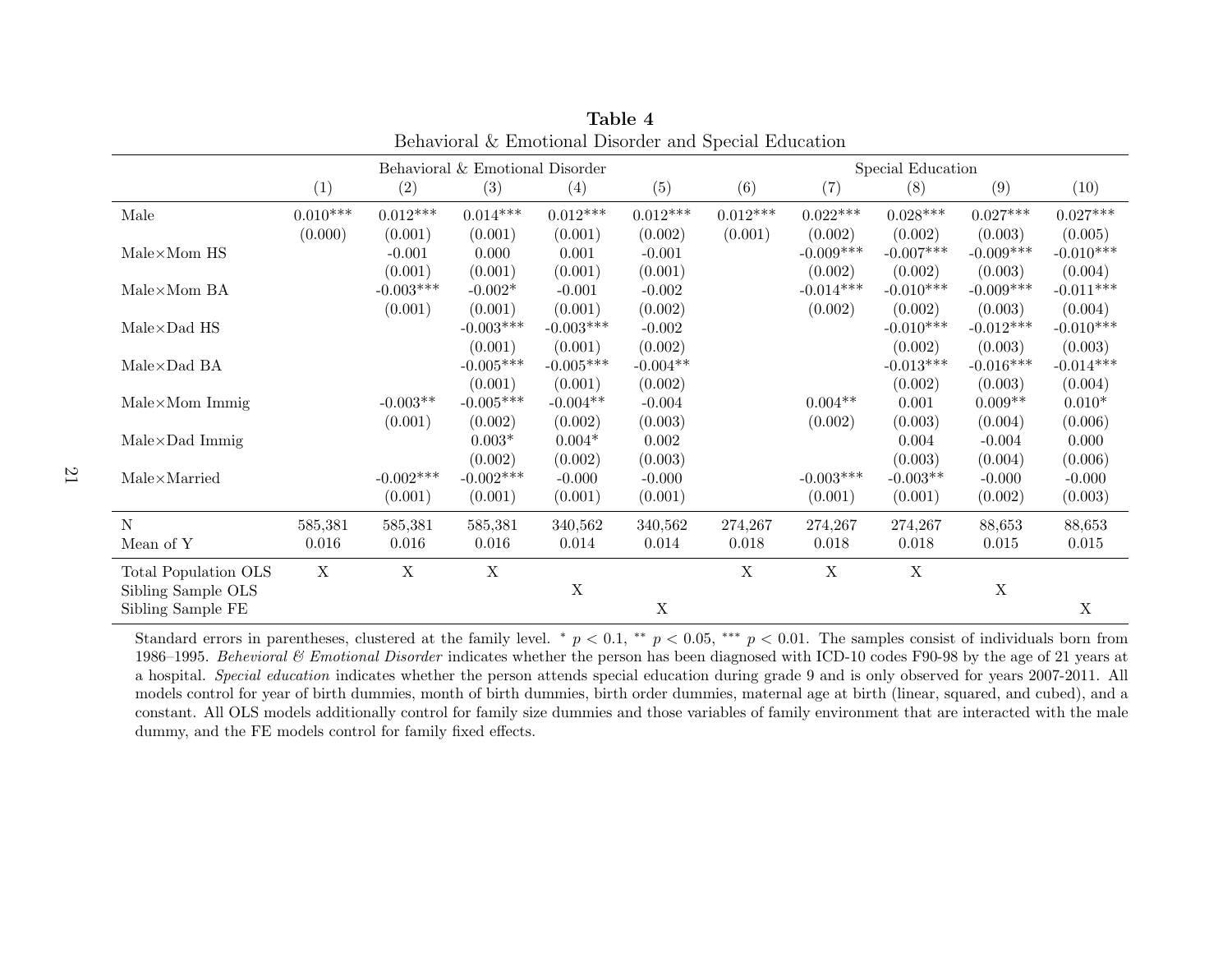Table [5](#page-24-0) shows the male-cohort-family environment interactions in a regression with grade 9 completion on time. The base male-female gap in grade 9 on time has increased modestly over time [Column (1)]; boys in the omitted group born from 1973 to 1978 were 8.6 percentage points less likely to complete grade 9 on time compared to girls, and this gap increased to more than 11 percentage points for those born between 1990 and 1995. In contrast, the male premium in the effects of maternal and paternal education has been relatively stable over this time period [Columns (2) to (5)]. This indicates that the gender gap in the effects of parental education is not a recent phenomenon, but has been relatively constant over more than two decades. This suggests in turn that the effects on adult outcomes that we will observe for older cohorts may be predictive of the experiences of more recent cohorts. Meanwhile, the male advantage of being born to married parents has declined and is not significant for the youngest cohort [Column (8)], which may indicate that the role of cohabitation has changed over time. The impacts of immigrant parents have also changed over cohorts as the composition of the immigrant population has changed.

<span id="page-24-0"></span>

|                   | $\cdot$           |                   |                  | $\cdot$           |                   |                   |            |
|-------------------|-------------------|-------------------|------------------|-------------------|-------------------|-------------------|------------|
| Male              | Mom HS            | Mom<br>ΒA         | Dad HS           | Dad BA            | Mom Im            | Dad Im            | Married    |
| $\left( 1\right)$ | $\left( 2\right)$ | $\left( 3\right)$ | $\left(4\right)$ | $\left( 5\right)$ | $\left( 6\right)$ | $\left( 7\right)$ | (8)        |
| $-0.086***$       | $0.016***$        | $0.022***$        | $0.009**$        | $0.016***$        | $0.028***$        | $0.028***$        | $0.017***$ |
| (0.007)           | (0.004)           | (0.005)           | (0.004)          | (0.005)           | (0.010)           | (0.010)           | (0.006)    |
| $-0.094***$       | $0.009**$         | $0.016***$        | 0.006            | $0.022***$        | $0.019**$         | $0.019**$         | $0.019***$ |
| (0.005)           | (0.004)           | (0.004)           | (0.004)          | (0.005)           | (0.009)           | (0.009)           | (0.005)    |
| $-0.110***$       | $0.014***$        | $0.022***$        | 0.008            | $0.019***$        | 0.012             | 0.006             | $0.010**$  |
| (0.006)           | (0.005)           | (0.005)           | (0.005)          | (0.006)           | (0.010)           | (0.010)           | (0.004)    |
| $-0.113***$       | $0.010**$         | $0.015***$        | $0.009*$         | $0.019***$        | $0.028***$        | $-0.020**$        | 0.006      |
| (0.006)           | (0.005)           | (0.005)           | (0.005)          | (0.006)           | (0.010)           | (0.009)           | (0.004)    |
|                   |                   |                   |                  |                   |                   |                   |            |

Table 5 Grade 9 On Time by Birth Cohort: Male-Cohort-Family Environment Interactions

Standard errors in parentheses, clustered at the family level. \*  $p < 0.1$ , \*\*  $p < 0.05$ , \*\*\*  $p < 0.01$ . The sample used for estimation is the sibling with individuals born from 1973–1995.  $N = 898,933$ . The outcome is Grade 9 on time with a mean of 0.858. All estimates come from one regression as specified in equation [\(3\)](#page-19-3), i.e. a regression interacting the male-family environment interactions as well as the family environment variables with birth cohort dummies. The model controls additionally for family fixed effects, year of birth dummies, month of birth dummies, birth order dummies, maternal age at birth (linear, squared, and cubed), and a constant.

In general, our results on school and behavioral outcomes in adolescence are con-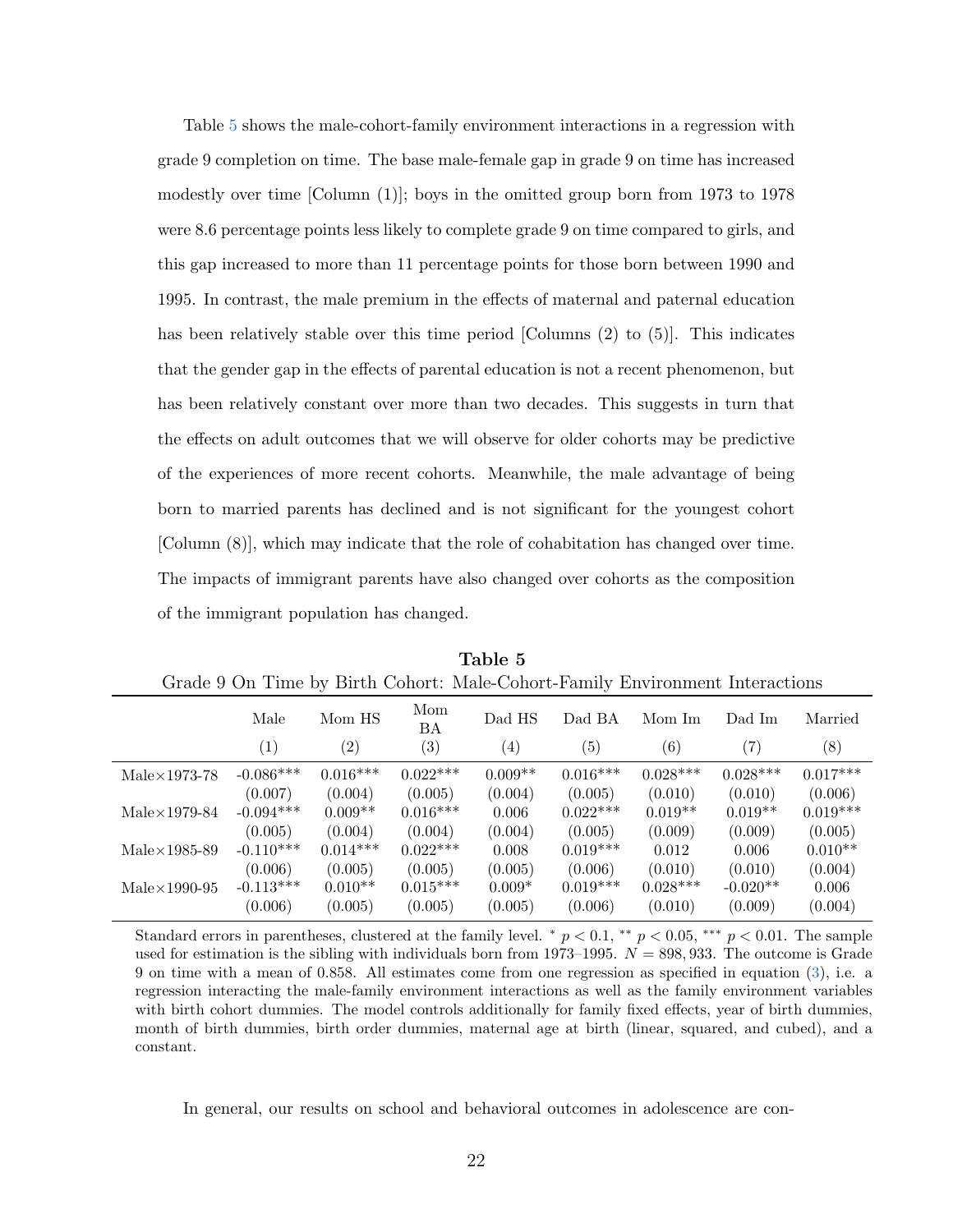sistent with previous studies finding that boys benefit more from a good family background than girls in terms of outcomes indicative of learning and developmental problems [\(Bedard and Witman,](#page-35-5) [2015;](#page-35-5) [Bertrand and Pan,](#page-36-1) [2013;](#page-36-1) [Autor et al.,](#page-35-2) [2016\)](#page-35-2). Using Danish data, we are able to support the overall finding for the U.S. that boys seem more vulnerable to a disadvantageous family environment than their sisters when looking at adolescent outcomes. Notably, we find that boys benefit differentially from high paternal education, and that the effects of parental education have been relatively stable over time.

#### 5.2 Adult Outcomes

When we turn to educational attainment, employment, and earnings at age 27 we find, in contrast to school-age outcomes, that women benefit more from higher maternal education than men. This is true for both samples and is robust to the inclusion of family fixed effects. For the total population, men complete less education than women with a raw gender gap of 4.0 months [Table [6,](#page-26-0) Column (1)]. This gap is strongly increasing in maternal education [Column (2)]. The gender gap in educational attainment rises from 3.3 months for children of less than HS mothers to 4.6 and 6.1 months in families with, respectively, HS and BA educated mothers [Column (3)]; these results are insensitive to the inclusion of family fixed effects [Column (4)]. Paternal education, on the other hand, seems to benefit sons more than daughters, though the effects are smaller than those of maternal education, especially for the total population. Having a HS or BA educated father reduces the gender gap by only about 0.6 months [Column  $(5)$ ].<sup>[25](#page-25-0)</sup> Neither marital status at birth nor childhood family structure significantly affect the gender gap in educational attainment, while having an immigrant father differentially benefits daughters.<sup>[26](#page-25-1)</sup> Consequently, these results do not support the hypothesis that men are more vulnerable to a disadvantageous family background than women.

<span id="page-25-0"></span><sup>25</sup>In results not reported here, we have also considered the natural logarithm of educational attainment to examine whether we would find a similar pattern when looking at relative instead of absolute differences. Those results are in line with the ones reported here on educational attainment.

<span id="page-25-1"></span> $^{26}$ In results not reported here, we find that this effect is limited to non-Western immigrant fathers.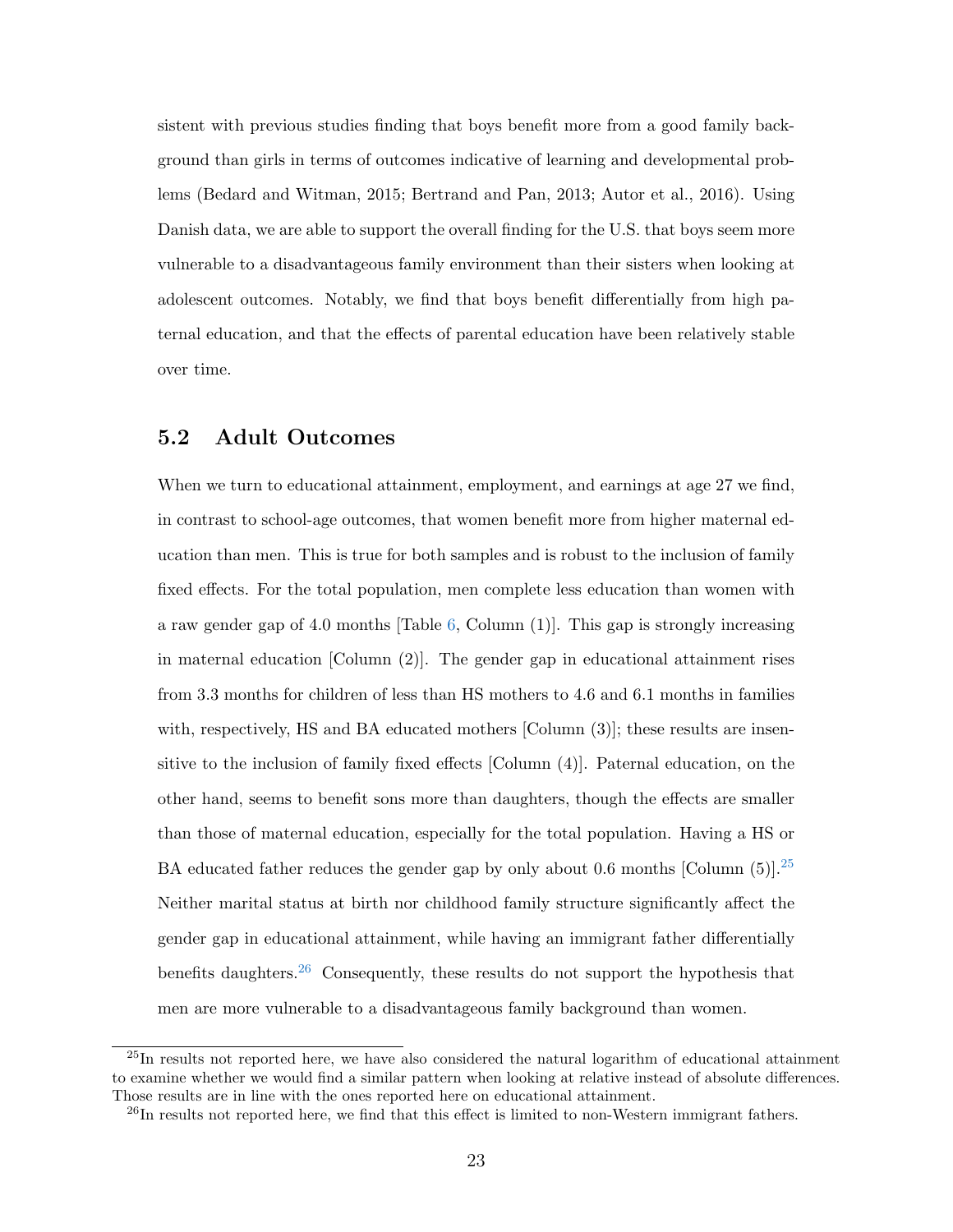|                                           |             |             |             | Highest Completed Education (Months) |             |             |             | <b>BA</b> Degree |             |             |
|-------------------------------------------|-------------|-------------|-------------|--------------------------------------|-------------|-------------|-------------|------------------|-------------|-------------|
|                                           | (1)         | (2)         | (3)         | $\left( 4\right)$                    | (5)         | (6)         | (7)         | (8)              | (9)         | (10)        |
| Male                                      | $-4.000***$ | $-3.166***$ | $-3.293***$ | $-3.435***$                          | $-3.011***$ | $-0.137***$ | $-0.094***$ | $-0.091***$      | $-0.095***$ | $-0.079***$ |
|                                           | (0.063)     | (0.158)     | (0.282)     | (0.341)                              | (0.334)     | (0.001)     | (0.002)     | (0.004)          | (0.005)     | (0.005)     |
| $\mathrm{Male}\!\times\!\mathrm{Mom}$ HS  |             | $-1.317***$ | $-1.345***$ | $-1.233***$                          | $-1.217***$ |             | $-0.035***$ | $-0.035***$      | $-0.031***$ | $-0.030***$ |
|                                           |             | (0.143)     | (0.191)     | (0.230)                              | (0.230)     |             | (0.002)     | (0.003)          | (0.004)     | (0.004)     |
| $Male \times Mom BA$                      |             | $-2.711***$ | $-2.831***$ | $-2.861***$                          | $-2.861***$ |             | $-0.065***$ | $-0.067***$      | $-0.066***$ | $-0.065***$ |
|                                           |             | (0.180)     | (0.235)     | (0.285)                              | (0.285)     |             | (0.003)     | (0.004)          | (0.005)     | (0.005)     |
| $Male \times Dad$ HS                      |             | 0.106       | $0.389**$   | $0.582**$                            | $0.597**$   |             | $-0.022***$ | $-0.019***$      | $-0.019***$ | $-0.017***$ |
|                                           |             | (0.146)     | (0.196)     | (0.232)                              | (0.232)     |             | (0.002)     | (0.003)          | (0.004)     | (0.004)     |
| $Male \times Dad$ BA                      |             | $0.433**$   | $0.564**$   | $0.649**$                            | $0.661**$   |             | $0.014***$  | $0.016***$       | $0.017***$  | $0.019***$  |
|                                           |             | (0.206)     | (0.272)     | (0.328)                              | (0.328)     |             | (0.004)     | (0.005)          | (0.006)     | (0.006)     |
| $Male \times Mom$ Immig                   |             | $-0.974**$  | $-0.610$    | $-0.248$                             | $-0.236$    |             | $0.029***$  | $0.046***$       | $0.051***$  | $0.052***$  |
|                                           |             | (0.394)     | (0.515)     | (0.615)                              | (0.615)     |             | (0.006)     | (0.008)          | (0.010)     | (0.010)     |
| $Male \times Dad$ Immig                   |             | $-1.940***$ | $-2.728***$ | $-1.658***$                          | $-1.665***$ |             | $0.023***$  | 0.012            | 0.016       | 0.015       |
|                                           |             | (0.383)     | (0.513)     | (0.608)                              | (0.608)     |             | (0.006)     | (0.008)          | (0.010)     | (0.010)     |
| $\text{Male} \times \text{Married}$       |             | $0.340**$   | 0.195       | 0.226                                |             |             | $-0.011***$ | $-0.022***$      | $-0.019***$ |             |
|                                           |             | (0.140)     | (0.262)     | (0.322)                              |             |             | (0.002)     | (0.004)          | (0.005)     |             |
| $\mathrm{Male}\!\times\!\mathrm{Trad}$ 12 |             |             |             |                                      | $-0.263$    |             |             |                  |             | $-0.044***$ |
|                                           |             |             |             |                                      | (0.312)     |             |             |                  |             | (0.005)     |
| $Male \times Step 12$                     |             |             |             |                                      | $-0.408$    |             |             |                  |             | 0.001       |
|                                           |             |             |             |                                      | (0.462)     |             |             |                  |             | (0.007)     |
| $\mathbf N$                               | 637,130     | 637,130     | 359,747     | 359,747                              | 359,747     | 637,130     | 637,130     | 359,747          | 359,747     | 359,747     |
| Mean of Y                                 | 156.162     | 156.162     | 157.218     | 157.218                              | 157.218     | 0.261       | 0.261       | 0.275            | 0.275       | 0.275       |
| Total Population OLS                      | X           | $\mathbf X$ |             |                                      |             | X           | X           |                  |             |             |
| Sibling Sample OLS                        |             |             | $\mathbf X$ |                                      |             |             |             | $\mathbf X$      |             |             |
| Sibling Sample FE                         |             |             |             | $\mathbf X$                          | X           |             |             |                  | X           | $\mathbf X$ |

Table 6Educational Attainment at Age 27

<span id="page-26-0"></span>Standard errors in parentheses, clustered at the family level. \*  $p < 0.1$ , \*\*  $p < 0.05$ , \*\*\*  $p < 0.01$ . The samples consist of individuals born from 1973–1984. Highest completed education measures the length of highest completed education in months. BA graduate indicates whether the person has at least <sup>a</sup> BA degree. All models control for year of birth dummies, month of birth dummies, birth order dummies, maternal age at birth (linear, squared, and cubed), two dummies for being observed at age <sup>26</sup> or <sup>28</sup> instead of at age 27, and <sup>a</sup> constant. All OLS models additionally control for family size dummies and those variables of family environment that are interacted with the male dummy, and the FE models controlfor family fixed effects.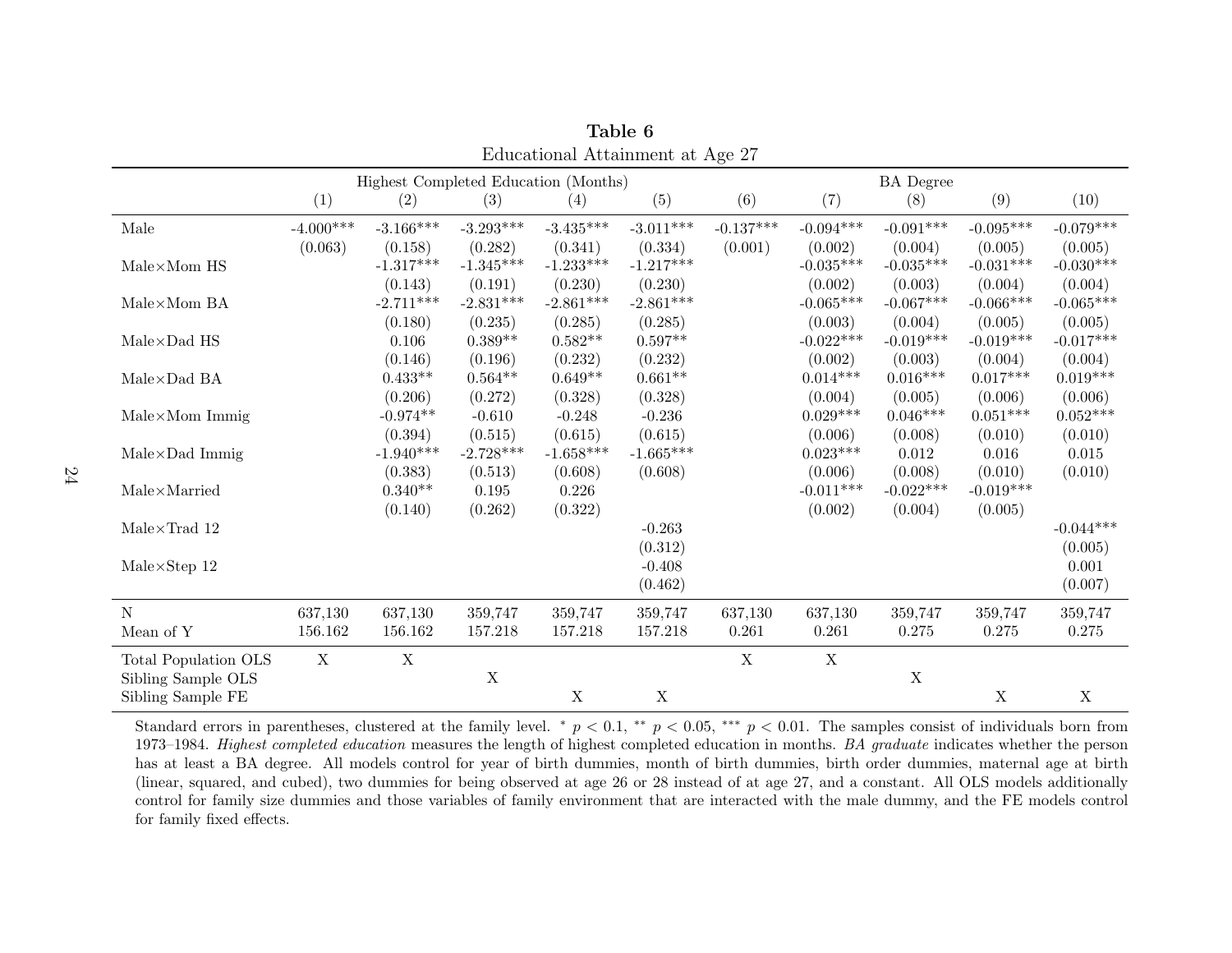|                                          |                 |                        | Employed               |                        |                        | o<br>Earnings Percentile by Birth Cohort and Gender |                             |                        |                        |                        |
|------------------------------------------|-----------------|------------------------|------------------------|------------------------|------------------------|-----------------------------------------------------|-----------------------------|------------------------|------------------------|------------------------|
|                                          | (1)             | (2)                    | (3)                    | (4)                    | (5)                    | (6)                                                 | (7)                         | (8)                    | (9)                    | (10)                   |
| Male                                     | $0.032^{***}\,$ | $0.054***$             | $0.054***$             | $0.061***$             | $0.070***$             | $0.004***$                                          | $0.026***$                  | $0.032***$             | $0.032***$             | $0.037***$             |
| $\mathrm{Male}\!\times\!\mathrm{Mom}$ HS | (0.001)         | (0.002)<br>$-0.023***$ | (0.004)<br>$-0.025***$ | (0.005)<br>$-0.029***$ | (0.005)<br>$-0.028***$ | (0.001)                                             | (0.002)<br>$-0.015***$      | (0.004)<br>$-0.016***$ | (0.005)<br>$-0.019***$ | (0.005)<br>$-0.018***$ |
|                                          |                 | (0.002)                | (0.002)                | (0.003)                | (0.003)                |                                                     | (0.002)                     | (0.002)                | (0.003)                | (0.003)                |
| Male×Mom BA                              |                 | $-0.024***$            | $-0.027***$            | $-0.028***$            | $-0.027***$            |                                                     | $-0.016***$                 | $-0.020***$            | $-0.027***$            | $-0.027***$            |
|                                          |                 | (0.002)                | (0.003)                | (0.004)                | (0.004)                |                                                     | (0.002)                     | (0.003)                | (0.004)                | (0.004)                |
| $Male \times Dad$ HS                     |                 | $-0.013***$            | $-0.012***$            | $-0.019***$            | $-0.019***$            |                                                     | $-0.011***$                 | $-0.014***$            | $-0.020***$            | $-0.019***$            |
|                                          |                 | (0.002)                | (0.002)                | (0.003)                | (0.003)                |                                                     | (0.002)                     | (0.002)                | (0.003)                | (0.003)                |
| $Male \times Dad$ BA                     |                 | $-0.019***$            | $-0.019***$            | $-0.025***$            | $-0.024***$            |                                                     | $-0.034***$                 | $-0.040***$            | $-0.047***$            | $-0.047***$            |
|                                          |                 | (0.002)                | (0.003)                | (0.004)                | (0.004)                |                                                     | (0.003)                     | (0.004)                | (0.005)                | (0.005)                |
| $Male \times Mom$ Immig                  |                 | $0.009*$               | 0.009                  | 0.011                  | 0.012                  |                                                     | $-0.011**$                  | $-0.016**$             | $-0.007$               | $-0.006$               |
| $Male \times Dad$ Immig                  |                 | (0.005)<br>0.002       | (0.007)<br>0.005       | (0.009)<br>$0.024***$  | (0.009)<br>$0.024***$  |                                                     | (0.005)<br>$-0.015^{***}\,$ | (0.007)<br>$-0.013**$  | (0.009)<br>$-0.012$    | (0.009)<br>$-0.012$    |
|                                          |                 | (0.005)                | (0.007)                | (0.009)                | (0.009)                |                                                     | (0.005)                     | (0.007)                | (0.008)                | (0.008)                |
| $Male \times \text{Married}$             |                 | 0.002                  | 0.006                  | 0.006                  |                        |                                                     | 0.001                       | 0.003                  | $0.007*$               |                        |
|                                          |                 | (0.002)                | (0.003)                | (0.005)                |                        |                                                     | (0.002)                     | (0.003)                | (0.004)                |                        |
| $Male \times Trad$ 12                    |                 |                        |                        |                        | $-0.006$               |                                                     |                             |                        |                        | 0.002                  |
|                                          |                 |                        |                        |                        | (0.004)                |                                                     |                             |                        |                        | (0.004)                |
| $Male \times Step 12$                    |                 |                        |                        |                        | 0.004                  |                                                     |                             |                        |                        | 0.007                  |
|                                          |                 |                        |                        |                        | (0.007)                |                                                     |                             |                        |                        | (0.006)                |
| N                                        | 639,212         | 639,212                | 361,712                | 361,712                | 361,712                | 563,124                                             | 563,124                     | 292,440                | 292,440                | 292,440                |
| Mean of Y                                | 0.900           | 0.900                  | 0.904                  | 0.904                  | 0.904                  | 0.513                                               | 0.513                       | 0.518                  | 0.518                  | 0.518                  |
| Total Population OLS                     | $\mathbf X$     | X                      |                        |                        |                        | X                                                   | X                           |                        |                        |                        |
| Sibling Sample OLS                       |                 |                        | $\mathbf X$            |                        |                        |                                                     |                             | $\mathbf X$            |                        |                        |
| Sibling Sample FE                        |                 |                        |                        | $\mathbf X$            | $\mathbf X$            |                                                     |                             |                        | X                      | $\mathbf X$            |

Table 7Labor Market Outcomes at Age 27

<span id="page-27-0"></span>Standard errors in parentheses, clustered at the family level. <sup>\*</sup>  $p < 0.1$ , <sup>\*\*</sup>  $p < 0.05$ , \*\*\*  $p < 0.01$ . The samples consist of individuals born from 1973–1984. *Employed* takes the value one if the person has positive labor earnings or have employment as the main source of income including self-employment and zero otherwise. *Earnings percentile* measures the annual earnings percentile by gender and year of birth for those with positive labor earnings. All models control for year of birth dummies, month of birth dummies, birth order dummies, maternal age at birth (linear, squared, and cubed), two dummies for being observed at age <sup>26</sup> or <sup>28</sup> instead of at age 27, and <sup>a</sup> constant. All OLS models additionally control for family size dummies and those variables of family environment that are interacted with the male dummy, and the FE models control for family fixedeffects.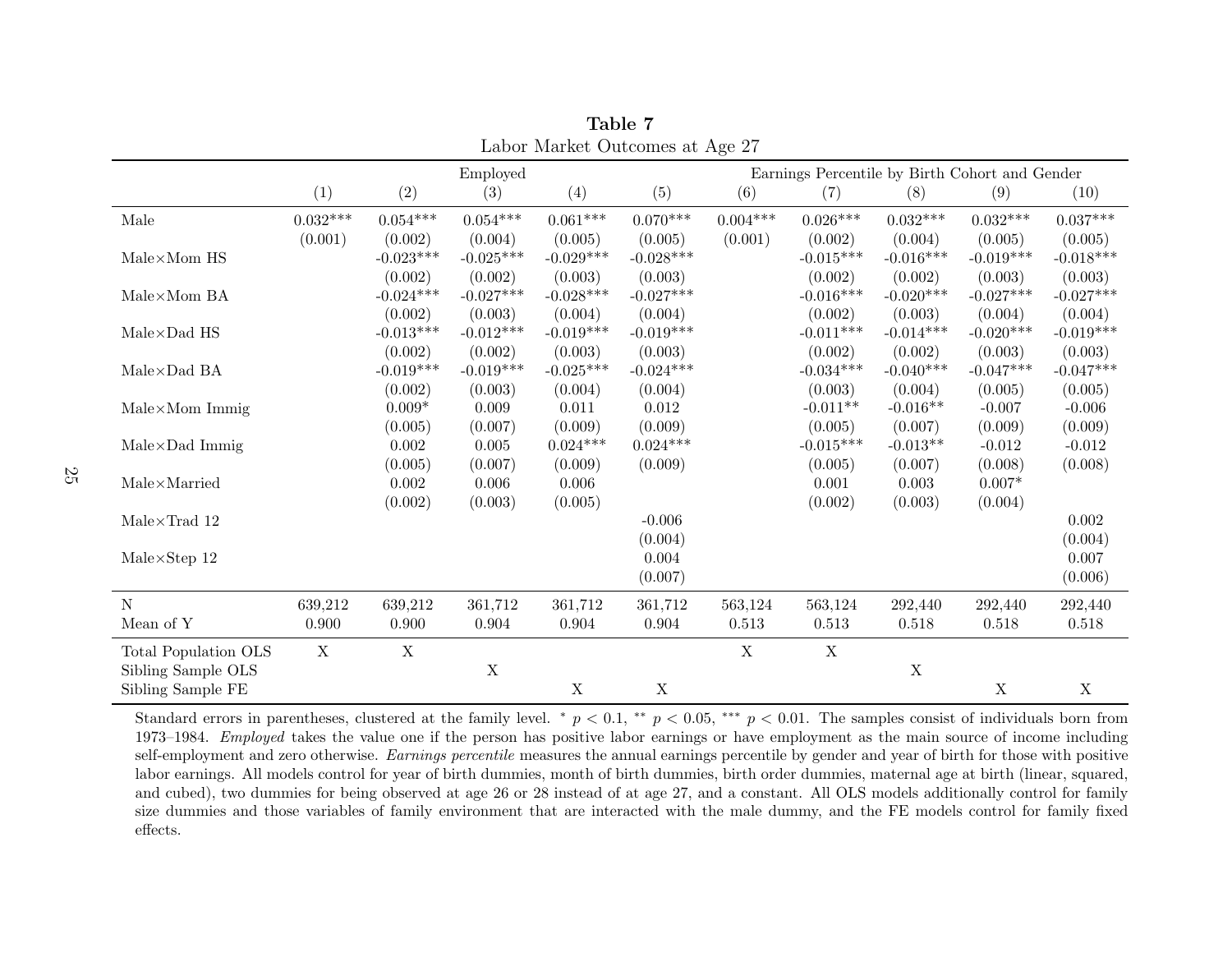Turning to the binary outcome of having received a BA degree by age 27, we find results quite similar to those in the educational attainment model, with two exceptions. First, women of HS educated fathers benefit more than their brothers, though boys benefit more from a college-educated father. Second, women also benefit more than their brothers from having parents who were married when they were born [Columns (7) to (9)] and living in a traditional family during childhood [Column (10)]. These results are sharply at odds with those we saw for school outcomes at age 16: on most dimensions, women benefit more from a favorable childhood family environment than their brothers in terms of higher educational attainment in adulthood.

Table [7](#page-27-0) presents results for labor market outcomes at age 27. Column 1 shows that men are 3.2 percentage points more likely to be employed than women. However, we again see the pattern that women benefit more than their brothers from having parents with at least HS education, with effects of maternal and paternal education that are significant and of similar magnitudes. The employment gap is larger for families with an immigrant father when comparing sisters and brothers in fixed effects models [Columns (4) and (5), which may be a reflection of more traditional gender norms.<sup>[27](#page-28-0)</sup>

For individuals with positive labor earnings, parental education differentially increases the earnings percentile of women relative to their brothers. Women whose parents have at least a HS degree earn more than their brothers relative to their birth cohort and gender, and the effect of paternal college education is particularly strong (4.7 percentage points). We find no gender gap in the effects of childhood family structure on either employment or earnings except for a small borderline significant effect on earnings (favoring boys) of married parents at birth.

#### 5.3 Adult Outcomes Across Cohorts

We have found that women consistently benefit more from high maternal education than their brothers in terms of educational attainment and labor market outcomes at age 27. In this section, we examine whether these gender differences in the effects of

<span id="page-28-0"></span> $27$ The immigrant effect is limited to families in which one or both parents is of non-Western origin.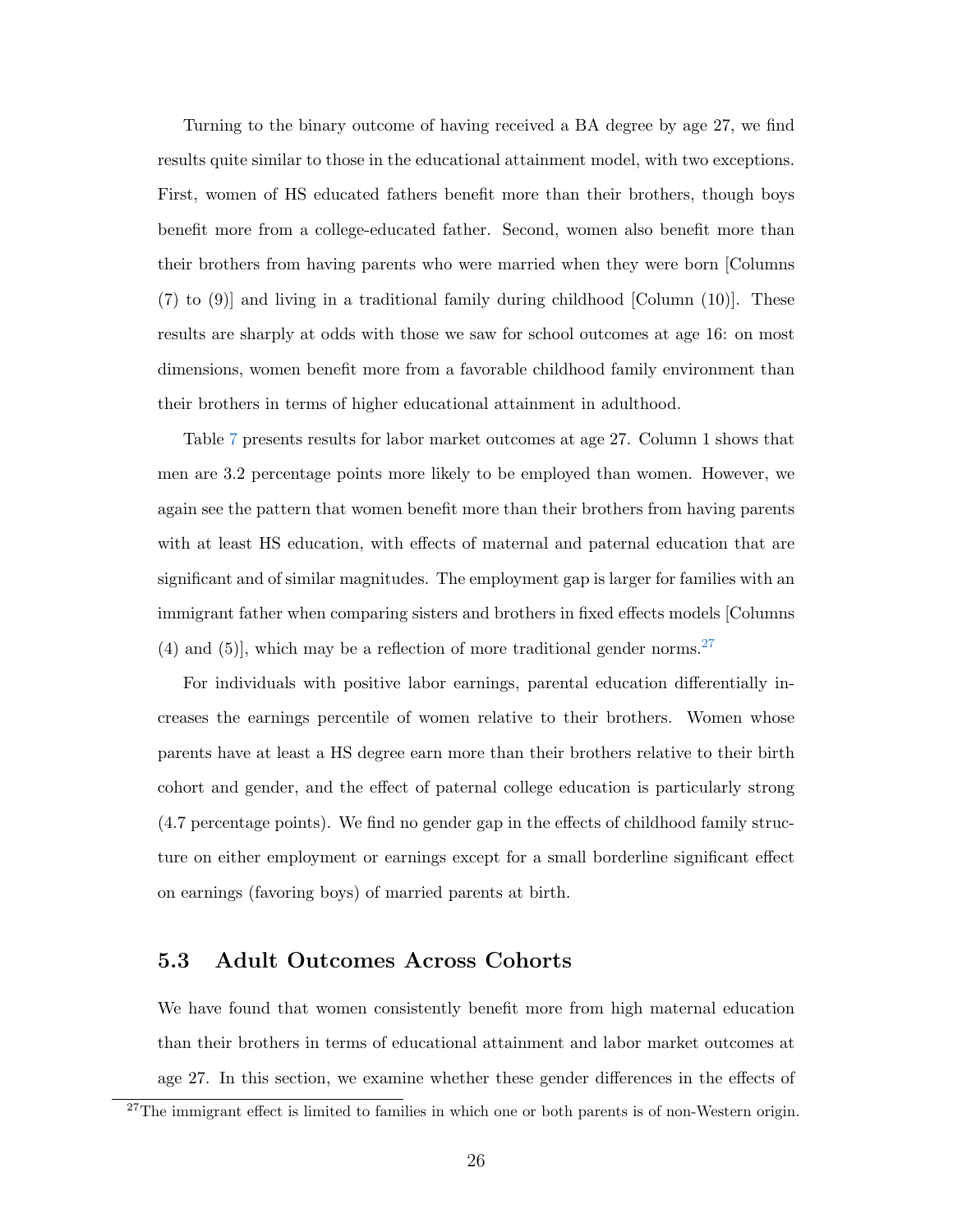<span id="page-29-0"></span>parental education have changed across cohorts.





Note: The whiskers represent the 95 percent confidence interval. The sample is the sibling sample with individuals born from 1966–1984. All estimates come from one regression interacting the male-family environment interactions as well as the family environment variables with birth cohort dummies. Appendix Table [A3](#page-41-0) displays all the male-cohort-family environment interaction estimates. The model additionally controls for family fixed effects, year of birth dummies, month of birth dummies, birth order dummies, maternal age at birth (linear, squared, and cubed), two dummies for being observed at age 26 or 28 instead of at age 27, and a constant.

Figure [3](#page-29-0) plots the estimates from an educational attainment regression that now includes interactions between the male dummy, family environment, and cohort dummies. From this, we get two important insights. First, it is evident that earlier cohorts of men benefited more from high paternal education than women but that the gender difference in the effect of father's education has diminished substantially and is no longer significant for recent cohorts. Results reported in the Appendix show a similar pattern of results for receiving a BA degree and also show that the impacts of family structure have been reasonably consistent over time.<sup>[28](#page-29-1)</sup> Family structure has never sig-

<span id="page-29-1"></span> $^{28}$ Panel A in Appendix Table [A3](#page-41-0) shows the male-cohort interactions with parental immigrant status and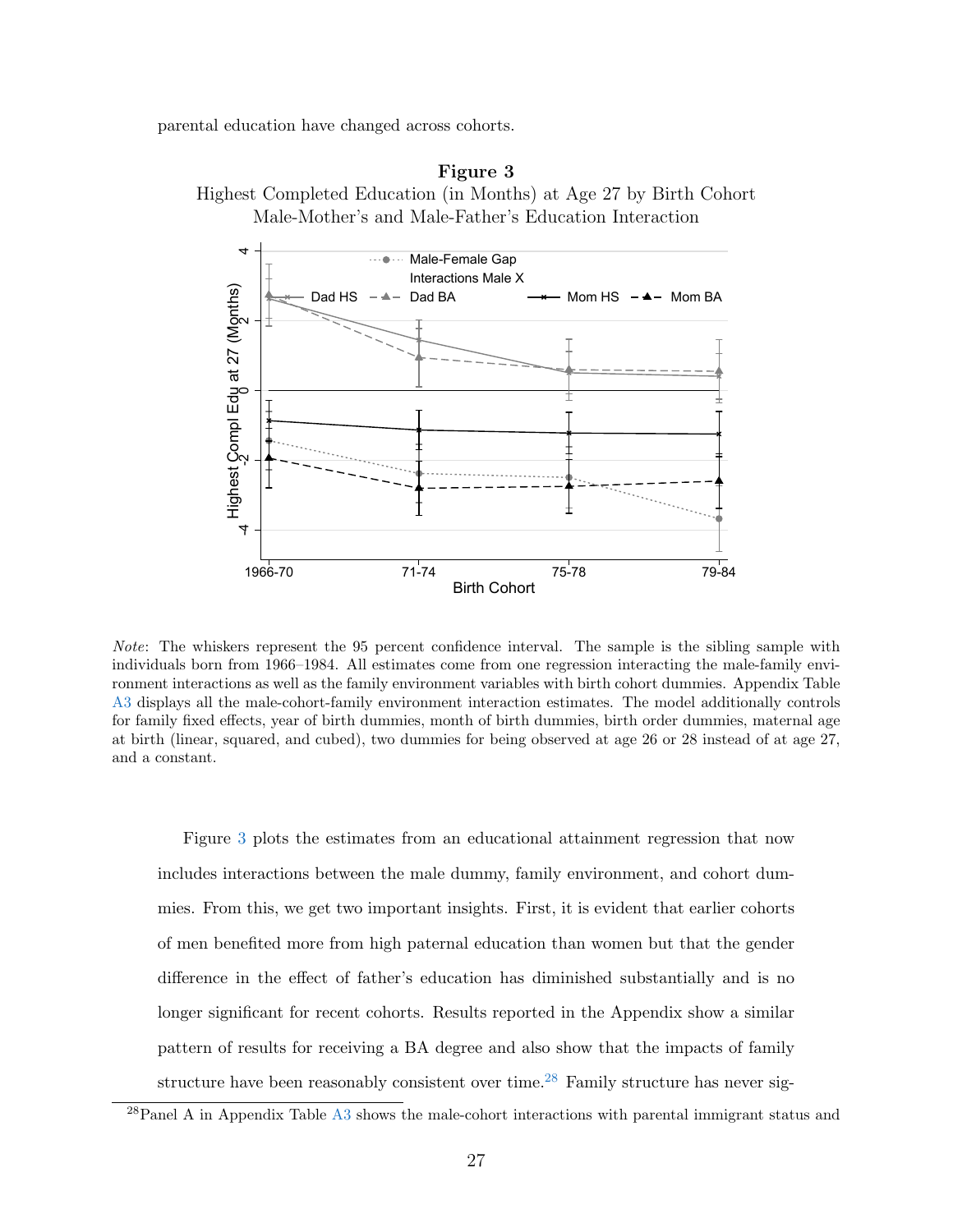nificantly affected the gender gap in educational attainment, though living in a stable family during childhood has consistently favored women for all cohorts in terms of the likelihood of receiving a BA. Consequently, this evidence does not support the hypothesis that the increasing prevalence of non-traditional family arrangements explain the growing education gap in favor of girls.

Finally, Table [8](#page-31-0) examines whether the gender gap in the effects of childhood family environment on labor market outcomes has changed across cohorts (1973–1978 vs 1966– 1971) and how they vary across ages (27, 33, and 40). The raw employment gap between men and women narrows as they age such that men in the older cohort are only 1.9 percentage points more likely to be employed than women at age 40, compared to a gap of 5.0 percentage points at age 27 [Columns (3) and (5), Panel A]. The gender differences in the effects of parental education on employment at the same age are similar across cohorts though, as siblings age, the differential impact of parental education on men and women in employment falls and has essentially disappeared by age 40.

The age pattern of parental education effects on the earnings percentile is different. At age 27, both maternal and paternal education have more positive effects on women's earnings. By age 40, maternal education no longer has a differential effect on sons and daughters, and paternal education has a stronger impact on sons. This change may reflect the different career lifecycles of men and women, especially related to childbirth [\(Kleven et al.](#page-37-10) [\(2015\)](#page-37-10)).

childhood family structure from this model. The impacts of immigrant parents have changed across cohorts, perhaps as a consequence of changing composition of this group. The results in Figure [3](#page-29-0) are basically identical when only considering traditional families. Though we do not report the results here, if we exclude the male-paternal education interactions, the gender gap in the effects of maternal education appear to be increasing over time, indicating a spurious trend in the impact of mother's education.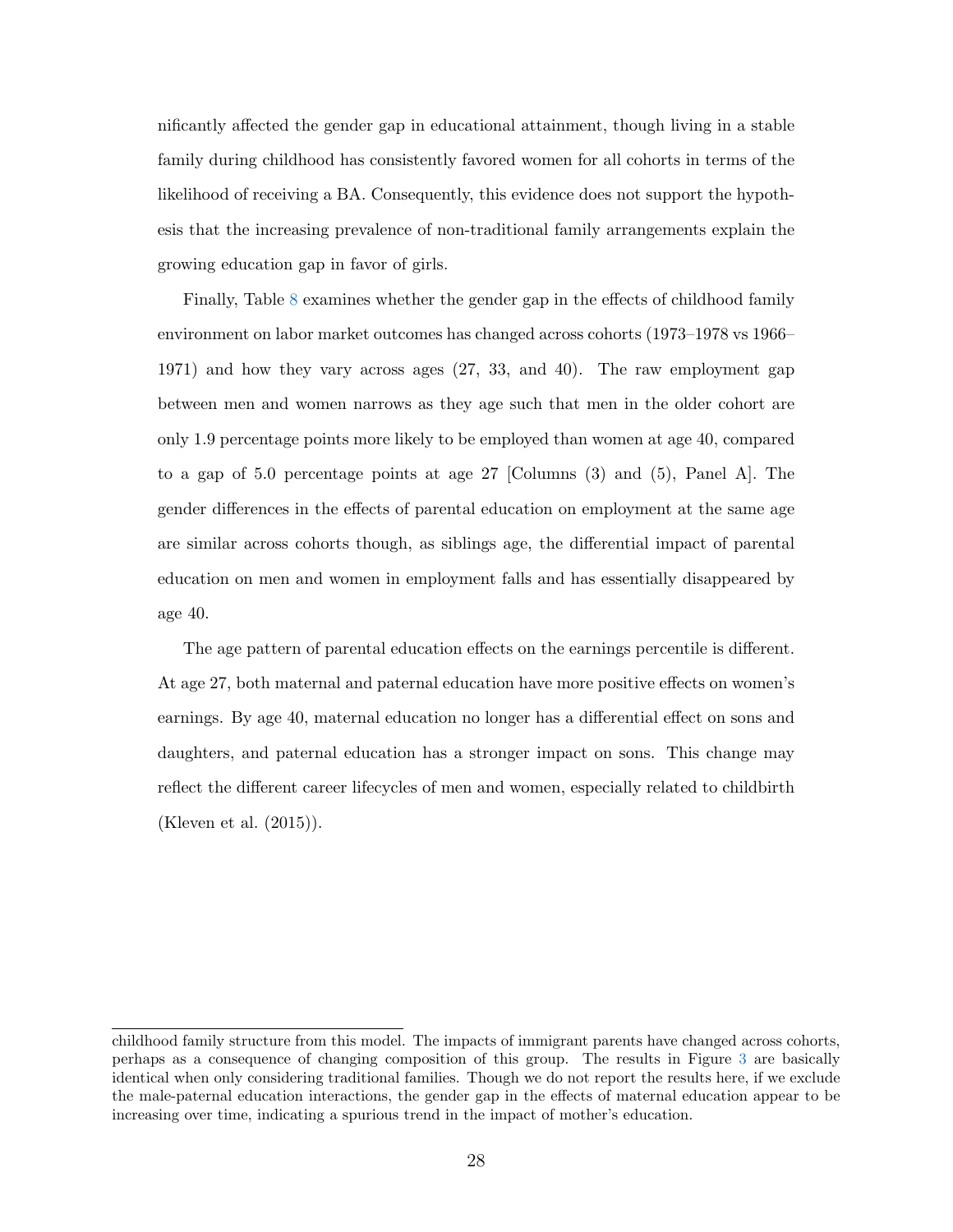| Labor Market Outcomes Across Conorts and Ages |                 |               |             |             |            |                                                |             |             |            |             |  |
|-----------------------------------------------|-----------------|---------------|-------------|-------------|------------|------------------------------------------------|-------------|-------------|------------|-------------|--|
|                                               |                 |               | Employed    |             |            | Earnings Percentile by Birth Cohort and Gender |             |             |            |             |  |
| Cohort                                        |                 | $1973 - 1978$ |             | 1966-1971   |            | 1973-1978                                      |             |             | 1966-1971  |             |  |
| Age                                           | 27              | 33            | 27          | 33          | 40         | 27                                             | 33          | 27          | 33         | 40          |  |
|                                               | (1)             | (2)           | (3)         | (4)         | (5)        | (6)                                            | (7)         | (8)         | (9)        | (10)        |  |
| Panel A                                       |                 |               |             |             |            |                                                |             |             |            |             |  |
| Male                                          | $0.042***$      | $0.027***$    | $0.050***$  | $0.042***$  | $0.019***$ | 0.003                                          | $0.011***$  | $0.012***$  | $0.010***$ | 0.002       |  |
|                                               | (0.002)         | (0.002)       | (0.002)     | (0.002)     | (0.002)    | (0.003)                                        | (0.002)     | (0.003)     | (0.002)    | (0.002)     |  |
| Panel B                                       |                 |               |             |             |            |                                                |             |             |            |             |  |
| Male                                          | $0.080^{***}\,$ | $0.042***$    | $0.082***$  | $0.060***$  | $0.021***$ | $0.030***$                                     | $-0.017*$   | $0.044***$  | $-0.007$   | $-0.032***$ |  |
|                                               | (0.009)         | (0.008)       | (0.007)     | (0.007)     | (0.008)    | (0.009)                                        | (0.009)     | (0.009)     | (0.009)    | (0.009)     |  |
| Male×Mom HS                                   | $-0.033***$     | $-0.012**$    | $-0.027***$ | $-0.017***$ | $-0.007$   | $-0.018***$                                    | 0.001       | $-0.038***$ | $-0.002$   | $\,0.005\,$ |  |
|                                               | (0.005)         | (0.005)       | (0.004)     | (0.004)     | (0.004)    | (0.006)                                        | (0.006)     | (0.006)     | (0.006)    | (0.006)     |  |
| $Male \times Mom$ BA                          | $-0.030***$     | $-0.014**$    | $-0.023***$ | $-0.015**$  | $-0.004$   | $-0.037***$                                    | $-0.026***$ | $-0.047***$ | $-0.010$   | $-0.008$    |  |
|                                               | (0.007)         | (0.006)       | (0.006)     | (0.006)     | (0.006)    | (0.008)                                        | (0.007)     | (0.009)     | (0.008)    | (0.008)     |  |
| $Male \times Dad$ HS                          | $-0.015***$     | $-0.019***$   | $-0.010**$  | $-0.009**$  | $-0.008*$  | $-0.015**$                                     | $0.022***$  | $-0.007$    | $0.012**$  | $0.020***$  |  |
|                                               | (0.005)         | (0.005)       | (0.004)     | (0.004)     | (0.004)    | (0.006)                                        | (0.006)     | (0.006)     | (0.005)    | (0.005)     |  |
| $Male \times Dad$ BA                          | $-0.019**$      | $-0.015**$    | $-0.017**$  | $-0.018***$ | $-0.008$   | $-0.052***$                                    | $\,0.013\,$ | $-0.033***$ | 0.010      | $0.026***$  |  |
|                                               | (0.007)         | (0.007)       | (0.007)     | (0.006)     | (0.006)    | (0.009)                                        | (0.008)     | (0.009)     | (0.009)    | (0.008)     |  |
| $Male \times Mom$ Immig                       | $0.058***$      | 0.022         | $0.031**$   | $0.022*$    | $-0.004$   | $-0.002$                                       | $-0.025$    | 0.011       | $-0.014$   | 0.008       |  |
|                                               | (0.016)         | (0.015)       | (0.013)     | (0.013)     | (0.014)    | (0.016)                                        | (0.017)     | (0.019)     | (0.018)    | (0.018)     |  |
| $Male \times Dad$ Immig                       | 0.012           | 0.001         | 0.005       | 0.012       | $-0.009$   | $-0.014$                                       | $-0.009$    | 0.014       | 0.013      | $-0.031$    |  |
|                                               | (0.016)         | (0.014)       | (0.015)     | (0.015)     | (0.015)    | (0.017)                                        | (0.017)     | (0.021)     | (0.019)    | (0.019)     |  |
| $Male\times Trad$ 12                          | $-0.014*$       | 0.003         | $-0.018**$  | $-0.006$    | 0.007      | 0.009                                          | $0.026***$  | $-0.007$    | $0.014*$   | $0.023***$  |  |
|                                               | (0.008)         | (0.007)       | (0.007)     | (0.007)     | (0.007)    | (0.008)                                        | (0.008)     | (0.009)     | (0.009)    | (0.008)     |  |
| $Male \times Step 12$                         | 0.005           | 0.016         | 0.002       | $-0.009$    | 0.004      | 0.014                                          | 0.007       | 0.016       | $-0.001$   | 0.010       |  |
|                                               | (0.011)         | (0.011)       | (0.011)     | (0.011)     | (0.012)    | (0.013)                                        | (0.012)     | (0.014)     | (0.014)    | (0.013)     |  |
| N                                             | 125,930         | 125,930       | 151,727     | 151,727     | 151,727    | 85,981                                         | 85,981      | 87,982      | 87,982     | 87,982      |  |
| Mean of Y                                     | 0.903           | 0.917         | 0.924       | 0.925       | 0.917      | 0.526                                          | 0.535       | 0.538       | 0.545      | 0.539       |  |

Table 8Labor Market Outcomes Across Cohorts and Ages

<span id="page-31-0"></span>Standard errors in parentheses, clustered at the family level. \*  $p < 0.1$ , \*\*  $p < 0.05$ , \*\*\*  $p < 0.01$ . The samples are subsamples of sibling sample with individuals born from respectively 1963-71 and 1973-79. Estimates in each column in each panel come from separate regressions. *Employed*  takes the value one if the person has positive wage earnings or have employment as the main source of income including self-employment andzero otherwise. *Earnings percentile* measures the annual earnings percentile by gender and year of birth for those with positive labor earnings. All models control for family fixed effects, year of birth dummies, month of birth dummies, birth order dummies, maternal age at birth (linear,squared, and cubed), two dummies for being observed at age <sup>26</sup> or <sup>28</sup> (32 or 34/39 or 40) instead of at age <sup>27</sup> (33/40), and <sup>a</sup> constant.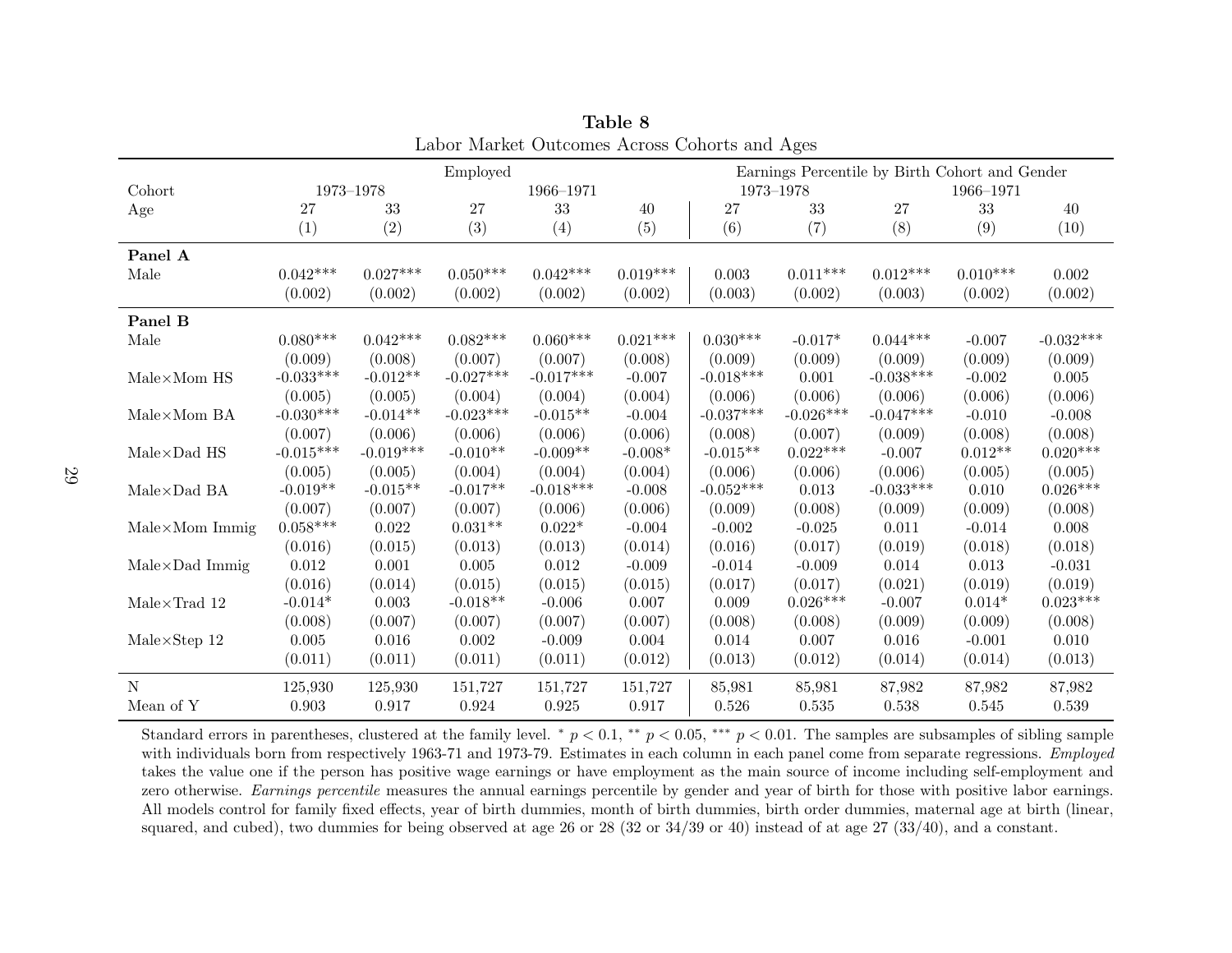The results in this section show that gender differences in the effects of parental education have been fairly constant across cohorts in terms of educational attainment, with the exception that the differentially positive effect of father's education on boys has decreased over time. The same is true of labor market outcomes: the gender specific responses to childhood family environment have been consistent across cohorts, though the more positive effects of both maternal and paternal education on women's employment and earnings tends to diminish with age.

#### 5.4 Sensitivity Analyses

In this subsection, we study the robustness of our findings in three different ways. First, we examine whether different aspects of childhood family environment interact in important ways by gender. Second, we check the robustness of our measure of childhood family structure. Since the main results were quite similar for the different models, we perform these two robustness analyses on the sibling sample including family fixed effects. Third, we compare our main results (estimated on the total population and the sibling sample) to the estimated effects for one-child families and subsamples of the sibling sample divided by the gender composition of the siblings in the sample without family fixed effects.

Appendix Table [A4](#page-42-0) includes interactions between mother's and father's education in several key models of school and adult outcomes.[29](#page-32-0) We find some heterogeneity in the effects of parents' education on educational attainment at age  $27<sup>30</sup>$  $27<sup>30</sup>$  $27<sup>30</sup>$ . The results suggest that in families where the mother has at least HS education, men do not benefit differently than their sisters from father's HS education in terms of highest completed education. For college graduation, the excess female advantage from parental BA education is smaller in families where both parents have at least HS education. Appendix Table [A5](#page-43-0) expands the main model by interacting the family environment-male inter-

<span id="page-32-0"></span> $^{29}$ The correlation between mother's and father's length of education is around 0.40 and approximately 50 percent of parents have the same educational level.

<span id="page-32-1"></span><sup>&</sup>lt;sup>30</sup>Formally, we test this with an F-test of whether the additional Male×Mom Edu×Dad Edu interaction terms are jointly equal to zero.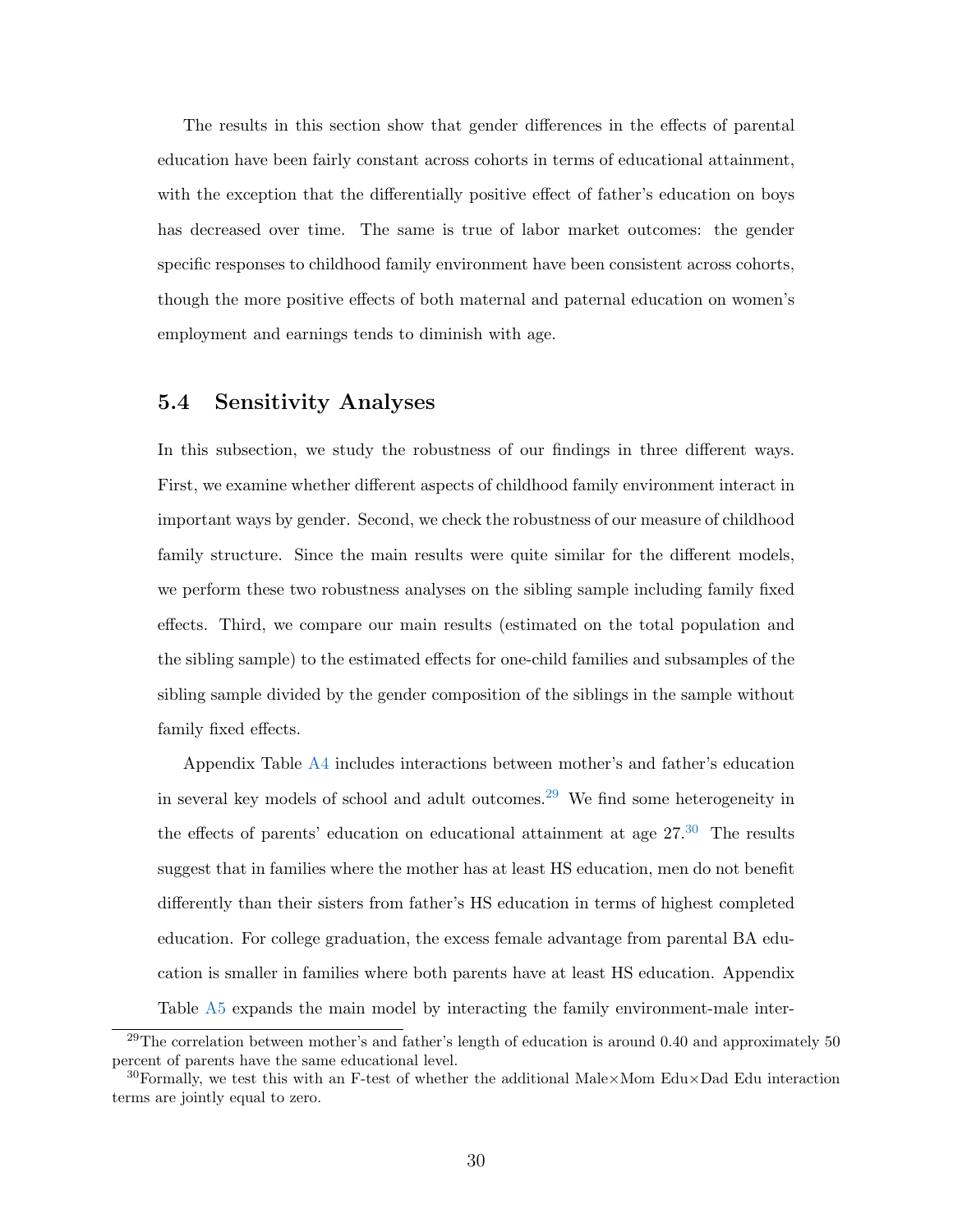actions with marital status at birth, but we find little evidence of heterogeneity.

Appendix Table [A6](#page-44-0) tests the sensitivity of our definition of childhood family structure for the sibling sample, which is based on the experience of the youngest sibling. Column (1) (and every second column) uses family structure defined for the oldest sibling instead; the results are very robust to this change in our measure of childhood family structure. In Column (2) (and every second column), we restrict the sample to those families with children with the same observed family structure at age 12; the results are again very similar to the main results.

Finally, Appendix Tables [A7](#page-45-0) and [A8](#page-46-0) compare OLS models of key outcomes for alternative samples—the total population, children from one-child families, and the sample of full siblings (which we also split by gender composition for the OLS estimations [Columns (4) and (5)]). Overall, the estimates for the different subsamples and for the total population and the sibling sample without fixed effects are similar (both in terms of magnitude and significance), though fewer estimates are significant in smaller samples.

## 6 Conclusion

Motivated by previous findings showing that school-aged boys appear more vulnerable to family disadvantage than school-aged girls, we examine whether such differences persist into adulthood. We use Danish administrative register data, allowing us to examine a broad range of school and adult outcomes for complete cohorts, as well as large samples of full siblings. An advantage compared to previous studies is that we observe both mother's and father's education as well as family structure at birth and during childhood.

In line with findings from the U.S. [\(Autor et al.,](#page-35-2) [2016;](#page-35-2) [Lundberg,](#page-37-1) [2016\)](#page-37-1), we first show that in the Danish context boys also appear to be generally more sensitive than girls to family environment in terms of observable outcomes during school. We find the opposite for adult outcomes, including educational attainment, college graduation,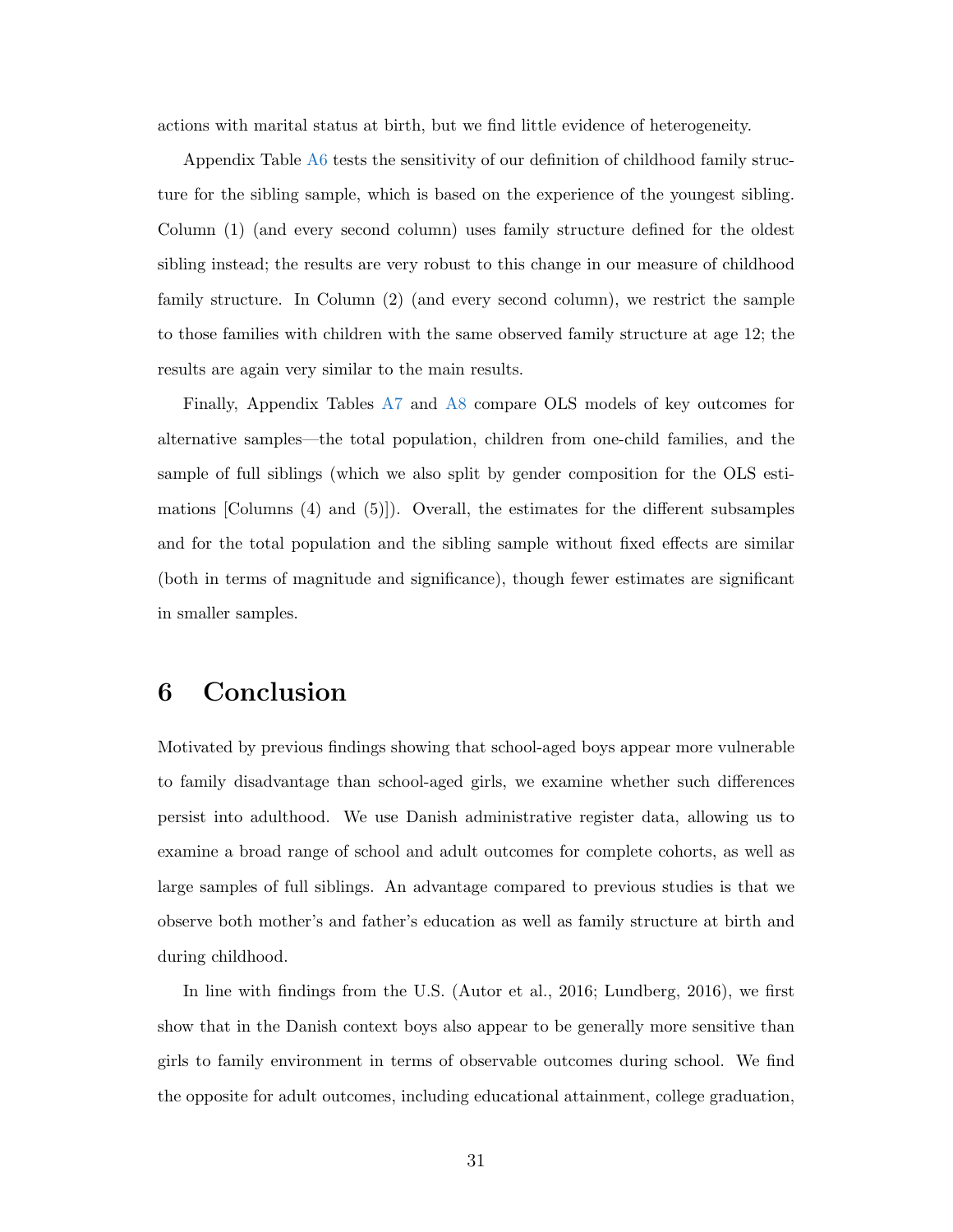employment, and earnings. Women consistently benefit more from maternal education relative to their brothers in terms of education and employment. Paternal education decreases the gender gap in education (favoring sons), though the impact is small. In contrast, paternal education has larger positive effects on the employment and earnings of daughters. A gender gap in the effects of family structure only exists for college graduation and favors women. Similar results in OLS models using the entire population and family fixed-effect models using a sample of full siblings indicate that selection of boys and girls across family types is not a serious source of bias.

Moreover, we show the gender gap in the effects of parental education on completing grade 9 on time has been relatively constant over more than two decades. This indicates that the gender difference in the effects of maternal education on primary school completion is not a recent phenomenon. In terms of educational attainment in adulthood, we find that men used to benefit more from paternal education than women but that the gender difference in the effect of father's education disappeared for cohorts born after the mid-1970s. The female premium in the effects of mother's education has been constant for all cohorts.

Although boys respond differently to parental resources and family structure than do girls, the evidence shows that such gender differences do not conform to the simple story that the skill development of boys is particularly sensitive to family environment. Neither can the changes in family structure, in the Danish context, explain the growing education gap in favor of girls. Our findings are compatible with a story in which parental education and other family resources have a strong moderating effect on behavioral problems in school that are much more typical of boys than girls. These controlling forces may become less effective as the children become adults, and the results show no indication that long-term skill acquisition, and therefore educational attainment or adult earnings, is affected. These results fail to support a particular targeting of boys in programs designed to assist students from disadvantaged families.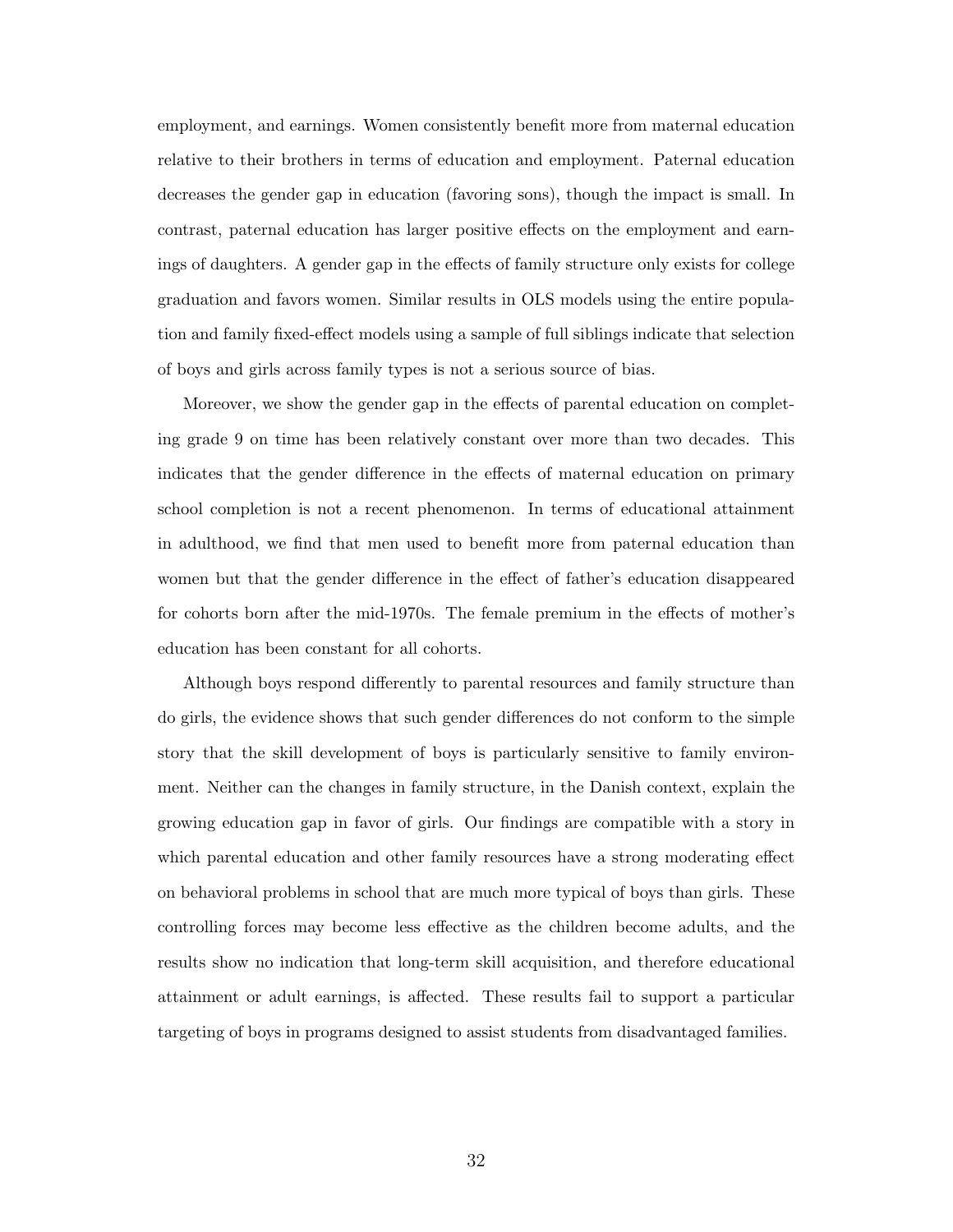## Acknowledgements

We are thankful for helpful comments and suggestions from Edward Samuel Jones, Torben Heien Nielsen, Hans Henrik Sievertsen, Dick Startz, and Miriam Wüst, as well as seminar participants at University of California, Santa Barbara, at the DAEiNA conference at Aarhus University, and at the Copenhagen Education Network Workshop.

## Funding Sources

This research did not receive any specific grant from funding agencies in the public, commercial, or not-for-profit sectors.

## References

- <span id="page-35-4"></span>Almond, D. and L. Edlund (2007). Trivers–willard at birth and one year: evidence from us natality data 1983–2001. Proceedings of the Royal Society of London B: Biological Sciences 274 (1624), 2491–2496.
- <span id="page-35-2"></span>Autor, D., D. Figlio, K. Karbownik, J. Roth, and M. Wasserman (2016). Family disadvantage and the gender gap in behavioral and educational outcomes. NBER Working Paper Series.
- <span id="page-35-1"></span>Autor, D. and M. Wasserman (2013). Wayward sons: The emerging gender gap in labor markets and education. Third Way Report 20013.
- <span id="page-35-3"></span>Baker, M. and K. Milligan (2013). Boy-girl differences in parental time investments: Evidence from three countries. NBER Working Paper Series.
- <span id="page-35-0"></span>Becker, G. S., W. H. Hubbard, and K. M. Murphy (2010). Explaining the worldwide boom in higher education of women. Journal of Human Capital  $\lambda(3)$ , 203–241.
- <span id="page-35-5"></span>Bedard, K. and A. Witman (2015). Family structure and the gender gap in adhd.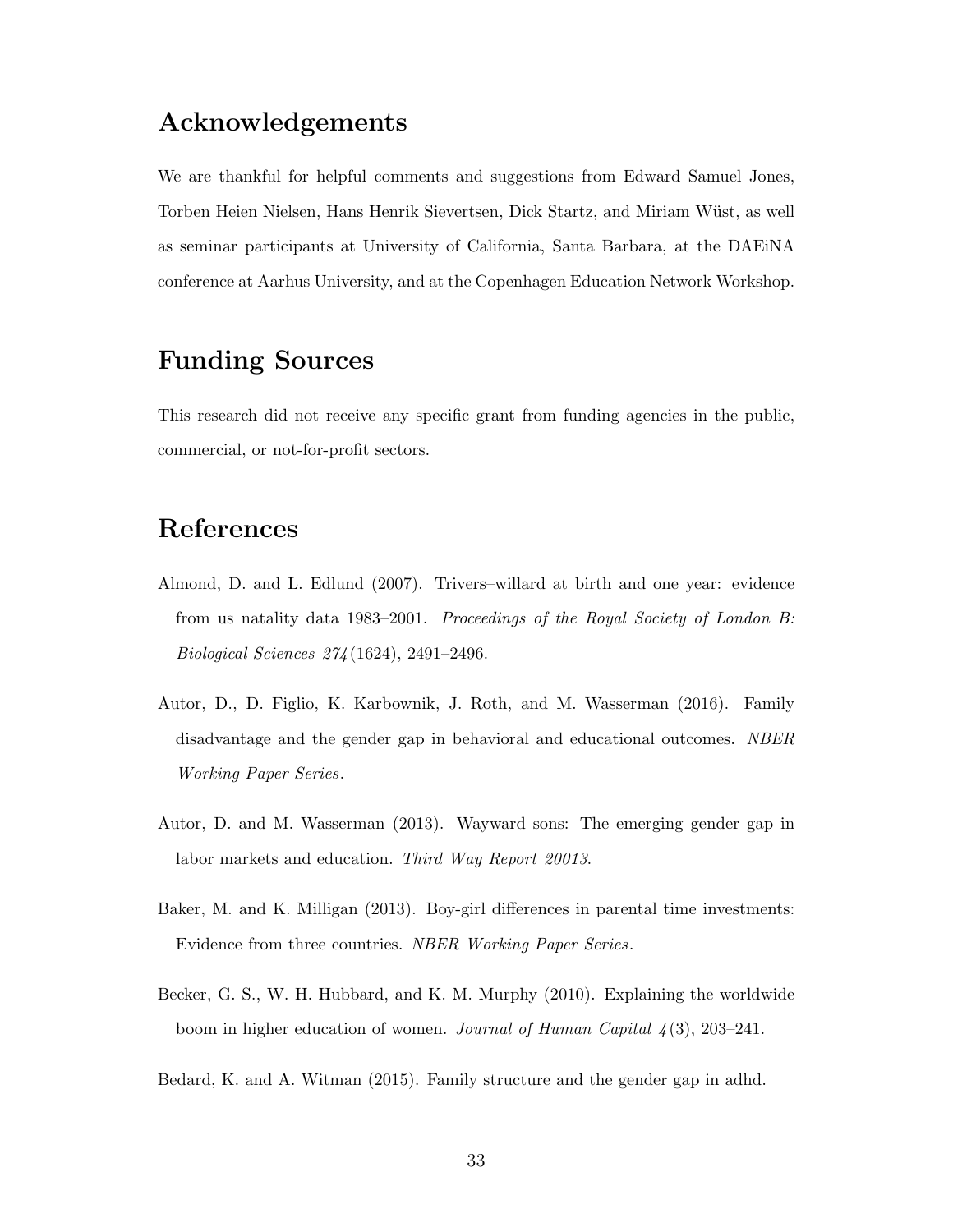- <span id="page-36-1"></span>Bertrand, M. and J. Pan (2013). The trouble with boys: Social influences and the gender gap in disruptive behavior. American Economic Journal: Applied Economics  $5(1)$ , 32–64.
- <span id="page-36-9"></span>Dahl, G. B. and E. Moretti (2008). The demand for sons. The Review of Economic Studies 75 (4), 1085–1120.
- <span id="page-36-8"></span>Dee, T. S. and H. H. Sievertsen (2015). The gift of time? school starting age and mental health. NBER Working Paper Series.
- <span id="page-36-5"></span>DiPrete, T. A. and C. Buchmann (2013). The rise of women: The growing gender gap in education and what it means for American schools. Russell Sage Foundation.
- <span id="page-36-2"></span>DiPrete, T. A. and J. L. Jennings (2012). Social and behavioral skills and the gender gap in early educational achievement. Social Science Research  $41(1)$ , 1–15.
- <span id="page-36-4"></span>Duckworth, A. L. and M. E. Seligman (2006). Self-discipline gives girls the edge: Gender in self-discipline, grades, and achievement test scores. Journal of educational psychology  $98(1)$ , 198.
- <span id="page-36-3"></span>Duncan, G. J. and K. Magnuson (2011). The nature and impact of early achievement skills, attention skills, and behavior problems. Whither opportunity, 47–70.
- <span id="page-36-7"></span>Fan, X., H. Fang, and S. Markussen (2015). Mothers' employment and children's educational gender gap. NBER Working Paper Series.
- <span id="page-36-6"></span>Fortin, N. M., P. Oreopoulos, and S. Phipps (2015). Leaving boys behind gender disparities in high academic achievement. Journal of Human Resources  $50(3)$ , 549– 579.
- <span id="page-36-0"></span>Goldin, C., L. F. Katz, and I. Kuziemko (2006). The homecoming of american college women: The reversal of the college gender gap. NBER Working Paper Series.
- <span id="page-36-10"></span>Hamoudi, A. and J. Nobles (2014). Do daughters really cause divorce? stress, pregnancy, and family composition. Demography 51(4), 1423–1449.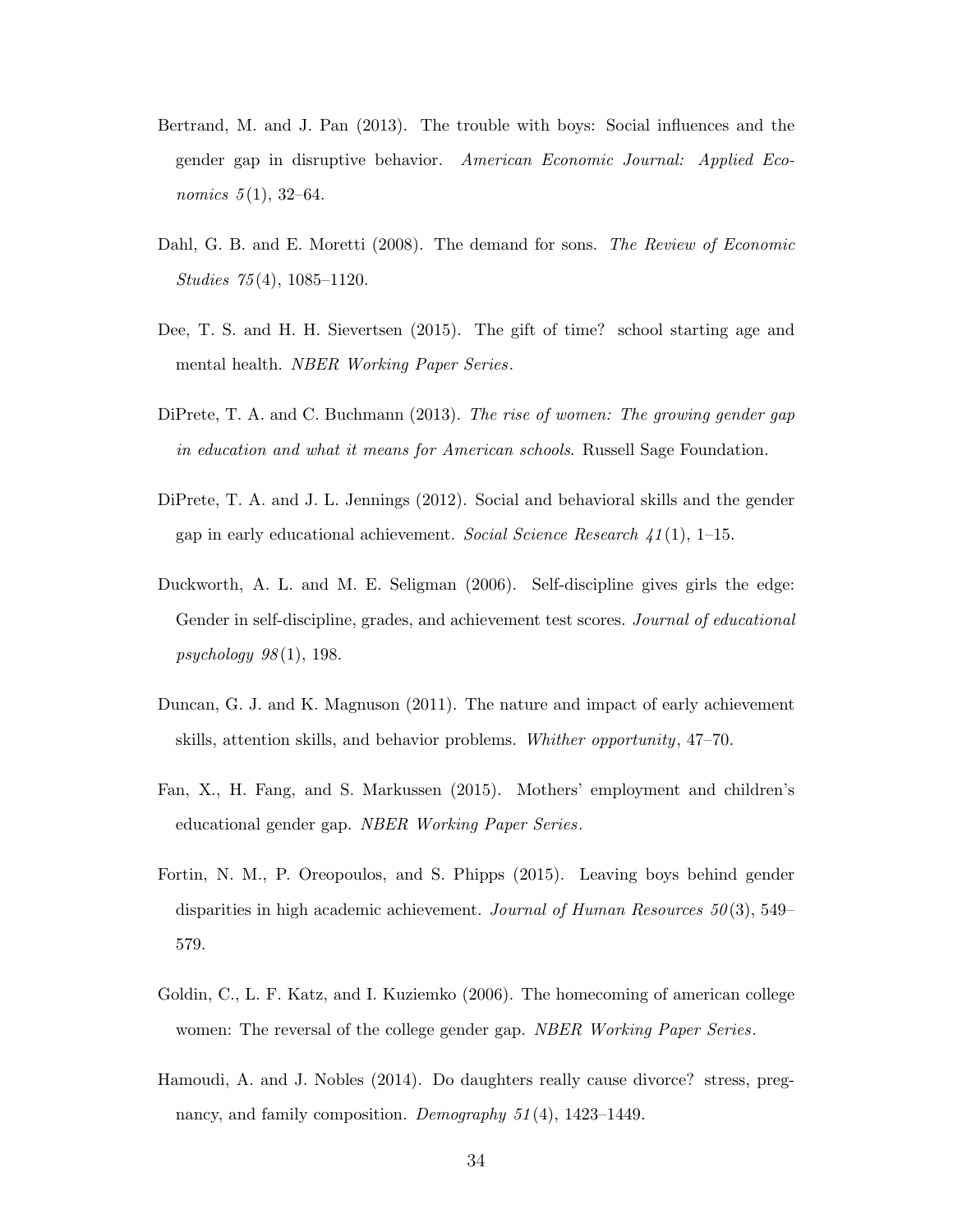- <span id="page-37-10"></span>Kleven, H. J., C. Landais, and J. E. Søgaard (2015). Parenthood and the gender gap: Evidence from denmark.
- <span id="page-37-9"></span>Kristoffersen, J. H., C. Obel, and N. Smith (2015). Gender differences in behavioral problems and school outcomes. Journal of Economic Behavior  $\mathcal C$  Organization 115, 75–93.
- <span id="page-37-2"></span>Landersø, R. and J. J. Heckman (2016). The scandinavian fantasy: The sources of intergenerational mobility in denmark and the us. IZA Discussion Paper, forthcoming in the Scandinavian Journal of Economics.
- <span id="page-37-7"></span>Lundberg, S. (2005). Sons, daughters, and parental behaviour. Oxford Review of Economic Policy 21 (3), 340–356.
- <span id="page-37-1"></span>Lundberg, S. (2016). Father absence and the gender gap in college graduation.
- <span id="page-37-6"></span>Lundberg, S. and E. Rose (2003). Child gender and the transition to marriage. Demography  $40(2)$ , 333–349.
- <span id="page-37-8"></span>Norberg, K. (2004). Partnership status and the human sex ratio at birth. Proceedings of the Royal Society of London B: Biological Sciences 271 (1555), 2403–2410.
- <span id="page-37-5"></span>Obel, C., J. L. Zhu, J. Olsen, S. Breining, J. Li, T. K. Grønborg, M. Gissler, and M. Rutter (2015). The risk of attention deficit hyperactivity disorder in children exposed to maternal smoking during pregnancy–a reexamination using a sibling design. Journal of Child Psychology and Psychiatry.
- <span id="page-37-0"></span>OECD (2015). The abc of gender equality in education.
- <span id="page-37-4"></span>Riphahn, R. T. and C. Schwientek (2015). What drives the reversal of the gender education gap? evidence from germany. Applied Economics  $47(53)$ , 5748–5775.
- <span id="page-37-3"></span>Rossin-Slater, M. and M. Wüst (2014). Child support obligations and family outcomes: Causal evidence from administrative data. SFI The Danish National Centre For Social Research.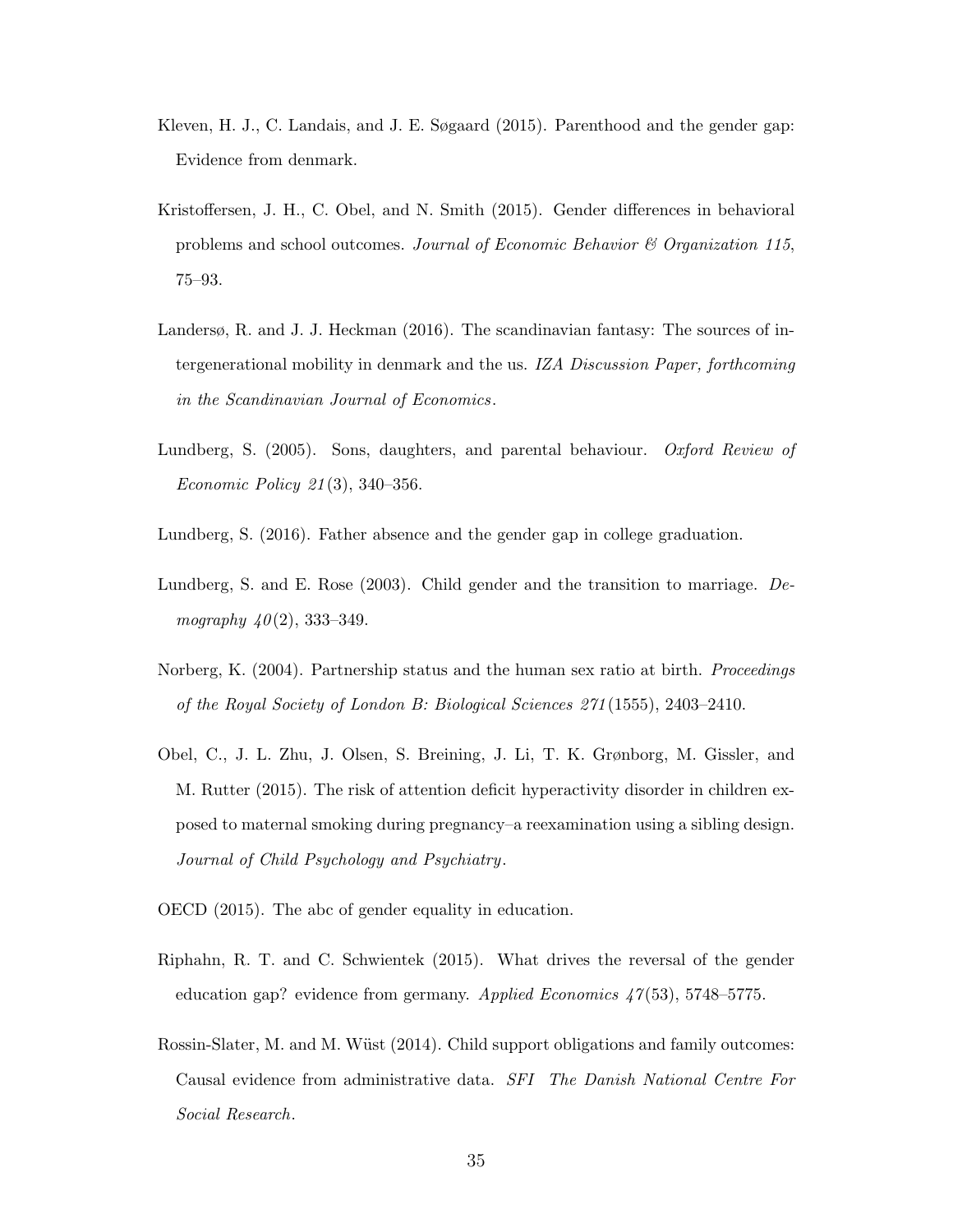- <span id="page-38-1"></span>Simonsen, M., H. S. Nielsen, and R. Landersø (2015). School starting age and the crime-age profile. Economic Journal.
- <span id="page-38-2"></span>Trivers, R. L. and D. E. Willard (1973). Natural selection of parental ability to vary the sex ratio of offspring. Science 179(4068), 90-92.
- <span id="page-38-0"></span>U.S. Census Bureau (2015). Cps historical time series tables.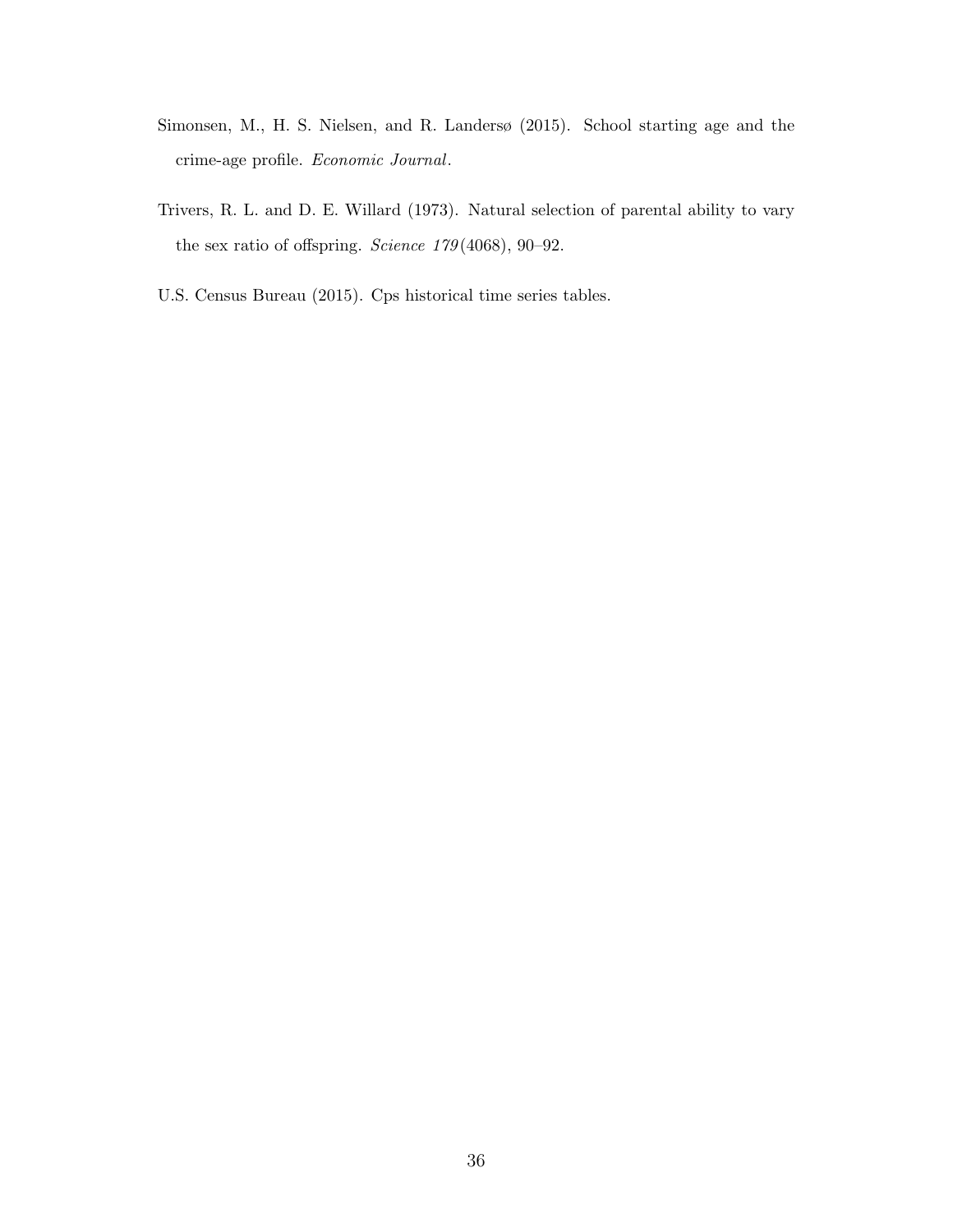## A Appendix

<span id="page-39-0"></span>



Note: Highest completed education in years by birth cohort (1958–1984) and gender for people living in Denmark.

<span id="page-39-1"></span>

| Overview of Samples and Outcomes       |               |                |  |  |  |  |  |  |  |  |
|----------------------------------------|---------------|----------------|--|--|--|--|--|--|--|--|
|                                        | Main Analysis | Across Cohorts |  |  |  |  |  |  |  |  |
| <i>Outcomes in Adolescence</i>         |               |                |  |  |  |  |  |  |  |  |
| Grade 9 On Time                        | 1986–1995     | 1973–1995      |  |  |  |  |  |  |  |  |
| Grade 9 GPA                            | 1986–1995     |                |  |  |  |  |  |  |  |  |
| Behavioral & Emotional Disorder        | 1986–1995     |                |  |  |  |  |  |  |  |  |
| Special Education                      | $1991 - 1995$ |                |  |  |  |  |  |  |  |  |
| <i>Outcomes in Adolthood</i>           |               |                |  |  |  |  |  |  |  |  |
| Education/BA Degree age 27             | 1973–1984     | 1966–1984      |  |  |  |  |  |  |  |  |
| Employment/Earnings age 27             | 1973–1984     | 1966-1984      |  |  |  |  |  |  |  |  |
| Employment/Earnings age 27 $\&$ 33     |               | 1973–1978      |  |  |  |  |  |  |  |  |
| Employment/Earnings age 27, 33 $\&$ 40 |               | 1966–1971      |  |  |  |  |  |  |  |  |

| Table A1                         |
|----------------------------------|
| Overview of Samples and Outcomes |

The table summarizes the birth cohorts used for each outcome. See section [3](#page-9-0) for more detail.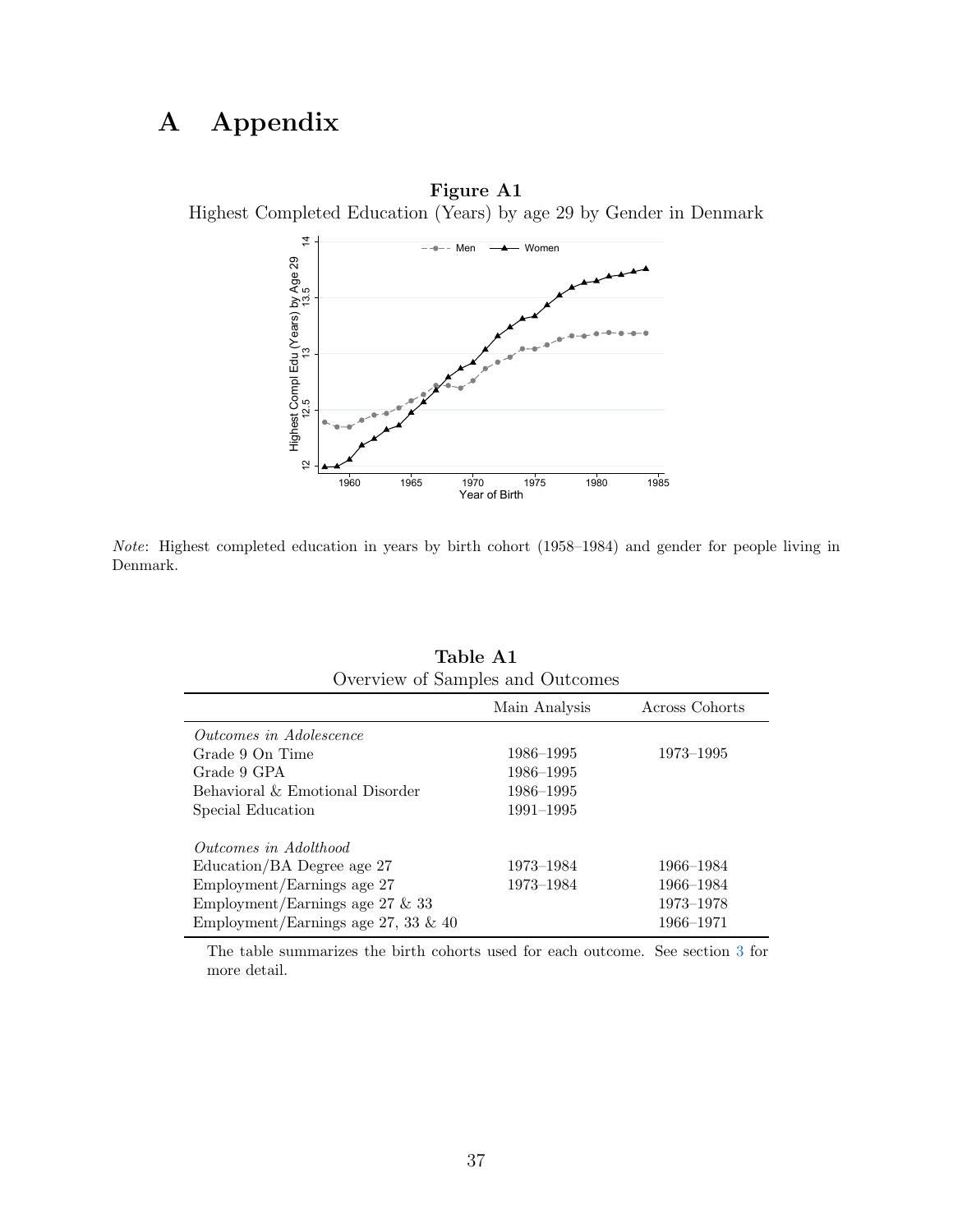|                              |             |            |          | <b>Total Population OLS</b> |             |            | <b>Sibling Sample FE</b> |          |          |            |             |           |
|------------------------------|-------------|------------|----------|-----------------------------|-------------|------------|--------------------------|----------|----------|------------|-------------|-----------|
|                              | $Check-$    | Pregn.     | Smoke    | Pre-                        | <b>LBW</b>  | Low        | Check-                   | Pregn.   | Smoke    | Pre-       | <b>LBW</b>  | Low       |
|                              | ups         | Comp.      |          | term                        |             | Apgar      | ups                      | Comp.    |          | term       |             | Apgar     |
|                              | (1)         | (2)        | (3)      | (4)                         | (5)         | (6)        | (7)                      | (8)      | (9)      | (10)       | (11)        | (12)      |
| Panel A                      |             |            |          |                             |             |            |                          |          |          |            |             |           |
| Male                         | $-0.093***$ | $0.001***$ | $-0.000$ | $0.008***$                  | $-0.004***$ | $0.002***$ | $-0.080***$              | 0.001    | 0.003    | $0.006***$ | $-0.004***$ | $0.001**$ |
|                              | (0.006)     | (0.000)    | (0.002)  | (0.000)                     | (0.000)     | (0.000)    | (0.009)                  | (0.001)  | (0.002)  | (0.001)    | (0.001)     | (0.000)   |
| Panel B                      |             |            |          |                             |             |            |                          |          |          |            |             |           |
| Male                         | $-0.077***$ | $0.002*$   | $-0.001$ | $0.009***$                  | $-0.006***$ | $0.002***$ | $-0.091***$              | 0.000    | $-0.001$ | $0.008***$ | $-0.005**$  | $0.002*$  |
|                              | (0.016)     | (0.001)    | (0.005)  | (0.001)                     | (0.001)     | (0.001)    | (0.027)                  | (0.002)  | (0.006)  | (0.002)    | (0.002)     | (0.001)   |
| $Male \times Mom$ HS         | $-0.014$    | $-0.000$   | $-0.004$ | 0.001                       | $0.003**$   | 0.000      | $-0.020$                 | $-0.001$ | 0.006    | 0.000      | 0.001       | 0.001     |
|                              | (0.015)     | (0.001)    | (0.004)  | (0.001)                     | (0.001)     | (0.001)    | (0.023)                  | (0.002)  | (0.006)  | (0.002)    | (0.002)     | (0.001)   |
| $Male \times Mom BA$         | 0.005       | $-0.001$   | 0.002    | $-0.003**$                  | $0.002**$   | $-0.000$   | 0.023                    | $-0.002$ | 0.005    | $-0.003*$  | $-0.000$    | $-0.000$  |
|                              | (0.017)     | (0.001)    | (0.005)  | (0.001)                     | (0.001)     | (0.001)    | (0.026)                  | (0.002)  | (0.007)  | (0.002)    | (0.002)     | (0.001)   |
| $Male \times Dad$ HS         | $-0.026*$   | 0.001      | $-0.001$ | 0.000                       | 0.001       | $-0.001$   | 0.021                    | 0.001    | $-0.003$ | 0.001      | 0.002       | $-0.001$  |
|                              | (0.015)     | (0.001)    | (0.004)  | (0.001)                     | (0.001)     | (0.001)    | (0.023)                  | (0.002)  | (0.006)  | (0.002)    | (0.002)     | (0.001)   |
| $Male \times Dad$ BA         | $-0.014$    | 0.001      | $-0.001$ | $0.002\,$                   | 0.002       | 0.000      | $-0.008$                 | 0.001    | $-0.007$ | $0.002\,$  | $0.002\,$   | 0.001     |
|                              | (0.020)     | (0.001)    | (0.005)  | (0.001)                     | (0.001)     | (0.001)    | (0.030)                  | (0.002)  | (0.007)  | (0.002)    | (0.002)     | (0.001)   |
| $Male \times Mom$ Immig      | $-0.011$    | $-0.001$   | $-0.005$ | $-0.003$                    | 0.000       | $-0.001$   | $-0.044$                 | 0.002    | 0.011    | 0.000      | $0.002\,$   | 0.002     |
|                              | (0.035)     | (0.002)    | (0.008)  | (0.003)                     | (0.002)     | (0.001)    | (0.053)                  | (0.003)  | (0.011)  | (0.004)    | (0.004)     | (0.002)   |
| $Male \times Dad$ Immig      | 0.006       | $-0.002$   | $-0.000$ | 0.002                       | 0.000       | 0.002      | 0.064                    | 0.000    | $-0.001$ | 0.002      | $-0.001$    | $-0.000$  |
|                              | (0.032)     | (0.002)    | (0.008)  | (0.002)                     | (0.002)     | (0.001)    | (0.051)                  | (0.003)  | (0.012)  | (0.004)    | (0.003)     | (0.002)   |
| $Male \times \text{Married}$ | $0.008\,$   | $-0.001$   | 0.004    | $-0.002*$                   | $-0.001$    | $-0.001**$ | $-0.001$                 | 0.000    | 0.004    | $-0.003$   | $-0.001$    | $-0.001$  |
|                              | (0.012)     | (0.001)    | (0.003)  | (0.001)                     | (0.001)     | (0.000)    | (0.021)                  | (0.001)  | (0.005)  | (0.002)    | (0.002)     | (0.001)   |
| N                            | 874,364     | 874,364    | 290,990  | 855,344                     | 853,207     | 864,998    | 564,531                  | 564,531  | 95,853   | 549,252    | 547,131     | 554,489   |
| Mean of Y                    | 10.757      | 0.044      | 0.306    | 0.047                       | 0.043       | 0.011      | 10.835                   | 0.040    | 0.271    | 0.043      | 0.039       | 0.011     |
| Prob > F                     | 0.483       | 0.643      | 0.641    | 0.029                       | 0.092       | 0.626      | 0.516                    | 0.857    | 0.707    | 0.374      | 0.874       | 0.458     |

Table A2Prenatal Inputs and Birth Outcomes

<span id="page-40-0"></span>Standard errors in parentheses, clustered at the family level. \*  $p < 0.1$ , \*\*  $p < 0.05$ , \*\*\*  $p < 0.01$ . F-test of whether all the male-interaction terms are equal to zero. The samples consist of individuals born from 1980–1995. Estimates from each column in each panel come from separate regressions.Check-ups measures the total number of check-ups at genera<sup>l</sup> practitioner, midwife, and specialist during pregnancy. Pregnancy complications is <sup>a</sup> binary indicator taking the value 1 if the mother is diagnosed with preeclampsia, gestational hypertension, or gestational diabetes mellitus during pregnancy.Smoke indicates whether the mother smoked during pregnancy and is observed for birth cohorts 1991–1995. Preterm indicates whether the child was<br>have helped as a state of pretation of PW is an indicate for law high princip born before 37 weeks of gestation. LBW is an indicator for low birth weight, i.e. below 2,500 grams. Low Apgar indicates whether the child had a five<br>minutes Apgar score below 7, which is medically considered a low score. minutes Apgar score below 7, which is medically considered <sup>a</sup> low score. All models control for year of birth dummies, month of birth dummies, birth order dummies, maternal age at birth (linear, squared, and cubed), and <sup>a</sup> constant. All OLS models additionally control for family size dummies andthose variables of family environment that are interacted with the male dummy, and the FE models control for family fixed effects.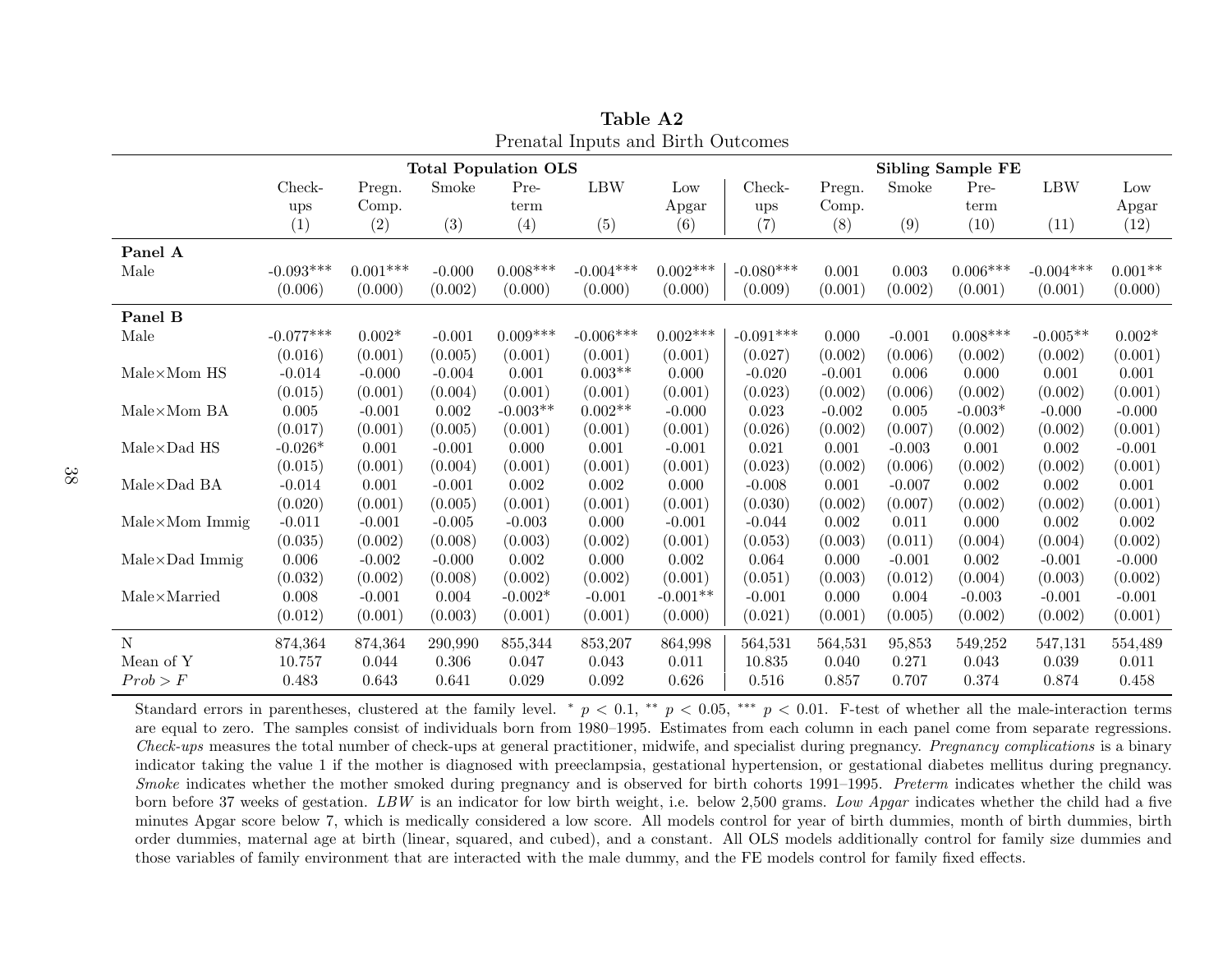|                                                      | Male        | Mom HS      | Mom BA      | Dad HS          | Dad BA     | Trad 12     | Step 12  | Mom<br>Immig | Dad<br>Immig |
|------------------------------------------------------|-------------|-------------|-------------|-----------------|------------|-------------|----------|--------------|--------------|
|                                                      | (1)         | (2)         | (3)         | (4)             | (5)        | (6)         | (7)      | (8)          | (9)          |
| <b>Panel A:</b> Highest Completed Education (Months) |             |             |             |                 |            |             |          |              |              |
| $Male \times 1966-70$                                | $-1.437***$ | $-0.864***$ | $-1.939***$ | $2.636***$      | $2.739***$ | 0.053       | 0.728    | $1.801**$    | $1.607*$     |
|                                                      | (0.427)     | (0.297)     | (0.437)     | (0.289)         | (0.452)    | (0.416)     | (0.658)  | (0.858)      | (0.899)      |
| $Male \times 1971-74$                                | $-2.379***$ | $-1.133***$ | $-2.803***$ | $1.451^{***}\,$ | $0.946**$  | 0.423       | 0.022    | $1.856**$    | 0.913        |
|                                                      | (0.427)     | (0.291)     | (0.396)     | (0.293)         | (0.427)    | (0.405)     | (0.625)  | (0.812)      | (0.816)      |
| $Male \times 1975-78$                                | $-2.493***$ | $-1.220***$ | $-2.749***$ | $0.510*$        | 0.599      | $-0.033$    | $-0.548$ | 0.683        | $-1.558*$    |
|                                                      | (0.449)     | (0.306)     | (0.396)     | (0.309)         | (0.447)    | (0.420)     | (0.640)  | (0.826)      | (0.827)      |
| $Male \times 1979-84$                                | $-3.677***$ | $-1.247***$ | $-2.597***$ | 0.411           | 0.553      | $-0.569$    | $-0.400$ | $-1.015$     | $-1.717**$   |
|                                                      | (0.480)     | (0.332)     | (0.401)     | (0.335)         | (0.465)    | (0.444)     | (0.667)  | (0.841)      | (0.831)      |
| Panel B: BA Degree                                   |             |             |             |                 |            |             |          |              |              |
| $Male \times 1966-70$                                | $-0.043***$ | $-0.010**$  | $-0.049***$ | $0.009**$       | $0.042***$ | $-0.028***$ | 0.006    | 0.018        | $0.023*$     |
|                                                      | (0.006)     | (0.005)     | (0.008)     | (0.004)         | (0.008)    | (0.006)     | (0.008)  | (0.013)      | (0.014)      |
| $Male \times 1971-74$                                | $-0.043***$ | $-0.029***$ | $-0.075***$ | 0.002           | $0.021***$ | $-0.039***$ | $-0.010$ | $0.039***$   | $0.033**$    |
|                                                      | (0.006)     | (0.005)     | (0.007)     | (0.004)         | (0.008)    | (0.006)     | (0.009)  | (0.013)      | (0.013)      |
| $Male \times 1975-78$                                | $-0.076***$ | $-0.029***$ | $-0.063***$ | $-0.015***$     | $0.019**$  | $-0.036***$ | $-0.014$ | $0.056***$   | 0.021        |
|                                                      | (0.007)     | (0.005)     | (0.007)     | (0.005)         | (0.008)    | (0.007)     | (0.009)  | (0.014)      | (0.014)      |
| $Male \times 1979-84$                                | $-0.097***$ | $-0.032***$ | $-0.056***$ | $-0.017***$     | $0.019**$  | $-0.048***$ | $0.018*$ | $0.046***$   | 0.014        |
|                                                      | (0.007)     | (0.006)     | (0.007)     | (0.005)         | (0.009)    | (0.007)     | (0.010)  | (0.014)      | (0.014)      |
|                                                      |             |             |             |                 |            |             |          |              |              |

Table A3Educational Attainment at Age 27 by Birth Cohort: Male-Cohort-Family Environment Interactions

<span id="page-41-0"></span>Standard errors in parentheses, clustered at the family level. \*  $p < 0.1$ , \*\*  $p < 0.05$ , \*\*\*  $p < 0.01$ . The sample is the sibling<br>results with individuals have from 1000, 1004, N = 704, 709. All estimates across from an a sample with individuals born from 1966–1984.  $N = 764, 792$ . All estimates come from one regression as specified in equation  $(2)$ ([3\)](#page-19-4), i.e. <sup>a</sup> regression interacting the male-family environment interactions as well as the family environment variables with birth cohort dummies. The model controls additionally for family fixed effects, year of birth dummies, month of birth dummies, birth order dummies, maternal age at birth (linear, squared, and cubed), two dummies for being observed at age <sup>26</sup> or <sup>28</sup> instead of at age 27, and <sup>a</sup> constant. The outcome in Panel A is highest completed education (in months) at age <sup>27</sup> with <sup>a</sup> mean of154,707; the outcome in Panel B is *BA graduate*, indicating whether the person has at least a BA degree by age 27 with a mean of 0.231.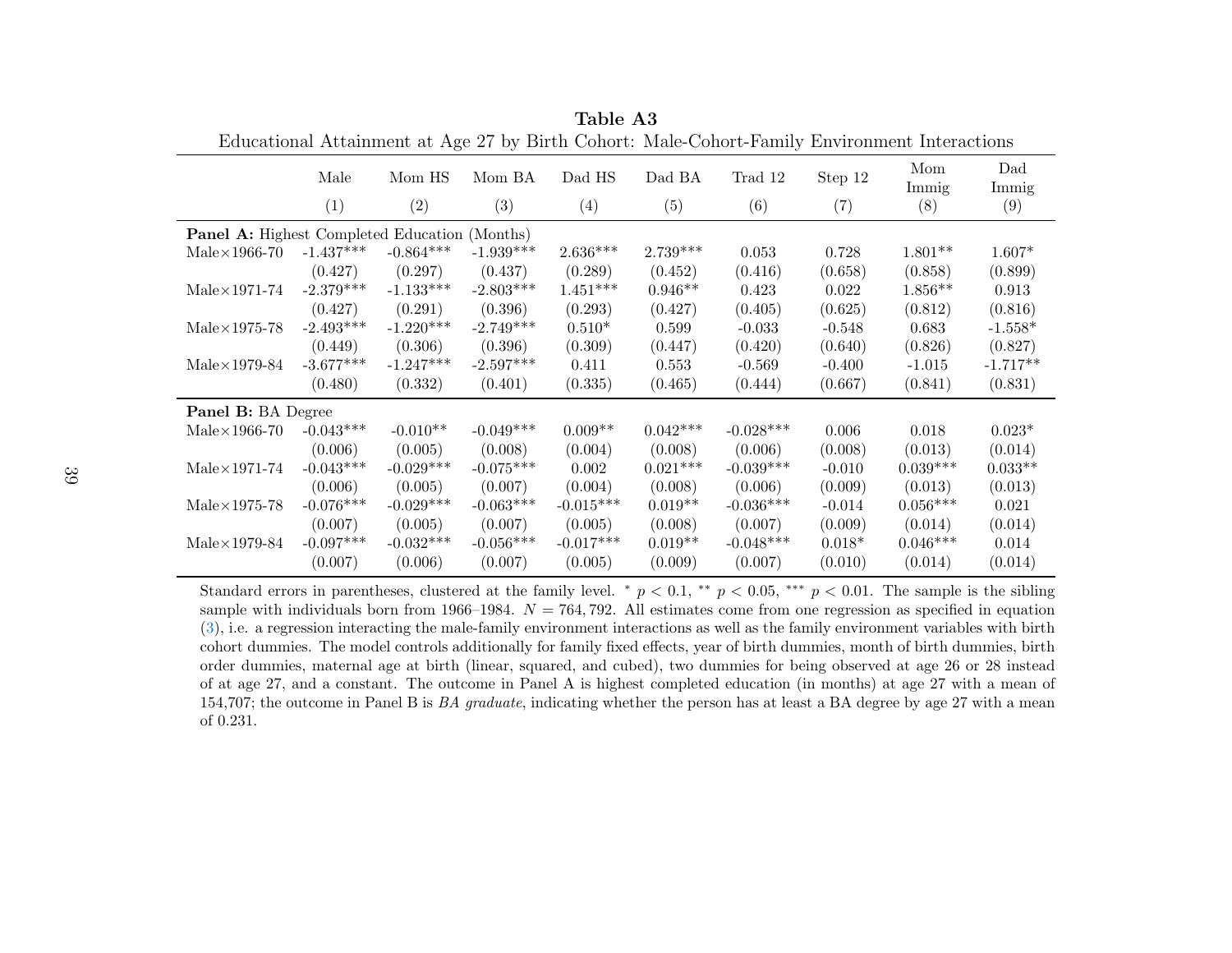<span id="page-42-0"></span>

|                                  | $-$ Grade $9-$ |             |                | $-$ Age 27 $-$ |                        |                  |  |  |  |
|----------------------------------|----------------|-------------|----------------|----------------|------------------------|------------------|--|--|--|
|                                  | On Time        | <b>GPA</b>  | Highest<br>Edu | BA             | $Em-$<br>ployed        | Earnings<br>Pct. |  |  |  |
|                                  | (1)            | (2)         | (3)            | (4)            | (5)                    | (6)              |  |  |  |
| Male                             | $-0.110***$    | $-0.312***$ | $-3.670***$    | $-0.090***$    | $0.063***$             | $0.032***$       |  |  |  |
|                                  | (0.006)        | (0.014)     | (0.362)        | (0.005)        | (0.005)                | (0.005)          |  |  |  |
| Male×Mom HS                      | 0.009          | $-0.009$    | $-0.694*$      | $-0.037***$    | $-0.037***$            | $-0.019***$      |  |  |  |
|                                  | (0.008)        | (0.018)     | (0.412)        | (0.007)        | (0.006)<br>$-0.026***$ | (0.006)          |  |  |  |
| $Male \times Mom BA$             | 0.003          | $-0.002$    | $-2.267***$    | $-0.097***$    |                        | $-0.029***$      |  |  |  |
|                                  | (0.010)        | (0.024)     | (0.607)        | (0.011)        | (0.008)                | (0.009)          |  |  |  |
| $Male \times Dad$ HS             | 0.006          | $-0.001$    | $1.111***$     | $-0.024***$    | $-0.024***$            | $-0.020***$      |  |  |  |
|                                  | (0.007)        | (0.017)     | (0.324)        | (0.005)        | (0.005)                | (0.005)          |  |  |  |
| $Male \times Dad$ BA             | 0.009          | 0.051       | $-0.098$       | $-0.032**$     | $-0.029***$            | $-0.051***$      |  |  |  |
|                                  | (0.013)        | (0.031)     | (0.727)        | (0.013)        | (0.010)                | (0.010)          |  |  |  |
| $Male \times Mom$ Immig          | $0.027***$     | 0.004       | $-0.238$       | $0.051***$     | 0.010                  | $-0.008$         |  |  |  |
|                                  | (0.008)        | (0.020)     | (0.615)        | (0.010)        | (0.009)                | (0.009)          |  |  |  |
| $Male \times Dad$ Immig          | $-0.012$       | $\,0.009\,$ | $-1.610***$    | $0.017*$       | $0.023***$             | $-0.013$         |  |  |  |
|                                  | (0.008)        | (0.019)     | (0.608)        | (0.010)        | (0.009)                | (0.008)          |  |  |  |
| $Male \times \text{Married}$     | $0.006*$       | $-0.016*$   | 0.222          | $-0.019***$    | 0.006                  | $0.008*$         |  |  |  |
|                                  | (0.003)        | (0.008)     | (0.322)        | (0.005)        | (0.005)                | (0.004)          |  |  |  |
| Parental Education-Interactions: |                |             |                |                |                        |                  |  |  |  |
| Male×Mom HS*Dad HS               | $-0.001$       | 0.002       | $-0.873*$      | 0.008          | $0.012*$               | 0.001            |  |  |  |
|                                  | (0.009)        | (0.022)     | (0.506)        | (0.008)        | (0.007)                | (0.007)          |  |  |  |
| Male×Mom HS*Dad BA               | 0.014          | 0.022       | 0.096          | $0.039**$      | 0.014                  | 0.000            |  |  |  |
|                                  | (0.016)        | (0.037)     | (0.920)        | (0.017)        | (0.012)                | (0.013)          |  |  |  |
| $Male\times Mom$ BA*Dad HS       | 0.015          | 0.035       | $-1.409*$      | $0.025*$       | 0.001                  | 0.000            |  |  |  |
|                                  | (0.012)        | (0.028)     | (0.720)        | (0.013)        | (0.010)                | (0.010)          |  |  |  |
| Male×Mom BA*Dad BA               | 0.017          | 0.008       | 0.680          | $0.085***$     | $-0.001$               | 0.007            |  |  |  |
|                                  | (0.016)        | (0.038)     | (0.960)        | (0.018)        | (0.013)                | (0.013)          |  |  |  |
| N                                | 340,562        | 281,102     | 359,747        | 359,747        | 361,712                | 292,440          |  |  |  |
| Mean of Y                        | 0.823          | 0.040       | 157.218        | 0.275          | 0.904                  | 0.518            |  |  |  |
| Prob > F                         | 0.374          | 0.178       | 0.034          | 0.000          | 0.408                  | 0.933            |  |  |  |

Table A4 Interactions between Mother's and Father's Education

Standard errors in parentheses, clustered at the family level. \*  $p < 0.1$ , \*\*  $p < 0.05$ , \*\*\*  $p < 0.01$ . F-test of whether the additional Male×Mom Edu\*Dad Edu interaction terms are jointly equal to zero. The sample consists of the sibling sample born from 1986–1995 for the two grade 9 outcomes and from 1973–1984 for the four age 27 outcomes. Grade 9 on time indicates whether the person completed grade 9 by age 16. GPA is an average of all grades given during grade 9 both from teacher assessment and final exams for all subjects and is standardized with mean zero and standard deviation of 1 by year of grade 9 completion for the total population. Highest completed education measures the length of highest completed education in months. *BA graduate* indicates whether the person has at least a BA degree. Employed takes the value one if the person has positive wage earnings or have employment as the main source of income including self-employment and zero otherwise. Earnings percentile measures the annual earnings percentile by gender and year of birth for those with positive labor earnings. All models control for family fixed effects, year of birth dummies, month of birth dummies, birth order dummies, maternal age at birth (linear, squared, and cubed), a constant, and two dummies for being observed at age 26 or 28 instead of at age 27 for the age 27 outcomes.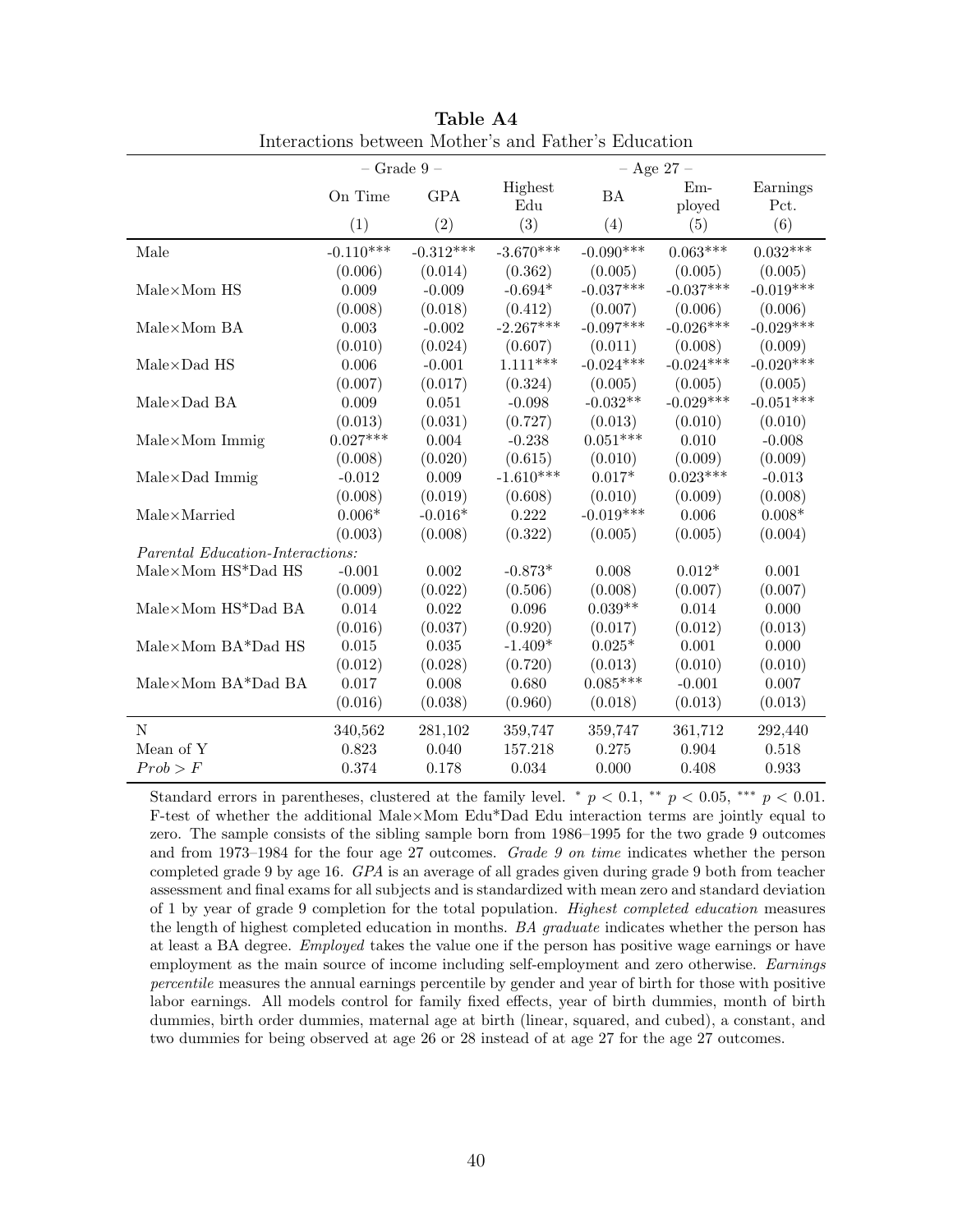<span id="page-43-0"></span>

|                                        | $-$ Grade $9-$ |             |             | $-$ Age 27 $-$ |             |            |  |  |
|----------------------------------------|----------------|-------------|-------------|----------------|-------------|------------|--|--|
|                                        | On Time        | <b>GPA</b>  | Highest     | <b>BA</b>      | $Em-$       | Earnings   |  |  |
|                                        |                |             | Edu         |                | ployed      | Pct.       |  |  |
|                                        | (1)            | (2)         | (3)         | (4)            | (5)         | (6)        |  |  |
| Male                                   | $-0.107***$    | $-0.316***$ | $-2.286***$ | $-0.065***$    | $0.064***$  | $0.028***$ |  |  |
|                                        | (0.007)        | (0.017)     | (0.540)     | (0.007)        | (0.009)     | (0.008)    |  |  |
| $Male \times Mom$ HS                   | 0.008          | 0.000       | $-3.558***$ | $-0.060***$    | $-0.034***$ | $-0.024**$ |  |  |
|                                        | (0.008)        | (0.018)     | (0.760)     | (0.012)        | (0.011)     | (0.010)    |  |  |
| Male×Mom BA                            | 0.013          | 0.028       | $-3.645***$ | $-0.076***$    | $-0.036***$ | $-0.030**$ |  |  |
|                                        | (0.008)        | (0.020)     | (0.881)     | (0.015)        | (0.012)     | (0.012)    |  |  |
| $Male \times Dad$ HS                   | $-0.001$       | 0.000       | 0.440       | $-0.042***$    | $-0.017*$   | $-0.013$   |  |  |
|                                        | (0.007)        | (0.017)     | (0.690)     | (0.010)        | (0.010)     | (0.010)    |  |  |
| $\mathrm{Male}{\times}\mathrm{Dad}$ BA | $0.023**$      | $0.041*$    | $-0.451$    | $-0.025$       | $-0.021$    | $-0.035**$ |  |  |
|                                        | (0.010)        | (0.023)     | (1.042)     | (0.018)        | (0.015)     | (0.014)    |  |  |
| $Male \times Mom$ Immig                | 0.037          | $-0.047$    | $-0.189$    | 0.006          | $-0.017$    | $-0.011$   |  |  |
|                                        | (0.024)        | (0.055)     | (2.770)     | (0.038)        | (0.034)     | (0.032)    |  |  |
| Male×Dad Immig                         | $-0.012$       | $-0.009$    | $-4.108**$  | 0.008          | $-0.008$    | 0.010      |  |  |
|                                        | (0.018)        | (0.043)     | (1.968)     | (0.029)        | (0.030)     | (0.029)    |  |  |
| $Male \times \text{Married}$           | $-0.001$       | $-0.018$    | $-1.123*$   | $-0.055***$    | 0.003       | 0.012      |  |  |
|                                        | (0.009)        | (0.021)     | (0.584)     | (0.008)        | (0.009)     | (0.008)    |  |  |
| Marital Status at Birth-Interactions:  |                |             |             |                |             |            |  |  |
| $Male\times Mom$ HS*Married            | 0.002          | $-0.009$    | $2.589***$  | $0.032***$     | 0.006       | 0.005      |  |  |
|                                        | (0.009)        | (0.021)     | (0.797)     | (0.012)        | (0.011)     | (0.011)    |  |  |
| $Male\times Mom$ $BA*Married$          | 0.001          | $-0.014$    | 0.939       | 0.013          | 0.009       | $0.004\,$  |  |  |
|                                        | (0.010)        | (0.024)     | (0.931)     | (0.016)        | (0.013)     | (0.013)    |  |  |
| Male×Dad HS*Married                    | 0.013          | 0.009       | 0.186       | $0.028***$     | $-0.003$    | $-0.008$   |  |  |
|                                        | (0.009)        | (0.021)     | (0.733)     | (0.011)        | (0.011)     | (0.010)    |  |  |
| $Male \times Dad$ $BA*Married$         | $-0.004$       | $0.016\,$   | 1.236       | $0.047**$      | $-0.004$    | $-0.013$   |  |  |
|                                        | (0.011)        | (0.026)     | (1.098)     | (0.019)        | (0.015)     | (0.015)    |  |  |
| Male×Mom Immig*Married                 | $-0.010$       | $\,0.054\,$ | $-0.191$    | 0.048          | 0.027       | 0.005      |  |  |
|                                        | (0.025)        | (0.059)     | (2.842)     | (0.040)        | (0.035)     | (0.033)    |  |  |
| Male×Dad Immig*Married                 | 0.001          | 0.021       | 2.753       | 0.008          | $\,0.034\,$ | $-0.025$   |  |  |
|                                        | (0.020)        | (0.048)     | (2.070)     | (0.031)        | (0.031)     | (0.030)    |  |  |
| $\mathbf N$                            | 340,562        | 281,102     | 359,747     | 359,747        | 361,712     | 292,440    |  |  |
| Mean of Y                              | 0.823          | $0.040\,$   | 157.218     | 0.275          | 0.904       | 0.518      |  |  |
| Prob > F                               | 0.448          | 0.906       | 0.016       | 0.000          | 0.813       | 0.922      |  |  |

Table A5 Interactions between Family Environment and Marital Status at birth

Standard errors in parentheses, clustered at the family level. \*  $p < 0.1$ , \*\*  $p < 0.05$ , \*\*\*  $p < 0.01$ . F-test of whether the additional Male×Family Environment\*Married interaction terms are jointly equal to zero. The sample consists of the sibling sample born from 1986–1995 for the two grade 9 outcomes and from 1973–1984 for the four age 27 outcomes. Grade 9 on time indicates whether the person completed grade 9 by age 16. GPA is an average of all grades given during grade 9 both from teacher assessment and final exams for all subjects and is standardized with mean zero and standard deviation of 1 by year of grade 9 completion for the total population. Highest completed education measures the length of highest completed education in months. BA graduate indicates whether the person has at least a BA degree. *Employed* takes the value one if the person has positive wage earnings or have employment as the main source of income including self-employment and zero otherwise. Earnings percentile measures the annual earnings percentile by gender and year of birth for those with positive labor earnings. All models control for family fixed effects, year of birth dummies, month of birth dummies, birth order dummies, maternal age at birth (linear, squared, and cubed), a constant, and two dummies for being observed at age 26 or 28 instead of at age 27 for the age 27 outcomes.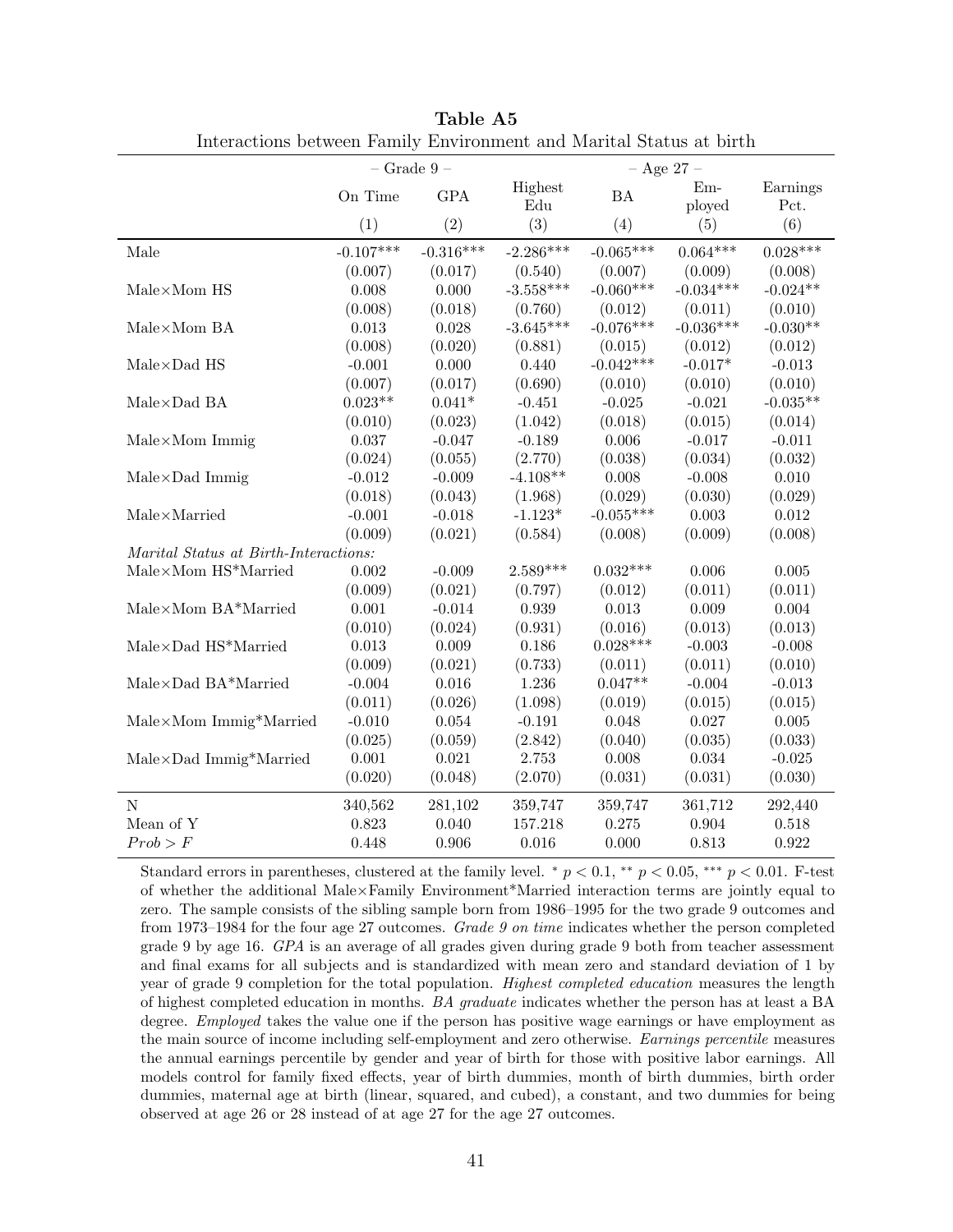<span id="page-44-0"></span>

| $\beta$ and $\alpha$ and $\alpha$ and $\alpha$ and $\alpha$ and $\alpha$ and $\alpha$ and $\alpha$ and $\alpha$ and $\alpha$ and $\alpha$ and $\alpha$ |             |             |             |                 |             |             |                 |                 |  |  |
|--------------------------------------------------------------------------------------------------------------------------------------------------------|-------------|-------------|-------------|-----------------|-------------|-------------|-----------------|-----------------|--|--|
|                                                                                                                                                        | Compl Edu   |             |             | <b>BA</b>       |             | Employed    |                 | Earnings Pct.   |  |  |
|                                                                                                                                                        | (1)         | (2)         | (3)         | (4)             | (5)         | (6)         | (7)             | (8)             |  |  |
| Male                                                                                                                                                   | $-2.799***$ | $-2.626***$ | $-0.072***$ | $-0.072***$     | $0.070***$  | $0.067***$  | $0.036^{***}\,$ | $0.034^{***}\,$ |  |  |
|                                                                                                                                                        | (0.370)     | (0.436)     | (0.005)     | (0.006)         | (0.006)     | (0.007)     | (0.005)         | (0.006)         |  |  |
| $Male \times Mom$ HS                                                                                                                                   | $-1.211***$ | $-1.204***$ | $-0.030***$ | $-0.029***$     | $-0.028***$ | $-0.026***$ | $-0.018***$     | $-0.020***$     |  |  |
|                                                                                                                                                        | (0.230)     | (0.242)     | (0.004)     | (0.004)         | (0.003)     | (0.003)     | (0.003)         | (0.003)         |  |  |
| $Male \times Mom$ BA                                                                                                                                   | $-2.859***$ | $-2.844***$ | $-0.065***$ | $-0.064***$     | $-0.027***$ | $-0.026***$ | $-0.027***$     | $-0.028***$     |  |  |
|                                                                                                                                                        | (0.285)     | (0.299)     | (0.005)     | (0.006)         | (0.004)     | (0.004)     | (0.004)         | (0.004)         |  |  |
| $Male \times Dad$ HS                                                                                                                                   | $0.606***$  | 0.359       | $-0.017***$ | $-0.018***$     | $-0.019***$ | $-0.020***$ | $-0.020***$     | $-0.021***$     |  |  |
|                                                                                                                                                        | (0.232)     | (0.246)     | (0.004)     | (0.004)         | (0.003)     | (0.003)     | (0.003)         | (0.003)         |  |  |
| $Male \times Dad$ BA                                                                                                                                   | $0.670**$   | 0.549       | $0.019***$  | $0.022***$      | $-0.024***$ | $-0.024***$ | $-0.047***$     | $-0.049***$     |  |  |
|                                                                                                                                                        | (0.328)     | (0.346)     | (0.006)     | (0.006)         | (0.004)     | (0.005)     | (0.005)         | (0.005)         |  |  |
| $Male \times Mom$ Immig                                                                                                                                | $-0.226$    | $-0.182$    | $0.051***$  | $0.055^{***}\,$ | 0.012       | 0.014       | $-0.007$        | $-0.009$        |  |  |
|                                                                                                                                                        | (0.615)     | (0.655)     | (0.010)     | (0.011)         | (0.009)     | (0.009)     | (0.009)         | (0.009)         |  |  |
| $Male \times Dad$ Immig                                                                                                                                | $-1.664***$ | $-1.799***$ | 0.015       | 0.014           | $0.024***$  | $0.026***$  | $-0.012$        | $-0.009$        |  |  |
|                                                                                                                                                        | (0.608)     | (0.644)     | (0.010)     | (0.011)         | (0.009)     | (0.009)     | (0.008)         | (0.009)         |  |  |
| $Male \times Trad$ 12                                                                                                                                  |             | $-0.501$    |             | $-0.052***$     |             | $-0.004$    |                 | 0.007           |  |  |
|                                                                                                                                                        |             | (0.417)     |             | (0.006)         |             | (0.006)     |                 | (0.006)         |  |  |
| $Male \times Step 12$                                                                                                                                  |             | $-0.771$    |             | $-0.011$        |             | 0.010       |                 | 0.006           |  |  |
|                                                                                                                                                        |             | (0.637)     |             | (0.009)         |             | (0.009)     |                 | (0.009)         |  |  |
| $Male \times Trad$ 12                                                                                                                                  | $-0.504$    |             | $-0.048***$ |                 | $-0.005$    |             | 0.004           |                 |  |  |
| Oldest                                                                                                                                                 | (0.350)     |             | (0.005)     |                 | (0.005)     |             | (0.005)         |                 |  |  |
| $Male \times Step 12$                                                                                                                                  | $-0.618$    |             | $-0.005$    |                 | 0.010       |             | $-0.002$        |                 |  |  |
| Oldest                                                                                                                                                 | (0.540)     |             | (0.008)     |                 | (0.008)     |             | (0.008)         |                 |  |  |
| $\mathbf N$                                                                                                                                            | 359,747     | 321,802     | 359,747     | 321,802         | 361,712     | 323,469     | 292,440         | 263,241         |  |  |
| Mean of Y                                                                                                                                              | 157.218     | 158.109     | 0.275       | 0.284           | 0.904       | 0.908       | 0.518           | 0.520           |  |  |
| Sample:                                                                                                                                                |             |             |             |                 |             |             |                 |                 |  |  |
| All Siblings                                                                                                                                           | X           |             | $\mathbf X$ |                 | $\mathbf X$ |             | X               |                 |  |  |
| Only Same FS12                                                                                                                                         |             | $\mathbf X$ |             | $\mathbf X$     |             | $\mathbf X$ |                 | $\mathbf X$     |  |  |

Table A6 Robustness of Family Structure: Education and Labor Market Outcomes at Age 27

Standard errors in parentheses, clustered at the family level. \*  $p < 0.1$ , \*\*  $p < 0.05$ , \*\*\*  $p < 0.01$ . The sample consists of the sibling sample born from 1973–1984. The sample consists of biological siblings born from 1973–1984. The *All Siblings* sample tests the robustness of the main results by using family structure at age 12 of the oldest child instead of the youngest. The sample of *Only Same FS12* tests the robustness of the main results by only using the sample of families in which children experience the same family structure at age 12. Highest completed education measures the length of highest completed education in months. BA graduate indicates whether the person has at least a BA degree. Employed takes the value one if the person has positive wage earnings or have employment as the main source of income including self-employment and zero otherwise. Earnings percentile measures the annual earnings percentile by gender and year of birth for those with positive labor earnings. All models control for family fixed effects, year of birth dummies, month of birth dummies, birth order dummies, maternal age at birth (linear, squared, and cubed), two dummies for being observed at age 26 or 28 instead of at age 27, and a constant.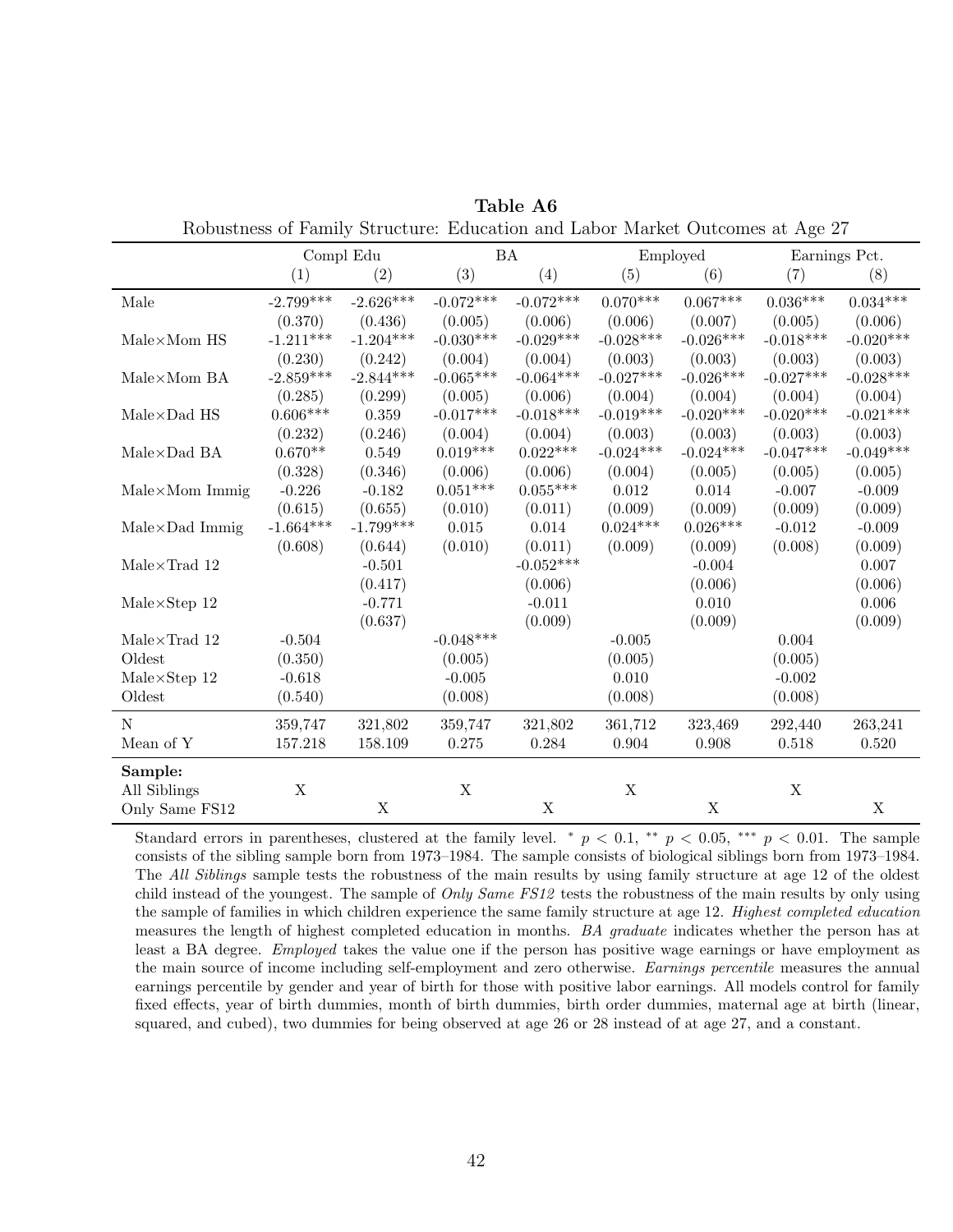|                              | $\frac{1}{2}$   |             |             |             |                           |             |             |             |             |                           |                  |             |
|------------------------------|-----------------|-------------|-------------|-------------|---------------------------|-------------|-------------|-------------|-------------|---------------------------|------------------|-------------|
| Dependent Var.               | Grade 9 On Time |             |             |             |                           | <b>GPA</b>  |             |             |             |                           |                  |             |
|                              | (1)             | (2)         | (3)         | (4)         | (5)                       | (6)         | (7)         | (8)         | (9)         | (10)                      | (11)             | (12)        |
| Panel A                      |                 |             |             |             |                           |             |             |             |             |                           |                  |             |
| Male                         | $-0.092***$     | $-0.097***$ | $-0.087***$ | $-0.085***$ | $-0.088***$               | $-0.089***$ | $-0.295***$ | $-0.301***$ | $-0.308***$ | $-0.315***$               | $-0.302***$      | $-0.308***$ |
|                              | (0.001)         | (0.004)     | (0.001)     | (0.002)     | (0.001)                   | (0.002)     | (0.003)     | (0.010)     | (0.004)     | (0.007)                   | (0.004)          | (0.004)     |
| Panel B                      |                 |             |             |             |                           |             |             |             |             |                           |                  |             |
| Male                         | $-0.114***$     | $-0.106***$ | $-0.114***$ | $-0.117***$ | $-0.111***$               | $-0.111***$ | $-0.273***$ | $-0.258***$ | $-0.299***$ | $-0.289***$               | $-0.306***$      | $-0.317***$ |
|                              | (0.003)         | (0.009)     | (0.004)     | (0.006)     | (0.005)                   | (0.005)     | (0.007)     | (0.023)     | (0.010)     | (0.018)                   | (0.011)          | (0.011)     |
| $Male \times Mom$ HS         | $0.007***$      | $-0.012$    | $0.010***$  | $0.010*$    | $0.010**$                 | $0.009**$   | $-0.027***$ | $-0.048**$  | $-0.014$    | $-0.017$                  | $-0.011$         | $-0.006$    |
|                              | (0.002)         | (0.009)     | (0.003)     | (0.005)     | (0.004)                   | (0.004)     | (0.006)     | (0.023)     | (0.009)     | (0.017)                   | (0.010)          | (0.010)     |
| $Male \times Mom$ BA         | $0.010***$      | $-0.003$    | $0.010***$  | 0.005       | $0.013***$                | $0.013***$  | $-0.022***$ | $-0.067**$  | $-0.003$    | $-0.019$                  | 0.009            | 0.018       |
|                              | (0.003)         | (0.010)     | (0.004)     | (0.006)     | (0.004)                   | (0.005)     | (0.007)     | (0.027)     | (0.010)     | (0.018)                   | (0.011)          | (0.011)     |
| $Male \times Dad$ HS         | $0.009***$      | 0.003       | $0.009***$  | $0.011**$   | $0.008**$                 | $0.008**$   | $-0.017***$ | $-0.009$    | $-0.014$    | $-0.029*$                 | $-0.002$         | 0.006       |
|                              | (0.002)         | (0.008)     | (0.003)     | (0.005)     | (0.004)                   | (0.004)     | (0.006)     | (0.023)     | (0.009)     | (0.017)                   | (0.010)          | (0.010)     |
| $Male \times Dad$ BA         | $0.026***$      | $0.033***$  | $0.028***$  | $0.041***$  | $0.018***$                | $0.018***$  | $0.027***$  | 0.040       | $0.029***$  | 0.010                     | $0.045***$       | $0.052***$  |
|                              | (0.003)         | (0.011)     | (0.004)     | (0.007)     | (0.005)                   | (0.005)     | (0.008)     | (0.030)     | (0.011)     | (0.020)                   | (0.012)          | (0.012)     |
| $Male \times Mom$ Immig      | $0.019***$      | 0.008       | $0.020***$  | 0.016       | $0.025***$                | $0.027***$  | 0.014       | 0.024       | 0.010       | $-0.010$                  | 0.017            | 0.004       |
|                              | (0.005)         | (0.016)     | (0.007)     | (0.013)     | (0.008)                   | (0.008)     | (0.014)     | (0.045)     | (0.020)     | (0.037)                   | (0.021)          | (0.020)     |
| $Male \times Dad$ Immig      | $-0.002$        | 0.011       | $-0.005$    | 0.001       | $-0.012$                  | $-0.012$    | 0.014       | 0.055       | 0.014       | 0.007                     | 0.017            | 0.010       |
|                              | (0.005)         | (0.016)     | (0.007)     | (0.012)     | (0.008)                   | (0.008)     | (0.013)     | (0.042)     | (0.019)     | (0.034)                   | (0.020)          | (0.019)     |
| $Male \times \text{Married}$ | $0.010***$      | $0.017**$   | $0.010***$  | $0.014***$  | $0.007**$                 | $0.006*$    | $-0.019***$ | $-0.038**$  | $-0.015*$   | $-0.017$                  | $-0.013$         | $-0.015*$   |
|                              | (0.002)         | (0.008)     | (0.003)     | (0.004)     | (0.003)                   | (0.003)     | (0.005)     | (0.020)     | (0.008)     | (0.013)                   | (0.008)          | (0.008)     |
| $\mathbf N$                  | 585,381         | 43,632      | 340,562     | 144,672     | 195,890                   | 340,562     | 513,762     | 37,664      | 281,102     | 119,549                   |                  | 281,102     |
| Mean of Y                    | 0.815           | 0.793       | 0.823       | 0.826       | 0.821                     | 0.823       | $-0.005$    | 0.050       | 0.040       | 0.058                     | 161,553<br>0.027 | 0.040       |
|                              |                 |             |             |             |                           |             |             |             |             |                           |                  |             |
| Sample:                      |                 |             |             |             |                           |             |             |             |             |                           |                  |             |
| <b>Total Population</b>      | X               |             |             |             |                           |             | X           |             |             |                           |                  |             |
| One-Child Families           |                 | $\mathbf X$ |             |             |                           |             |             | X           |             |                           |                  |             |
| Sibling Sample:              |                 |             |             |             |                           |             |             |             |             |                           |                  |             |
| All Sibs                     |                 |             | X           |             |                           | $\mathbf X$ |             |             | $\mathbf X$ |                           |                  | $\mathbf X$ |
| Same Sex Sibs                |                 |             |             | X           |                           |             |             |             |             | $\mathbf X$               |                  |             |
| Mixed Sex Sibs               |                 |             |             |             | $\boldsymbol{\mathrm{X}}$ |             |             |             |             |                           | $\mathbf X$      |             |
| Estimation:                  |                 |             |             |             |                           |             |             |             |             |                           |                  |             |
| <b>OLS</b>                   | X               | $\mathbf X$ | X           | $\mathbf X$ | $\mathbf X$               |             | X           | $\mathbf X$ | X           | $\boldsymbol{\mathrm{X}}$ | $\mathbf X$      |             |
| $\rm FE$                     |                 |             |             |             |                           | $\mathbf X$ |             |             |             |                           |                  | $\mathbf X$ |

Table A7Total Population vs Siblings: Grade 9

<span id="page-45-0"></span>Standard errors in parentheses, clustered at the family level. \*  $p < 0.1$ , \*\*  $p < 0.05$ , \*\*\*  $p < 0.01$ . All samples consist of children born from 1986–1995. Estimates from each region each region of all greates from each column in each panel come from separate regressions. Grade 9 on time indicates whether the person completed grade 9 by age 16. GPA is an average of all grades given<br>during grade 0 hoth from teacher assessment and final gra during grade 9 both from teacher assessment and final exams for all subjects and is standardized with mean zero and standard deviation of 1 by year of grade 9 completion for the total population. All models control for year of birth dummies, month of birth dummies, birth order dummies, maternal age at birth (linear, squared, and cubed),and a constant. All OLS models additionally control for family size dummies and those variables of family environment that are interacted with the male dummy, and the FE models control for family fixed effects.